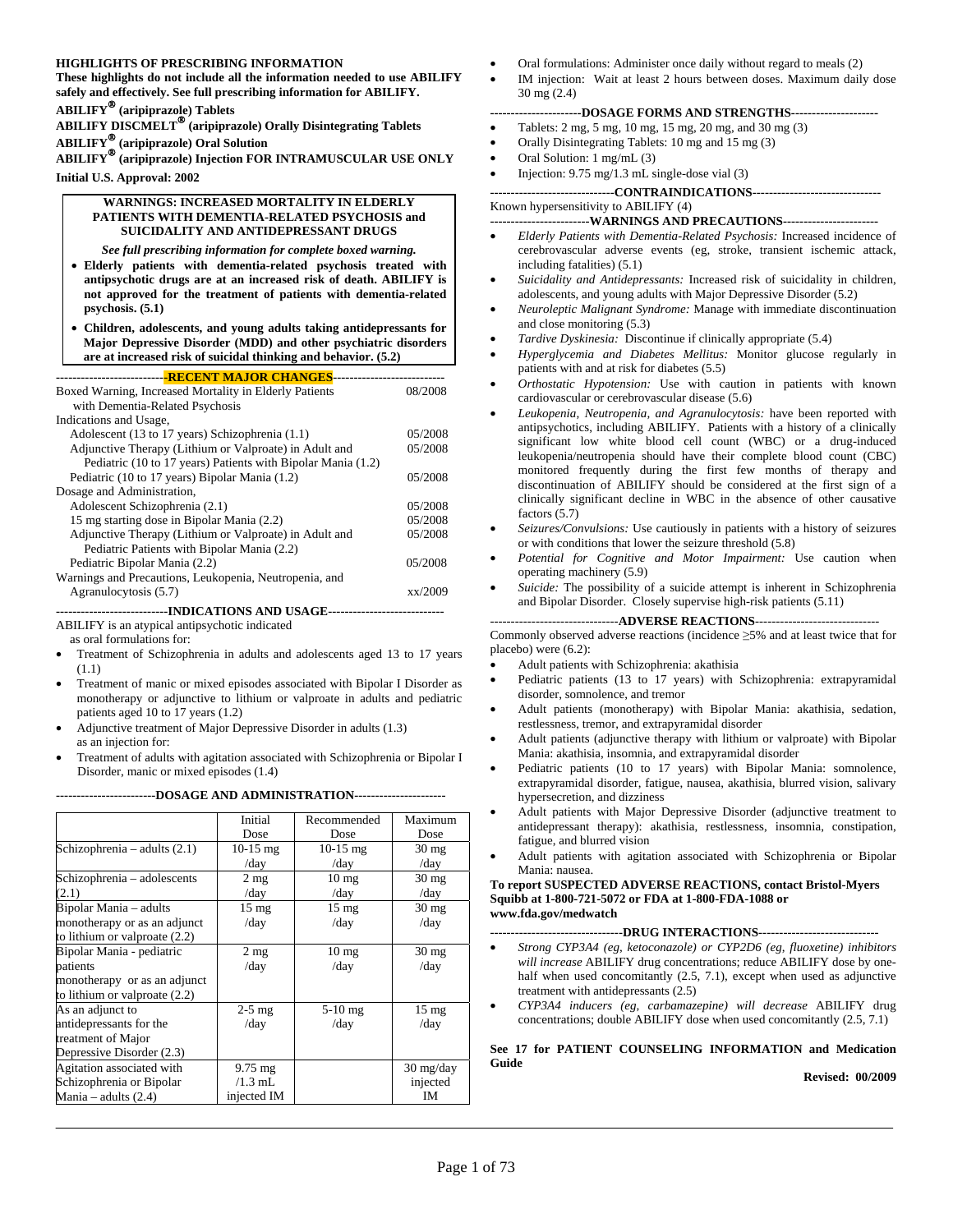#### **FULL PRESCRIBING INFORMATION: CONTENTS\* WARNINGS: INCREASED MORTALITY IN ELDERLY PATIENTS WITH DEMENTIA-RELATED PSYCHOSIS AND SUICIDALITY AND ANTIDEPRESSANT DRUGS**

## **1 INDICATIONS AND USAGE**<br>1.1 Schizophrenia

- Schizophrenia
- 1.2 Bipolar Disorder<br>1.3 Adjunctive Treat
- 1.3 Adjunctive Treatment of Major Depressive Disorder

#### 1.4 Agitation Associated with Schizophrenia or Bipolar Mania

## **2 DOSAGE AND ADMINISTRATION**<br>2.1 Schizophrenia

- 2.1 Schizophrenia<br>2.2 Bipolar Disorde
- 2.2 Bipolar Disorder
- 2.3 Adjunctive Treatment of Major Depressive Disorder 2.4 Agitation Associated with Schizophrenia or Bipolar Mania
- (Intramuscular Injection)
- 2.5 Dosage Adjustment<br>2.6 Dosing of Oral Solut
- 2.6 Dosing of Oral Solution
- 2.7 Dosing of Orally Disintegrating Tablets
- **3 DOSAGE FORMS AND STRENGTHS**

## **4 CONTRAINDICATIONS**

#### **5 WARNINGS AND PRECAUTIONS**

- 5.1 Use in Elderly Patients with Dementia-Related Psychosis<br>5.2 Clinical Worsening of Depression and Suicide Risk
- 5.2 Clinical Worsening of Depression and Suicide Risk<br>5.3 Neuroleptic Malignant Syndrome (NMS)
- 5.3 Neuroleptic Malignant Syndrome (NMS)<br>5.4 Tardive Dyskinesia
- Tardive Dyskinesia
- 5.5 Hyperglycemia and Diabetes Mellitus<br>5.6 Orthostatic Hypotension
- Orthostatic Hypotension
- 5.7 Leukopenia, Neutropenia, and Agranulocytosis<br>5.8 Seizures/Convulsions
- Seizures/Convulsions
- 5.9 Potential for Cognitive and Motor Impairment
- 5.10<br>5.11 Body Temperature Regulation
- Suicide
- 5.12<br>5.13 Dysphagia
- Use in Patients with Concomitant Illness
- **6 ADVERSE REACTIONS**<br>6.1 Overall Adverse Re
	- **Overall Adverse Reactions Profile**
	- 6.2 Clinical Studies Experience
	- 6.3 Postmarketing Experience
- **7 DRUG INTERACTIONS**<br>7.1 Potential for Other
	- Potential for Other Drugs to Affect ABILIFY
	- 7.2 Potential for ABILIFY to Affect Other Drugs

7.3 Drugs Having No Clinically Important Interactions with ABILIFY

#### **8 USE IN SPECIFIC POPULATIONS**

- $\frac{8.1}{8.2}$ Pregnancy
- 8.2 Labor and Delivery
- 8.3 Nursing Mothers<br>8.4 Pediatric Use
- 8.4 Pediatric Use<br>8.5 Geriatric Use
- 8.5 Geriatric Use<br>8.6 Renal Impairr
- Renal Impairment
- Hepatic Impairment Gender
- $\begin{array}{c} 8.7 \\ 8.8 \\ 8.9 \end{array}$ Race
- 8.10 Smoking
- **9 DRUG ABUSE AND DEPENDENCE**
- 
- 9.1 Controlled Substance<br>9.2 Abuse and Dependen 9.2 Abuse and Dependence
- **10 OVERDOSAGE** 
	-
	- 10.1 Human Experience<br>10.2 Management of Ove Management of Overdosage
- **11 DESCRIPTION**
- **12 CLINICAL PHARMACOLOGY**
- 12.1 Mechanism of Action<br>12.2 Pharmacodynamics
	- 12.2 Pharmacodynamics<br>12.3 Pharmacokinetics
	- **Pharmacokinetics**
- **13 NONCLINICAL TOXICOLOGY**<br>13.1 Carcinogenesis. Mutagen
	- Carcinogenesis, Mutagenesis, Impairment of Fertility 13.2 Animal Toxicology and/or Pharmacology
- **14 CLINICAL STUDIES** 
	- 14.1 Schizophrenia<br>14.2 Bipolar Disorde
	- 14.2 Bipolar Disorder
	- 14.3 Adjunctive Treatment of Major Depressive Disorder
	- 14.4 Agitation Associated with Schizophrenia or Bipolar Mania
- **16 HOW SUPPLIED/STORAGE AND HANDLING** 
	- $16.1$ How Supplied
	- 16.2 Storage
- **17 PATIENT COUNSELING INFORMATION** 
	- 17.1 Information for Patients<br>17.2 Medication Guide
	- **Medication Guide**

\*Sections or subsections omitted from the full prescribing information are not listed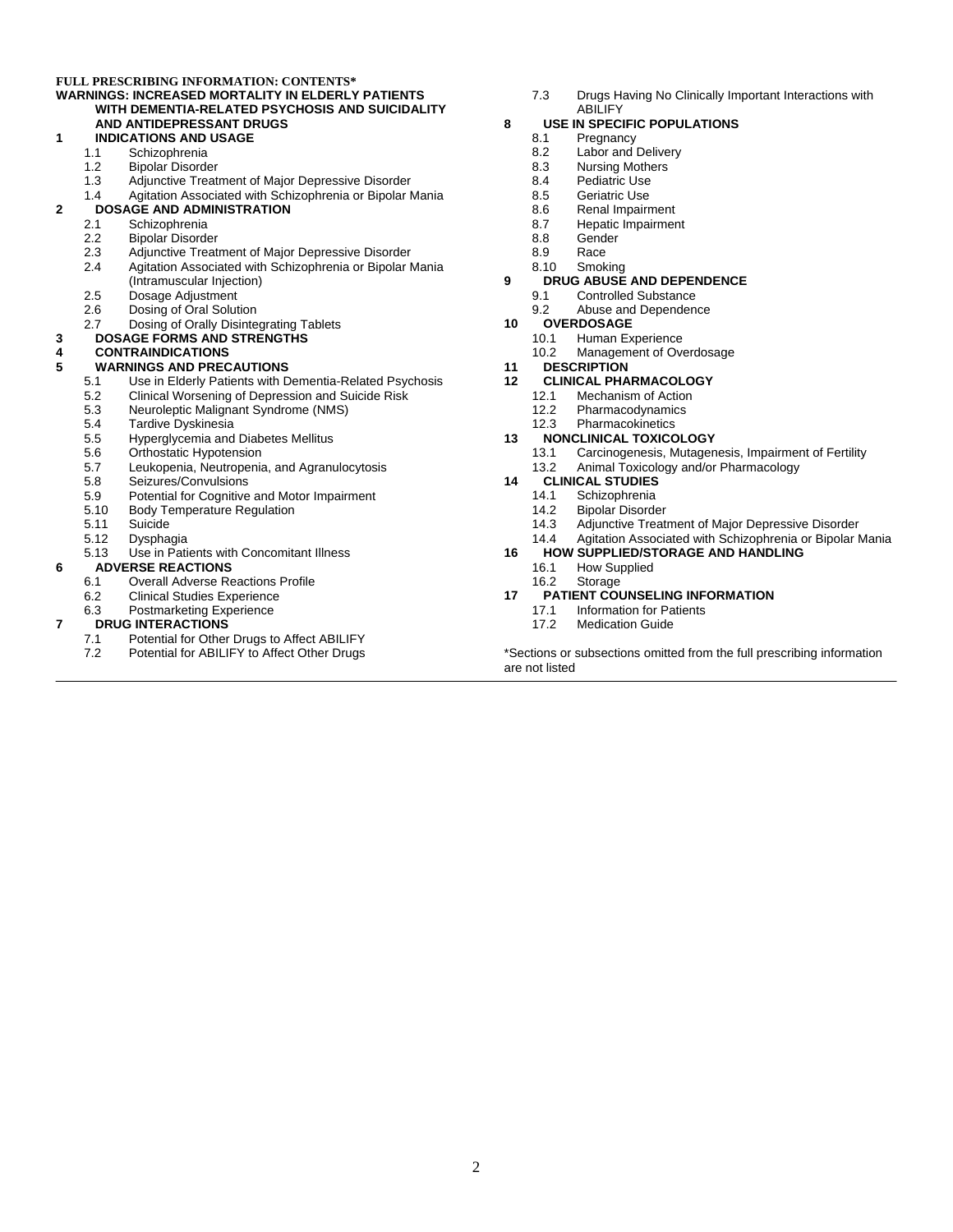## **WARNINGS: INCREASED MORTALITY IN ELDERLY PATIENTS WITH DEMENTIA-RELATED PSYCHOSIS and SUICIDALITY AND ANTIDEPRESSANT DRUGS**

**Elderly patients with dementia-related psychosis treated with antipsychotic drugs are at an increased risk of death. Analyses of seventeen placebo-controlled trials (modal duration of 10 weeks), largely in patients taking atypical antipsychotic drugs, revealed a risk of death in drug-treated patients of between 1.6 to 1.7 times the risk of death in placebo-treated patients. Over the course of a typical 10-week controlled trial, the rate of death in drug-treated patients was about 4.5%, compared to a rate of about 2.6% in the placebo group. Although the causes of death were varied, most of the deaths appeared to be either cardiovascular (eg, heart failure, sudden death) or infectious (eg, pneumonia) in nature. Observational studies suggest that, similar to atypical antipsychotic drugs, treatment with conventional antipsychotic drugs may increase mortality. The extent to which the findings of increased mortality in observational studies may be attributed to the antipsychotic drug as opposed to some characteristic(s) of the patients is not clear. ABILIFY (aripiprazole) is not approved for the treatment of patients with dementia-related psychosis** *[see WARNINGS AND PRECAUTIONS (5.1)].* 

**Antidepressants increased the risk compared to placebo of suicidal thinking and behavior (suicidality) in children, adolescents, and young adults in short-term studies of Major Depressive Disorder (MDD) and other psychiatric disorders. Anyone considering the use of adjunctive ABILIFY or any other antidepressant in a child, adolescent, or young adult must balance this risk with the clinical need. Shortterm studies did not show an increase in the risk of suicidality with antidepressants compared to placebo in adults beyond age 24; there was a reduction in risk with antidepressants compared to placebo in adults aged 65 and older. Depression and certain other psychiatric disorders are themselves associated with increases in the risk of suicide. Patients of all ages who are started on antidepressant therapy should be monitored appropriately and observed closely for clinical worsening, suicidality, or unusual changes in behavior. Families and caregivers should be advised of the need for close observation and communication with the prescriber. ABILIFY is not approved for use in pediatric patients with depression** *[see WARNINGS AND PRECAUTIONS (5.2)].*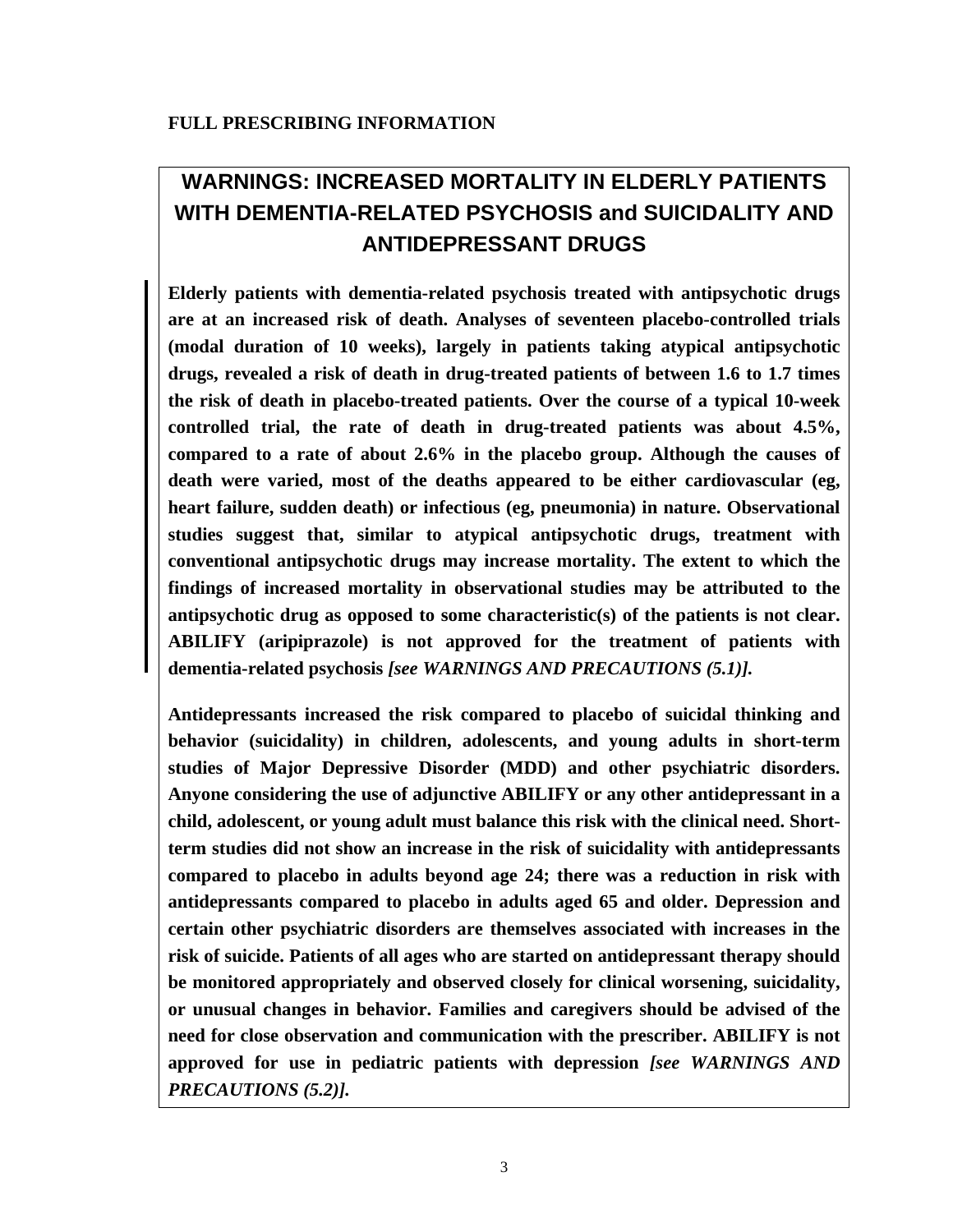## **1 INDICATIONS AND USAGE**

## **1.1 Schizophrenia**

ABILIFY is indicated for acute and maintenance treatment of Schizophrenia in adults and in adolescents 13 to 17 years of age *[see CLINICAL STUDIES (14.1)]*.

## **1.2 Bipolar Disorder**

### **Monotherapy**

ABILIFY is indicated for acute and maintenance treatment of manic and mixed episodes associated with Bipolar I Disorder with or without psychotic features in adults and in pediatric patients 10 to 17 years of age *[see CLINICAL STUDIES (14.2)].* 

### **Adjunctive Therapy**

ABILIFY is indicated as an adjunctive therapy to either lithium or valproate for the acute treatment of manic and mixed episodes associated with Bipolar I Disorder with or without psychotic features in adults and in pediatric patients 10 to 17 years of age *[see CLINICAL STUDIES (14.2)]*.

## **1.3 Adjunctive Treatment of Major Depressive Disorder**

ABILIFY is indicated for use as an adjunctive therapy to antidepressants for the acute treatment of Major Depressive Disorder in adults *[see CLINICAL STUDIES (14.3)]*.

## **1.4 Agitation Associated with Schizophrenia or Bipolar Mania**

ABILIFY Injection is indicated for the acute treatment of agitation associated with Schizophrenia or Bipolar Disorder, manic or mixed in adults. "Psychomotor agitation" is defined in DSM-IV as "excessive motor activity associated with a feeling of inner tension". Patients experiencing agitation often manifest behaviors that interfere with their diagnosis and care (eg, threatening behaviors, escalating or urgently distressing behavior, or self-exhausting behavior), leading clinicians to the use of intramuscular antipsychotic medications to achieve immediate control of the agitation *[see CLINICAL STUDIES (14.4)].*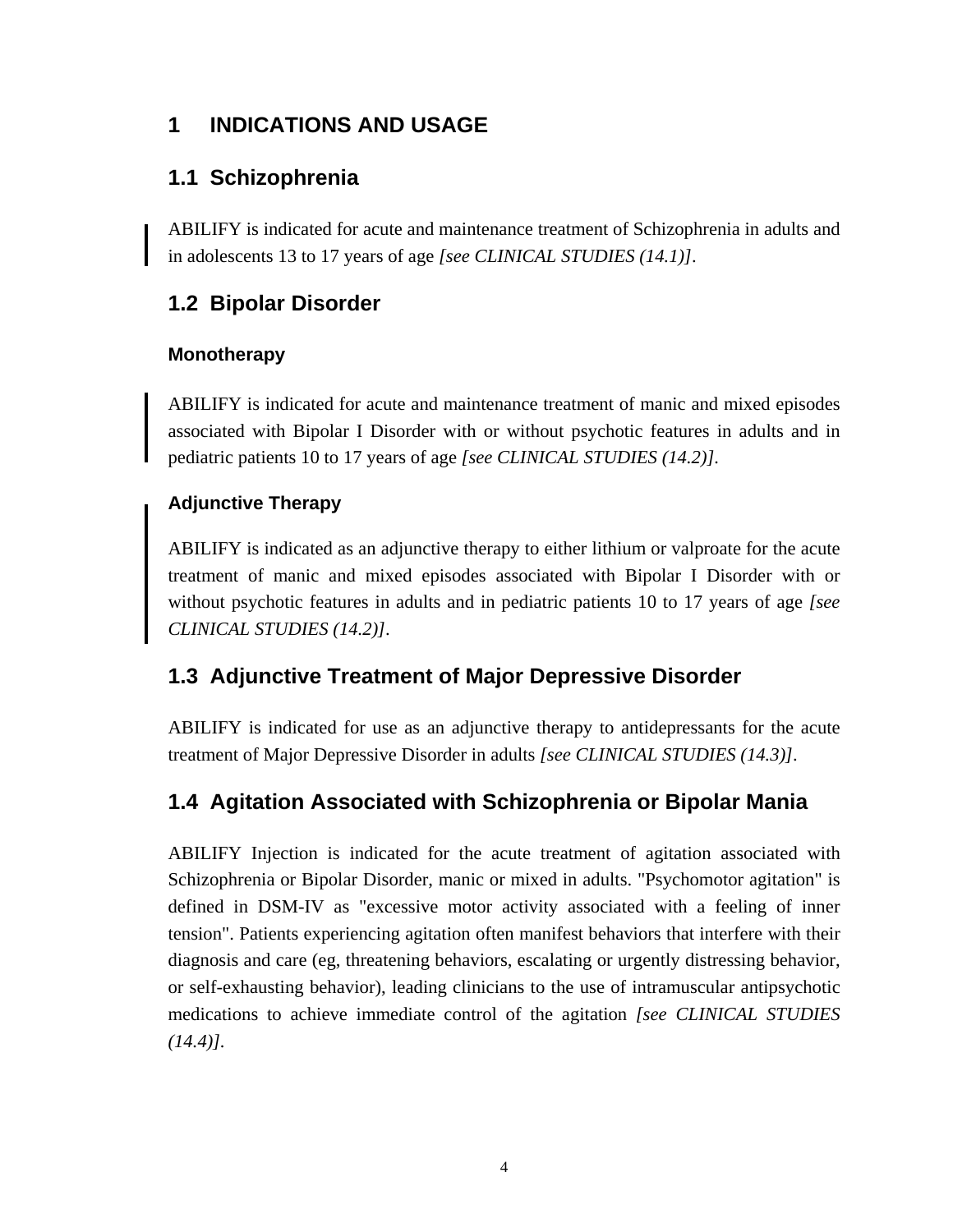### **2 DOSAGE AND ADMINISTRATION**

### **2.1 Schizophrenia**

### **Usual Dose for Acute Treatment**

### *Adults*

The recommended starting and target dose for ABILIFY is 10 mg/day or 15 mg/day administered on a once-a-day schedule without regard to meals. ABILIFY has been systematically evaluated and shown to be effective in a dose range of 10 mg/day to 30 mg/day, when administered as the tablet formulation; however, doses higher than 10 mg/day or 15 mg/day were not more effective than 10 mg/day or 15 mg/day. Dosage increases should not be made before 2 weeks, the time needed to achieve steady-state *[see CLINICAL STUDIES (14.1)]*.

### *Adolescents*

The recommended target dose of ABILIFY is 10 mg/day. Aripiprazole was studied in pediatric patients 13 to 17 years of age with Schizophrenia at daily doses of 10 mg and 30 mg. The starting daily dose of the tablet formulation in these patients was 2 mg, which was titrated to 5 mg after 2 days and to the target dose of 10 mg after 2 additional days. Subsequent dose increases should be administered in 5 mg increments. The 30 mg/day dose was not shown to be more efficacious than the 10 mg/day dose. ABILIFY can be administered without regard to meals *[see CLINICAL STUDIES (14.1)]*.

### **Maintenance Therapy**

### *Adults*

While there is no body of evidence available to answer the question of how long a patient treated with aripiprazole should remain on it, systematic evaluation of patients with Schizophrenia who had been symptomatically stable on other antipsychotic medications for periods of 3 months or longer, were discontinued from those medications, and were then administered ABILIFY 15 mg/day and observed for relapse during a period of up to 26 weeks, has demonstrated a benefit of such maintenance treatment *[see CLINICAL STUDIES (14.1)]*. Patients should be periodically reassessed to determine the need for maintenance treatment.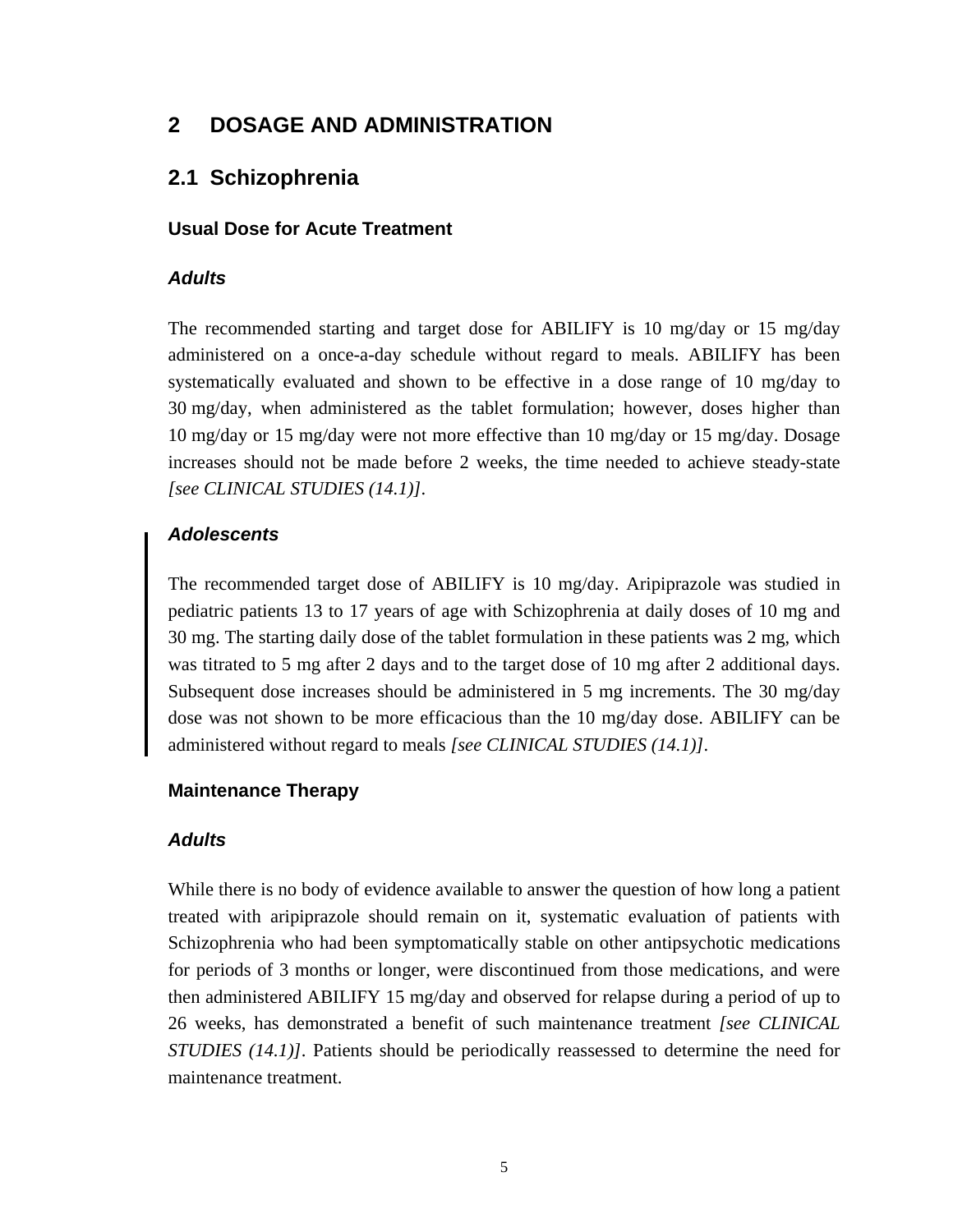### *Adolescents*

The efficacy of ABILIFY for the maintenance treatment of Schizophrenia in the pediatric population has not been evaluated. While there is no body of evidence available to answer the question of how long the adolescent patient treated with ABILIFY should be maintained, maintenance efficacy can be extrapolated from adult data along with comparisons of aripiprazole pharmacokinetic parameters in adult and pediatric patients. Thus, it is generally recommended that responding patients be continued beyond the acute response, but at the lowest dose needed to maintain remission. Patients should be periodically reassessed to determine the need for maintenance treatment.

### **Switching from Other Antipsychotics**

There are no systematically collected data to specifically address switching patients with Schizophrenia from other antipsychotics to ABILIFY or concerning concomitant administration with other antipsychotics. While immediate discontinuation of the previous antipsychotic treatment may be acceptable for some patients with Schizophrenia, more gradual discontinuation may be most appropriate for others. In all cases, the period of overlapping antipsychotic administration should be minimized.

### **2.2 Bipolar Disorder**

### **Usual Dose for Acute Treatment**

### *Adults*

The recommended starting and target dose is 15 mg as monotherapy or as adjunctive therapy with lithium or valproate given once a day, without regard to meals. The dose can be increased to 30 mg/day based on clinical response. The safety of doses above 30 mg/day has not been evaluated in clinical trials *[see CLINICAL STUDIES (14.2)].* 

### *Pediatric Patients*

The efficacy of aripiprazole has been established in the treatment of pediatric patients 10 to 17 years of age with Bipolar I Disorder at doses of 10 mg/day or 30 mg/day. The recommended target dose of ABILIFY is 10 mg/day, as monotherapy or as adjunctive therapy with lithium or valproate. The starting daily dose of the tablet formulation in these patients was 2 mg/day, which was titrated to 5 mg/day after 2 days and to the target dose of 10 mg/day after 2 additional days. Subsequent dose increases should be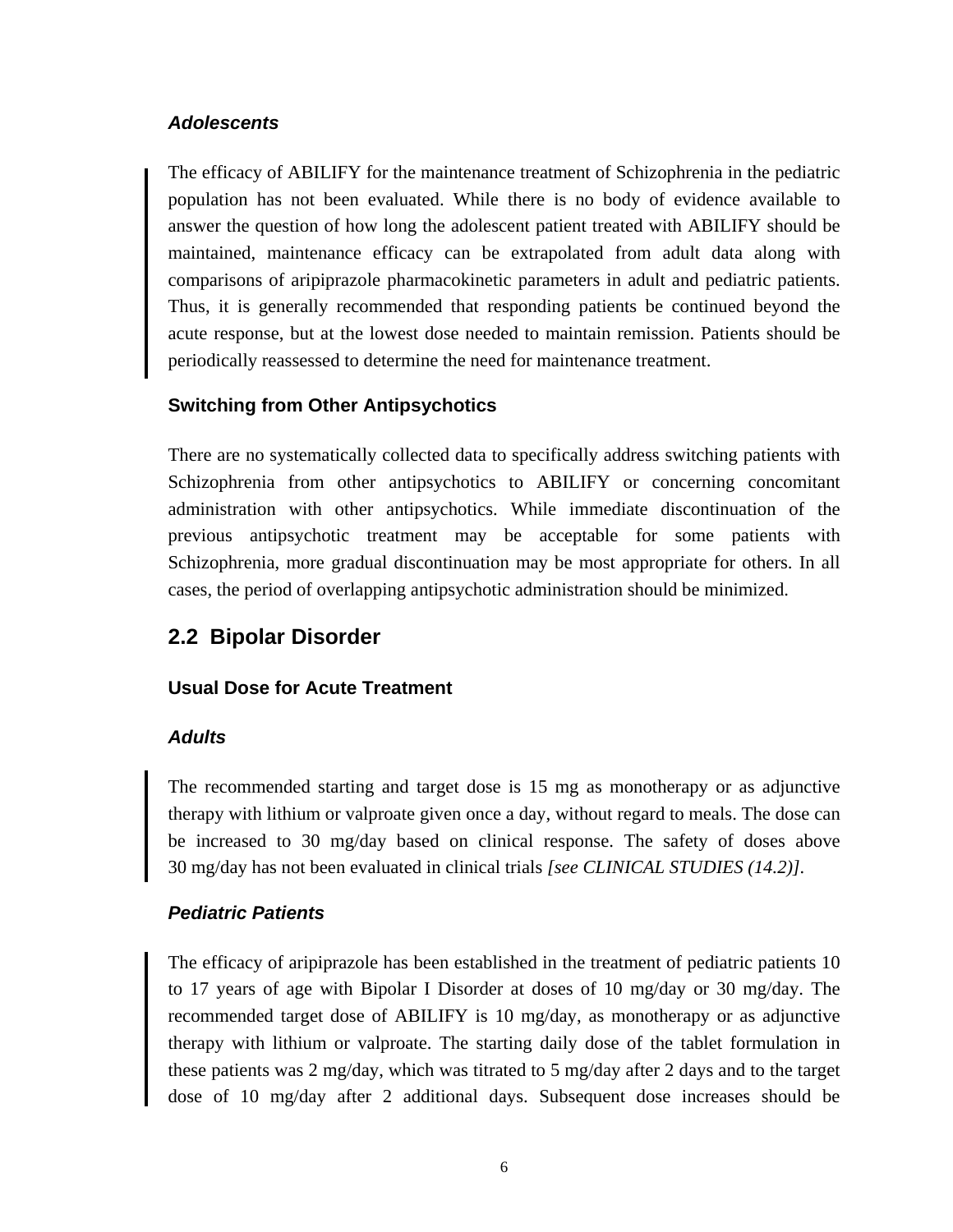administered in 5 mg/day increments. ABILIFY can be administered without regard to meals. *[See CLINICAL STUDIES (14.2).]* 

#### **Maintenance Therapy**

#### *Adults*

While there is no body of evidence available to answer the question of how long a patient treated with aripiprazole should remain on it, whether used as monotherapy or as adjunctive therapy, adult patients with Bipolar I Disorder who had been symptomatically stable on ABILIFY Tablets (15 mg/day or 30 mg/day as monotherapy with a starting dose of 30 mg/day) for at least 6 consecutive weeks and then randomized to ABILIFY Tablets (15 mg/day or 30 mg/day) or placebo and monitored for relapse, demonstrated a benefit of such maintenance treatment *[see CLINICAL STUDIES (14.2)]*. While it is generally agreed that pharmacological treatment beyond an acute response in Mania is desirable, both for maintenance of the initial response and for prevention of new manic episodes, there are no systematically obtained data to support the use of aripiprazole in such longer-term treatment (beyond 6 weeks). Physicians who elect to use ABILIFY for extended periods, that is, longer than 6 weeks, should periodically re-evaluate the longterm usefulness of the drug for the individual.

### *Pediatric Patients*

The efficacy of ABILIFY for the maintenance treatment of Bipolar I Disorder in the pediatric population has not been evaluated. While there is no body of evidence available to answer the question of how long the pediatric patient treated with ABILIFY should be maintained, maintenance efficacy can be extrapolated from adult data along with comparisons of aripiprazole pharmacokinetic parameters in adult and pediatric patients. Thus, it is generally recommended that responding patients be continued beyond the acute response, but at the lowest dose needed to maintain remission. Patients should be periodically reassessed to determine the need for maintenance treatment.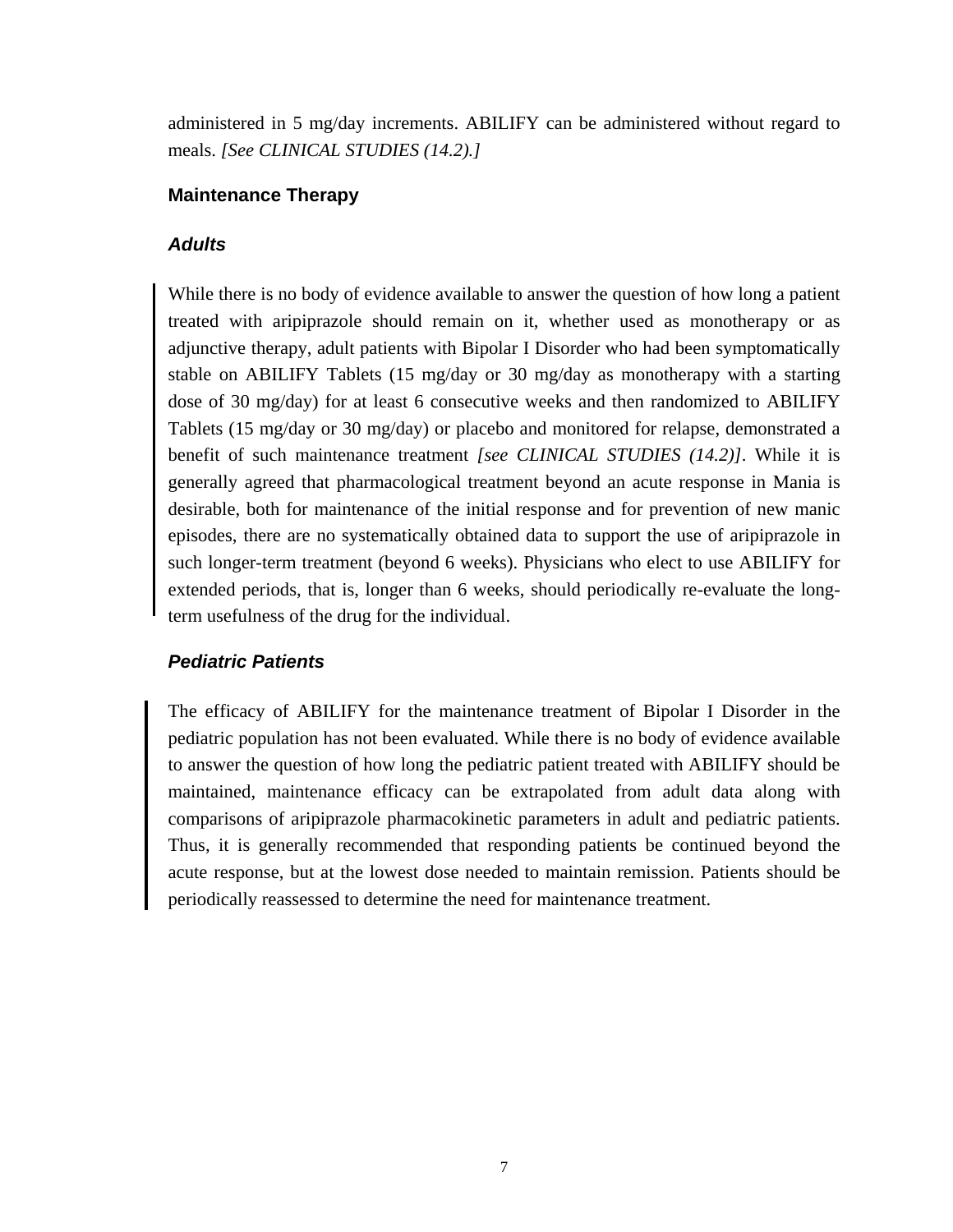### **2.3 Adjunctive Treatment of Major Depressive Disorder**

### **Usual Dose for Acute Treatment**

### *Adults*

The recommended starting dose for ABILIFY as adjunctive treatment for patients already taking an antidepressant is 2 mg/day to 5 mg/day. The efficacy of ABILIFY as an adjunctive therapy for Major Depressive Disorder was established within a dose range of 2 mg/day to 15 mg/day. Dose adjustments of up to 5 mg/day should occur gradually, at intervals of no less than 1 week *[see CLINICAL STUDIES (14.3)].* 

### *Pediatric Patients*

The efficacy of ABILIFY for the adjunctive treatment of Major Depressive Disorder in the pediatric population has not been evaluated.

### **Maintenance Therapy**

The efficacy of ABILIFY for the adjunctive maintenance treatment of Major Depressive Disorder has not been evaluated. While there is no body of evidence available to answer the question of how long the patient treated with ABILIFY should be maintained, patients should be periodically reassessed to determine the need for maintenance treatment.

### **2.4 Agitation Associated with Schizophrenia or Bipolar Mania (Intramuscular Injection)**

### **Usual Dose**

### *Adults*

The recommended dose in these patients is 9.75 mg. The effectiveness of aripiprazole injection in controlling agitation in Schizophrenia and Bipolar Mania was demonstrated over a dose range of 5.25 mg to 15 mg. No additional benefit was demonstrated for 15 mg compared to 9.75 mg. A lower dose of 5.25 mg may be considered when clinical factors warrant. If agitation warranting a second dose persists following the initial dose, cumulative doses up to a total of 30 mg/day may be given. However, the efficacy of repeated doses of aripiprazole injection in agitated patients has not been systematically evaluated in controlled clinical trials. The safety of total daily doses greater than 30 mg or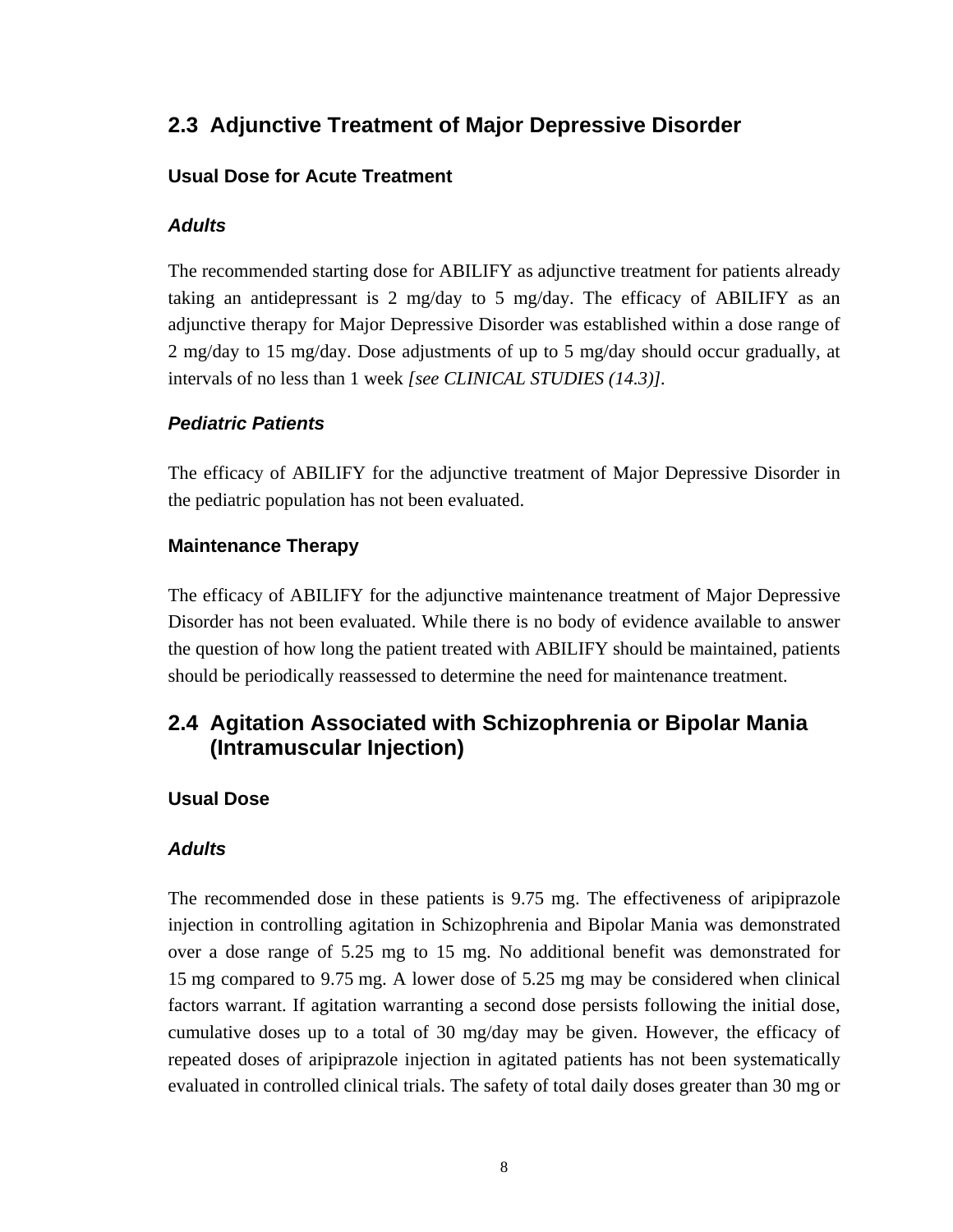injections given more frequently than every 2 hours have not been adequately evaluated in clinical trials *[see CLINICAL STUDIES (14.4)]*.

If ongoing aripiprazole therapy is clinically indicated, oral aripiprazole in a range of 10 mg/day to 30 mg/day should replace aripiprazole injection as soon as possible *[see DOSAGE AND ADMINISTRATION (2.1 and 2.2)].* 

### **Administration of ABILIFY Injection**

To administer ABILIFY Injection, draw up the required volume of solution into the syringe as shown in Table 1. Discard any unused portion.

| <b>Single-Dose</b> | <b>Required Volume of Solution</b> |
|--------------------|------------------------------------|
| $5.25 \text{ mg}$  | $0.7$ mL                           |
| $9.75 \text{ mg}$  | $1.3 \text{ mL}$                   |
| $15 \text{ mg}$    | $2 \text{ mL}$                     |

**Table 1: ABILIFY Injection Dosing Recommendations** 

ABILIFY Injection is intended for intramuscular use only. Do not administer intravenously or subcutaneously. Inject slowly, deep into the muscle mass.

Parenteral drug products should be inspected visually for particulate matter and discoloration prior to administration, whenever solution and container permit.

### **Pediatric Patients**

ABILIFY Intramuscular Injection has not been evaluated in pediatric patients.

### **2.5 Dosage Adjustment**

Dosage adjustments in adults are not routinely indicated on the basis of age, gender, race, or renal or hepatic impairment status *[see USE IN SPECIFIC POPULATIONS (8.4- 8.10)]*.

*Dosage adjustment for patients taking aripiprazole concomitantly with strong CYP3A4 inhibitors:* When concomitant administration of aripiprazole with strong CYP3A4 inhibitors such as ketoconazole or clarithromycin is indicated, the aripiprazole dose should be reduced to one-half the usual dose. When the CYP3A4 inhibitor is withdrawn from the combination therapy, the aripiprazole dose should then be increased *[see DRUG INTERACTIONS (7.1)]*.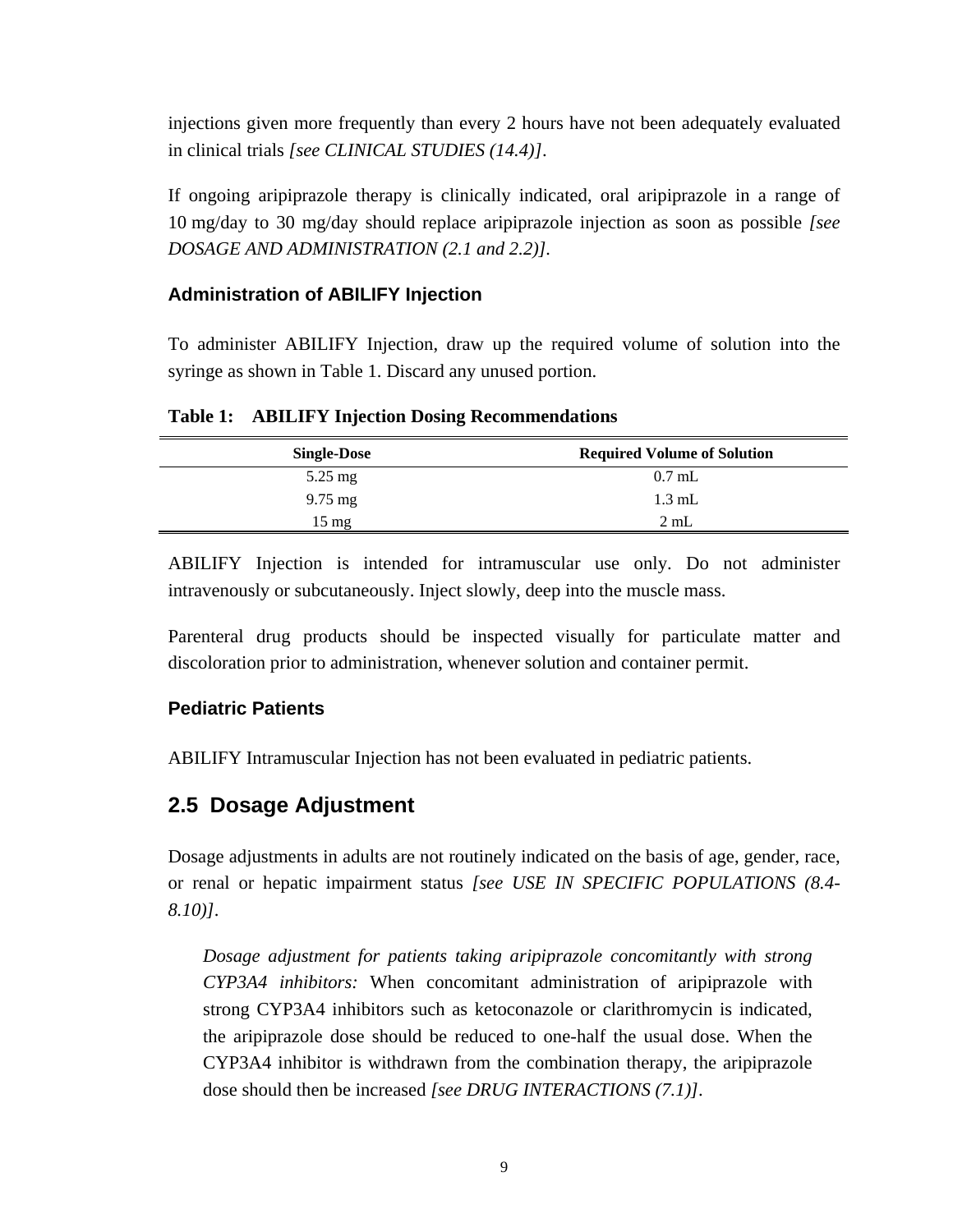*Dosage adjustment for patients taking aripiprazole concomitantly with potential CYP2D6 inhibitors:* When concomitant administration of potential CYP2D6 inhibitors such as quinidine, fluoxetine, or paroxetine with aripiprazole occurs, aripiprazole dose should be reduced at least to one-half of its normal dose. When the CYP2D6 inhibitor is withdrawn from the combination therapy, the aripiprazole dose should then be increased *[see DRUG INTERACTIONS (7.1)]*. When adjunctive ABILIFY is administered to patients with Major Depressive Disorder, ABILIFY should be administered without dosage adjustment as specified in *DOSAGE AND ADMINISTRATION (2.3)*.

*Dosage adjustment for patients taking potential CYP3A4 inducers:* When a potential CYP3A4 inducer such as carbamazepine is added to aripiprazole therapy, the aripiprazole dose should be doubled. Additional dose increases should be based on clinical evaluation. When the CYP3A4 inducer is withdrawn from the combination therapy, the aripiprazole dose should be reduced to 10 mg to 15 mg *[see DRUG INTERACTIONS (7.1)]*.

### **2.6 Dosing of Oral Solution**

The oral solution can be substituted for tablets on a mg-per-mg basis up to the 25 mg dose level. Patients receiving 30 mg tablets should receive 25 mg of the solution *[see CLINICAL PHARMACOLOGY (12.3)]*.

### **2.7 Dosing of Orally Disintegrating Tablets**

The dosing for ABILIFY Orally Disintegrating Tablets is the same as for the oral tablets *[see DOSAGE AND ADMINISTRATION (2.1, 2.2, and 2.3)].* 

#### **3 DOSAGE FORMS AND STRENGTHS**

ABILIFY<sup>®</sup> (aripiprazole) Tablets are available as described in Table 2.

| <b>Tablet</b><br><b>Strength</b> | <b>Tablet</b><br><b>Color/Shape</b> | <b>Tablet</b><br><b>Markings</b> |
|----------------------------------|-------------------------------------|----------------------------------|
| $2 \text{ mg}$                   | green<br>modified rectangle         | "A-006"<br>and $"2"$             |
| 5 <sub>mg</sub>                  | blue<br>modified rectangle          | "A-007"<br>and $"5"$             |

**Table 2: ABILIFY Tablet Presentations**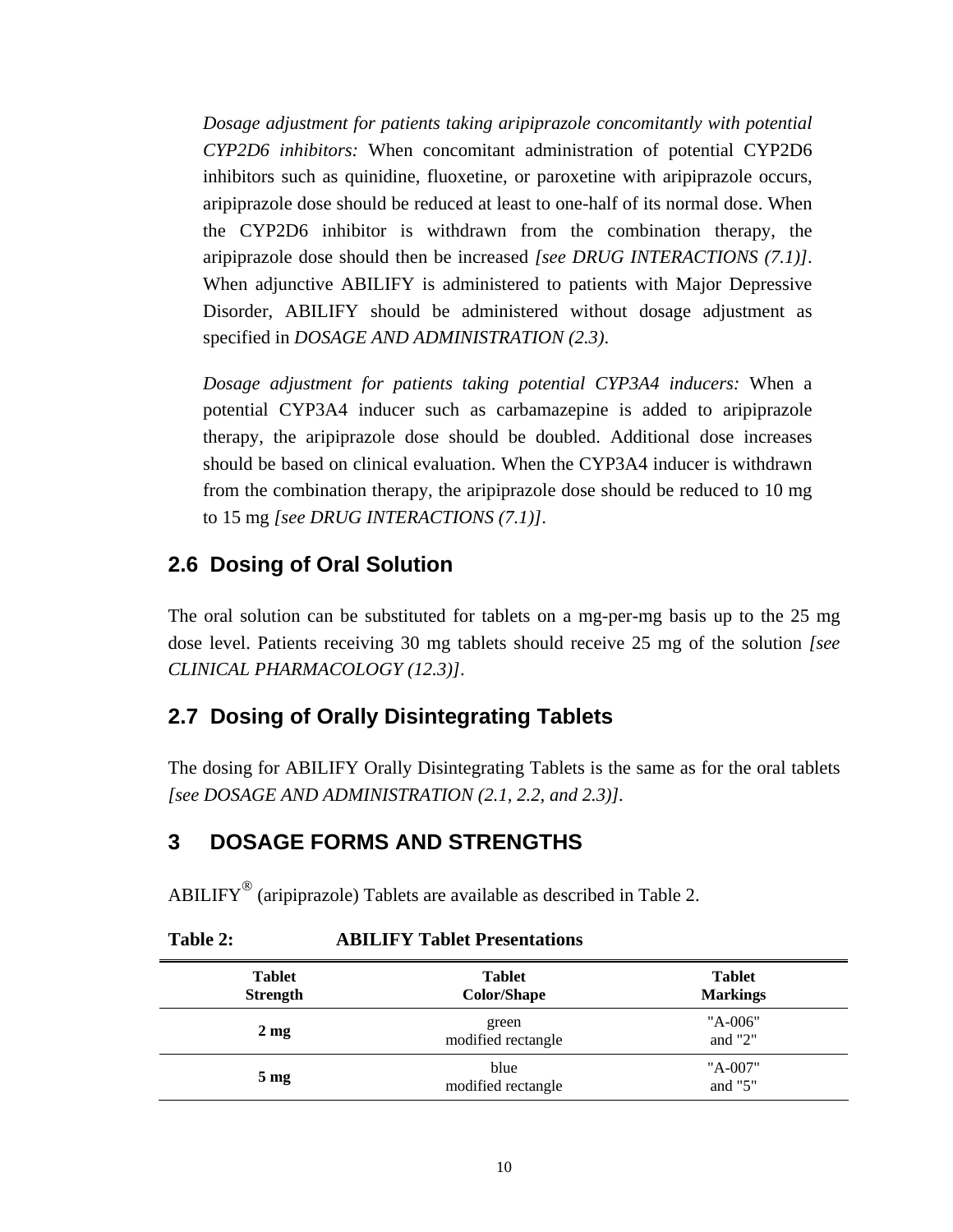| <b>Tablet</b><br><b>Strength</b> | <b>Tablet</b><br><b>Color/Shape</b> | <b>Tablet</b><br><b>Markings</b> |
|----------------------------------|-------------------------------------|----------------------------------|
| 10 <sub>mg</sub>                 | pink<br>modified rectangle          | "A-008"<br>and "10"              |
| $15 \text{ mg}$                  | yellow<br>round                     | "A-009"<br>and $"15"$            |
| $20 \text{ mg}$                  | white<br>round                      | "A-010"<br>and "20"              |
| $30 \text{ mg}$                  | pink<br>round                       | "A-011"<br>and "30"              |

**Table 2: ABILIFY Tablet Presentations** 

ABILIFY DISCMELT® (aripiprazole) Orally Disintegrating Tablets are available as described in Table 3.

| Table 3: | <b>ABILIFY DISCMELT Orally Disintegrating Tablet</b> |
|----------|------------------------------------------------------|
|          | <b>Presentations</b>                                 |

| <b>Tablet</b><br><b>Strength</b> | <b>Tablet</b><br>Color/Shape            | <b>Tablet</b><br><b>Markings</b> |
|----------------------------------|-----------------------------------------|----------------------------------|
| 10 <sub>mg</sub>                 | pink (with scattered specks)<br>round   | "A" and "640"<br>"10"            |
| $15 \text{ mg}$                  | yellow (with scattered specks)<br>round | "A" and "641"<br>"15"            |

ABILIFY<sup>®</sup> (aripiprazole) Oral Solution (1 mg/mL) is a clear, colorless to light yellow solution, supplied in child-resistant bottles along with a calibrated oral dosing cup.

ABILIFY® (aripiprazole) Injection for Intramuscular Use is a clear, colorless solution available as a ready-to-use, 9.75 mg/1.3 mL (7.5 mg/mL) solution in clear, Type 1 glass vials.

#### **4 CONTRAINDICATIONS**

Known hypersensitivity reaction to ABILIFY. Reactions have ranged from pruritus/urticaria to anaphylaxis *[see ADVERSE REACTIONS (6.3)].*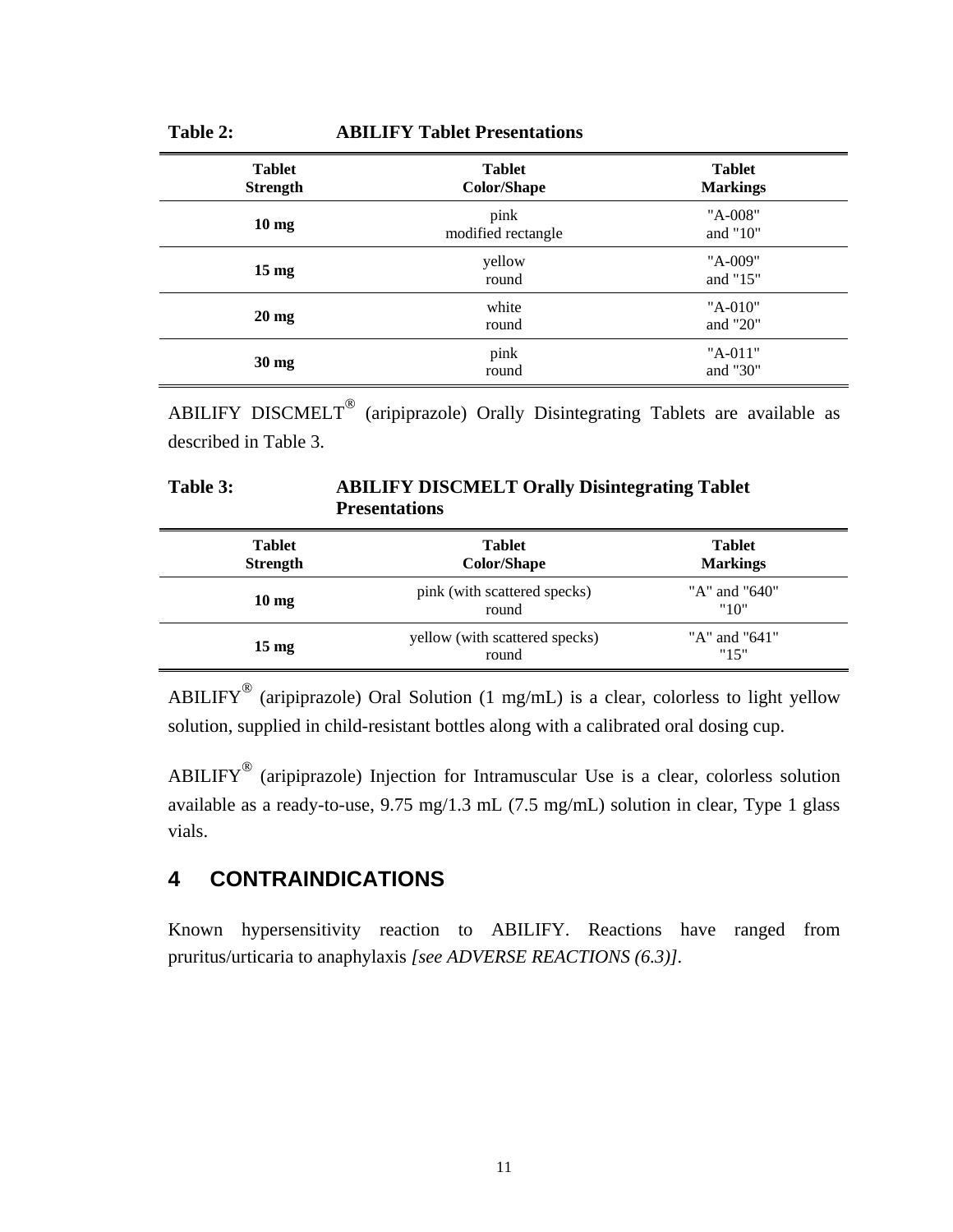### **5 WARNINGS AND PRECAUTIONS**

### **5.1 Use in Elderly Patients with Dementia-Related Psychosis**

### **Increased Mortality**

**Elderly patients with dementia-related psychosis treated with antipsychotic drugs are at an increased risk of death. ABILIFY (aripiprazole) is not approved for the treatment of patients with dementia-related psychosis** *[see BOXED WARNING].* 

### **Cerebrovascular Adverse Events, Including Stroke**

In placebo-controlled clinical studies (two flexible dose and one fixed dose study) of dementia-related psychosis, there was an increased incidence of cerebrovascular adverse events (eg, stroke, transient ischemic attack), including fatalities, in aripiprazole-treated patients (mean age: 84 years; range: 78-88 years). In the fixed-dose study, there was a statistically significant dose response relationship for cerebrovascular adverse events in patients treated with aripiprazole. Aripiprazole is not approved for the treatment of patients with dementia-related psychosis *[see also BOXED WARNING].* 

### *Safety Experience in Elderly Patients with Psychosis Associated with Alzheimer's Disease*

In three, 10-week, placebo-controlled studies of aripiprazole in elderly patients with psychosis associated with Alzheimer's disease (n=938; mean age: 82.4 years; range: 56-99 years), the treatment-emergent adverse events that were reported at an incidence of ≥3% and aripiprazole incidence at least twice that for placebo were lethargy [placebo 2%, aripiprazole 5%], somnolence (including sedation) [placebo 3%, aripiprazole 8%], and incontinence (primarily, urinary incontinence) [placebo 1%, aripiprazole 5%], excessive salivation [placebo 0%, aripiprazole 4%], and lightheadedness [placebo 1%, aripiprazole 4%].

The safety and efficacy of ABILIFY in the treatment of patients with psychosis associated with dementia have not been established. If the prescriber elects to treat such patients with ABILIFY, vigilance should be exercised, particularly for the emergence of difficulty swallowing or excessive somnolence, which could predispose to accidental injury or aspiration *[see also BOXED WARNING].*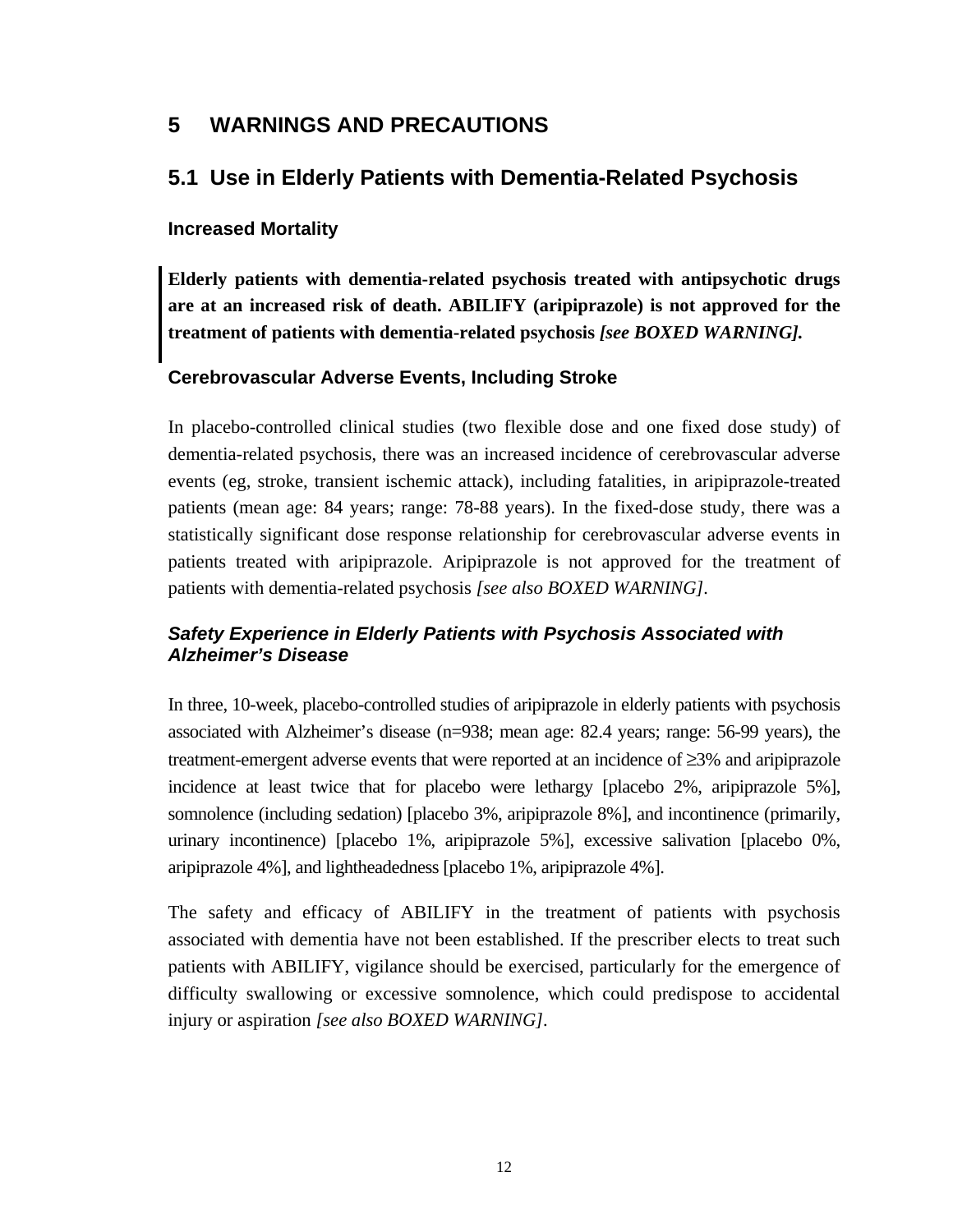### **5.2 Clinical Worsening of Depression and Suicide Risk**

Patients with Major Depressive Disorder (MDD), both adult and pediatric, may experience worsening of their depression and/or the emergence of suicidal ideation and behavior (suicidality) or unusual changes in behavior, whether or not they are taking antidepressant medications, and this risk may persist until significant remission occurs. Suicide is a known risk of depression and certain other psychiatric disorders, and these disorders themselves are the strongest predictors of suicide. There has been a longstanding concern, however, that antidepressants may have a role in inducing worsening of depression and the emergence of suicidality in certain patients during the early phases of treatment. Pooled analyses of short-term placebo-controlled trials of antidepressant drugs (SSRIs and others) showed that these drugs increase the risk of suicidal thinking and behavior (suicidality) in children, adolescents, and young adults (ages 18-24) with Major Depressive Disorder (MDD) and other psychiatric disorders. Short-term studies did not show an increase in the risk of suicidality with antidepressants compared to placebo in adults beyond age 24; there was a reduction with antidepressants compared to placebo in adults aged 65 and older.

The pooled analyses of placebo-controlled trials in children and adolescents with MDD, Obsessive Compulsive Disorder (OCD), or other psychiatric disorders included a total of 24 short-term trials of 9 antidepressant drugs in over 4400 patients. The pooled analyses of placebo-controlled trials in adults with MDD or other psychiatric disorders included a total of 295 short-term trials (median duration of 2 months) of 11 antidepressant drugs in over 77,000 patients. There was considerable variation in risk of suicidality among drugs, but a tendency toward an increase in the younger patients for almost all drugs studied. There were differences in absolute risk of suicidality across the different indications, with the highest incidence in MDD. The risk differences (drug vs. placebo), however, were relatively stable within age strata and across indications. These risk differences (drugplacebo difference in the number of cases of suicidality per 1000 patients treated) are provided in Table 4.

| Drug-Placebo Difference in Number of Cases of<br><b>Suicidality per 1000 Patients Treated</b> |  |
|-----------------------------------------------------------------------------------------------|--|
| <b>Increases Compared to Placebo</b>                                                          |  |
| 14 additional cases                                                                           |  |
| 5 additional cases                                                                            |  |
|                                                                                               |  |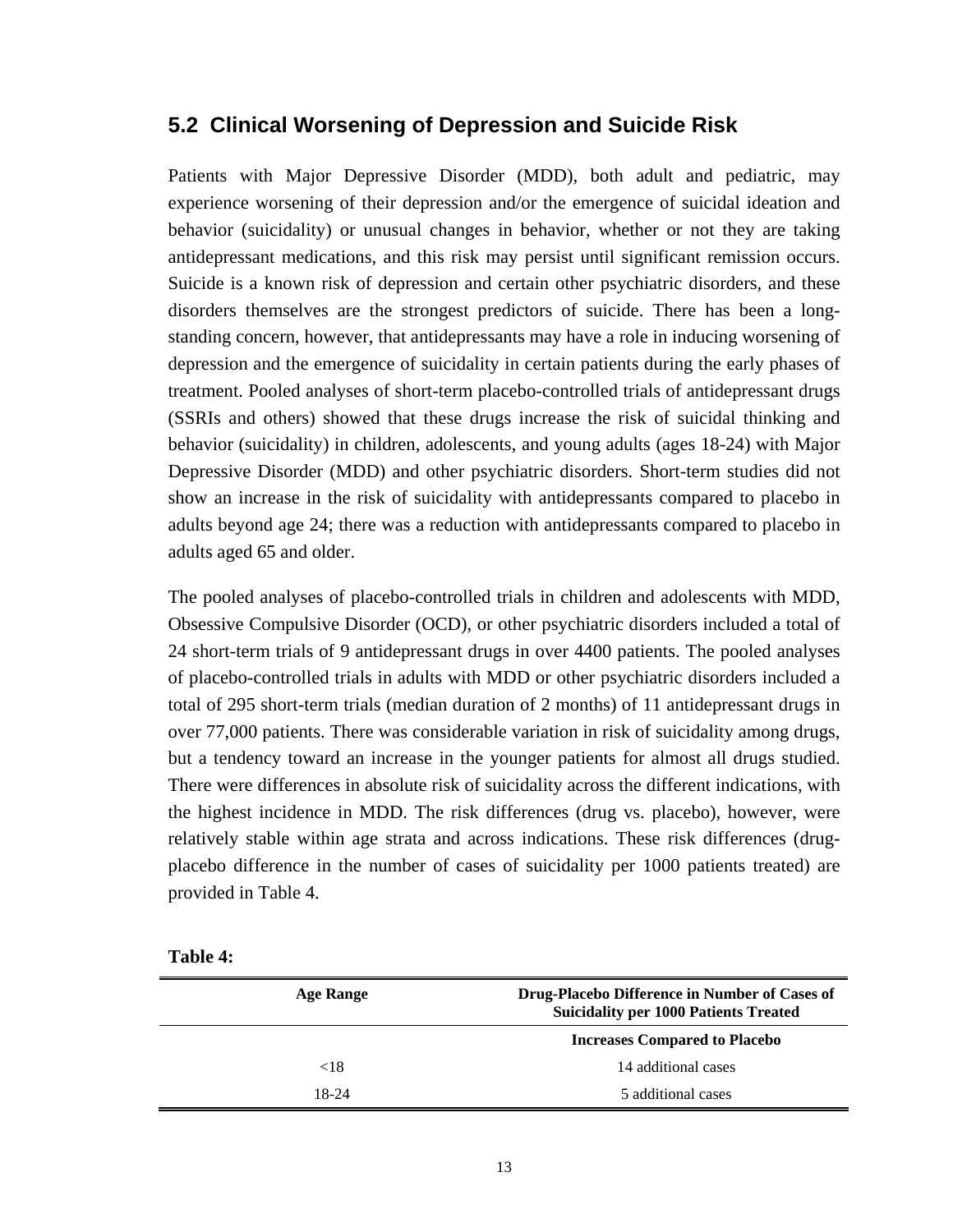#### **Table 4:**

|           | <b>Decreases Compared to Placebo</b> |  |
|-----------|--------------------------------------|--|
| $25 - 64$ | 1 fewer case                         |  |
| $\geq 65$ | 6 fewer cases                        |  |

No suicides occurred in any of the pediatric trials. There were suicides in the adult trials, but the number was not sufficient to reach any conclusion about drug effect on suicide.

It is unknown whether the suicidality risk extends to longer-term use, ie, beyond several months. However, there is substantial evidence from placebo-controlled maintenance trials in adults with depression that the use of antidepressants can delay the recurrence of depression.

### **All patients being treated with antidepressants for any indication should be monitored appropriately and observed closely for clinical worsening, suicidality, and unusual changes in behavior, especially during the initial few months of a course of drug therapy, or at times of dose changes, either increases or decreases.**

The following symptoms, anxiety, agitation, panic attacks, insomnia, irritability, hostility, aggressiveness, impulsivity, akathisia (psychomotor restlessness), hypomania, and mania, have been reported in adult and pediatric patients being treated with antidepressants for Major Depressive Disorder as well as for other indications, both psychiatric and nonpsychiatric. Although a causal link between the emergence of such symptoms and either the worsening of depression and/or the emergence of suicidal impulses has not been established, there is concern that such symptoms may represent precursors to emerging suicidality.

Consideration should be given to changing the therapeutic regimen, including possibly discontinuing the medication, in patients whose depression is persistently worse, or who are experiencing emergent suicidality or symptoms that might be precursors to worsening depression or suicidality, especially if these symptoms are severe, abrupt in onset, or were not part of the patient's presenting symptoms.

**Families and caregivers of patients being treated with antidepressants for Major Depressive Disorder or other indications, both psychiatric and nonpsychiatric, should be alerted about the need to monitor patients for the emergence of agitation, irritability, unusual changes in behavior, and the other symptoms described above, as well as the emergence of suicidality, and to report such symptoms immediately to**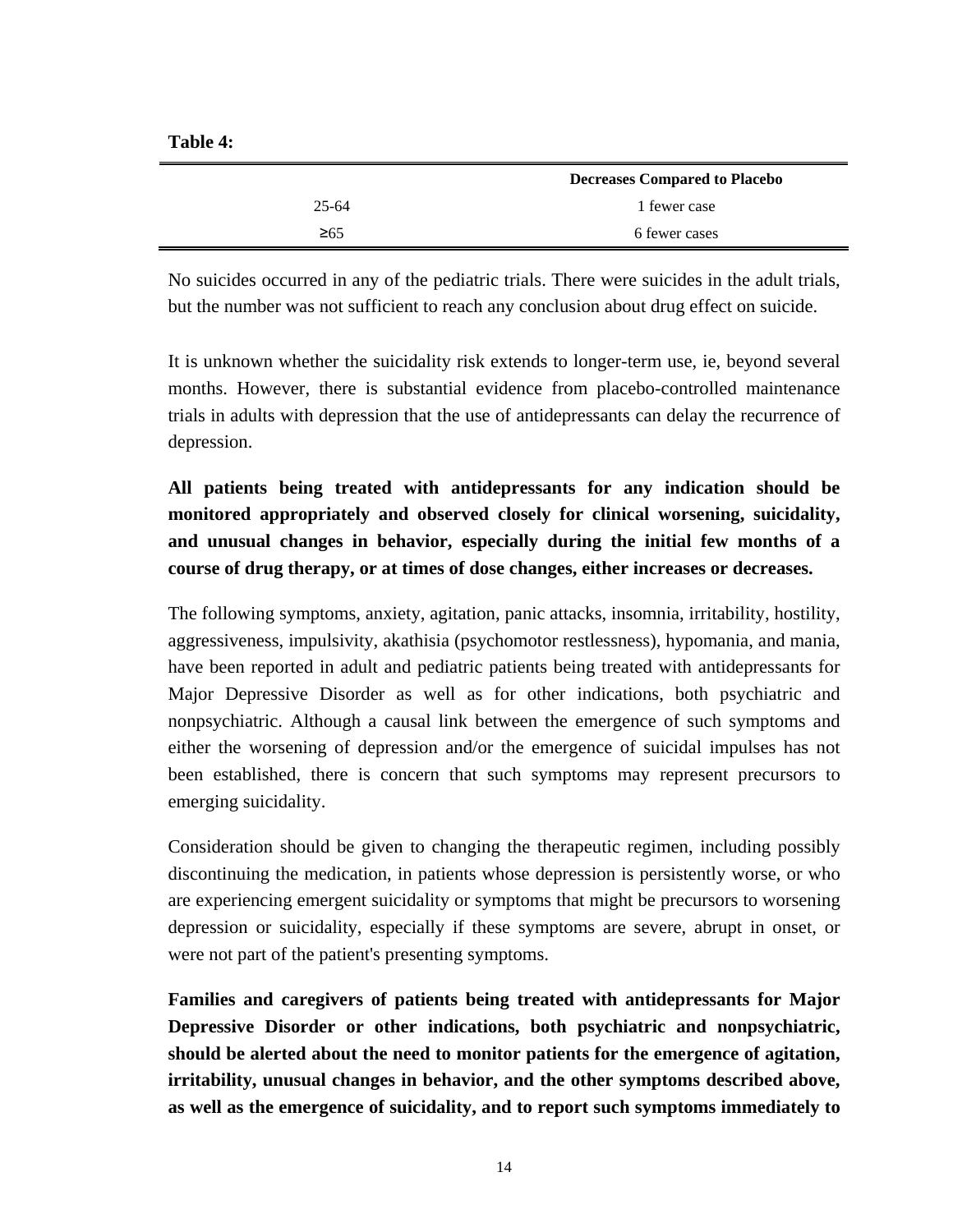**healthcare providers. Such monitoring should include daily observation by families and caregivers.** Prescriptions for ABILIFY should be written for the smallest quantity of tablets consistent with good patient management, in order to reduce the risk of overdose.

**Screening Patients for Bipolar Disorder:** A major depressive episode may be the initial presentation of Bipolar Disorder. It is generally believed (though not established in controlled trials) that treating such an episode with an antidepressant alone may increase the likelihood of precipitation of a mixed/manic episode in patients at risk for Bipolar Disorder. Whether any of the symptoms described above represent such a conversion is unknown. However, prior to initiating treatment with an antidepressant, patients with depressive symptoms should be adequately screened to determine if they are at risk for Bipolar Disorder; such screening should include a detailed psychiatric history, including a family history of suicide, Bipolar Disorder, and depression.

It should be noted that ABILIFY is not approved for use in treating depression in the pediatric population.

### **5.3 Neuroleptic Malignant Syndrome (NMS)**

A potentially fatal symptom complex sometimes referred to as Neuroleptic Malignant Syndrome (NMS) may occur with administration of antipsychotic drugs, including aripiprazole. Rare cases of NMS occurred during aripiprazole treatment in the worldwide clinical database. Clinical manifestations of NMS are hyperpyrexia, muscle rigidity, altered mental status, and evidence of autonomic instability (irregular pulse or blood pressure, tachycardia, diaphoresis, and cardiac dysrhythmia). Additional signs may include elevated creatine phosphokinase, myoglobinuria (rhabdomyolysis), and acute renal failure.

The diagnostic evaluation of patients with this syndrome is complicated. In arriving at a diagnosis, it is important to exclude cases where the clinical presentation includes both serious medical illness (eg, pneumonia, systemic infection) and untreated or inadequately treated extrapyramidal signs and symptoms (EPS). Other important considerations in the differential diagnosis include central anticholinergic toxicity, heat stroke, drug fever, and primary central nervous system pathology.

The management of NMS should include: 1) immediate discontinuation of antipsychotic drugs and other drugs not essential to concurrent therapy; 2) intensive symptomatic treatment and medical monitoring; and 3) treatment of any concomitant serious medical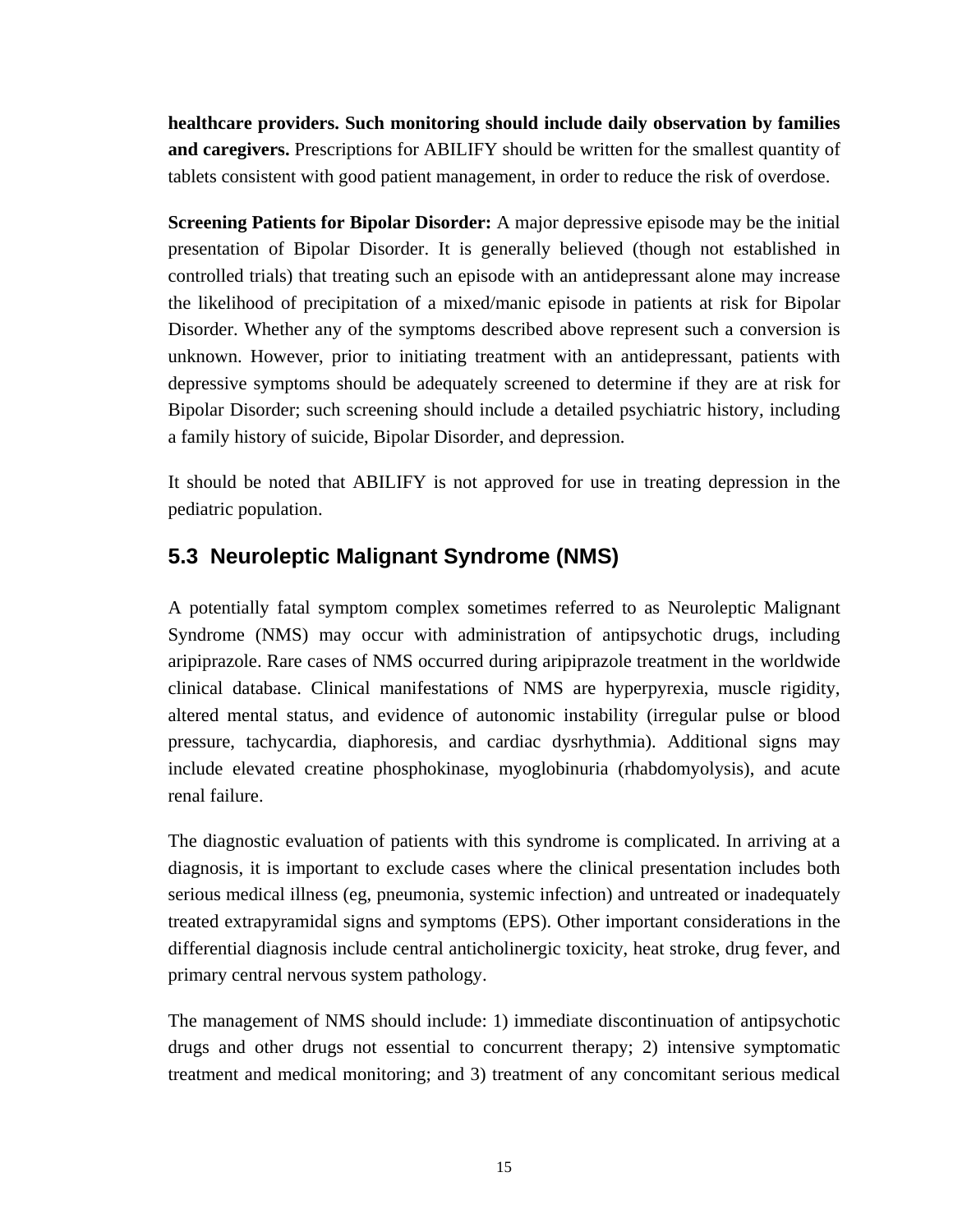problems for which specific treatments are available. There is no general agreement about specific pharmacological treatment regimens for uncomplicated NMS.

If a patient requires antipsychotic drug treatment after recovery from NMS, the potential reintroduction of drug therapy should be carefully considered. The patient should be carefully monitored, since recurrences of NMS have been reported.

### **5.4 Tardive Dyskinesia**

A syndrome of potentially irreversible, involuntary, dyskinetic movements may develop in patients treated with antipsychotic drugs. Although the prevalence of the syndrome appears to be highest among the elderly, especially elderly women, it is impossible to rely upon prevalence estimates to predict, at the inception of antipsychotic treatment, which patients are likely to develop the syndrome. Whether antipsychotic drug products differ in their potential to cause tardive dyskinesia is unknown.

The risk of developing tardive dyskinesia and the likelihood that it will become irreversible are believed to increase as the duration of treatment and the total cumulative dose of antipsychotic drugs administered to the patient increase. However, the syndrome can develop, although much less commonly, after relatively brief treatment periods at low doses.

There is no known treatment for established cases of tardive dyskinesia, although the syndrome may remit, partially or completely, if antipsychotic treatment is withdrawn. Antipsychotic treatment, itself, however, may suppress (or partially suppress) the signs and symptoms of the syndrome and, thereby, may possibly mask the underlying process. The effect that symptomatic suppression has upon the long-term course of the syndrome is unknown.

Given these considerations, ABILIFY should be prescribed in a manner that is most likely to minimize the occurrence of tardive dyskinesia. Chronic antipsychotic treatment should generally be reserved for patients who suffer from a chronic illness that (1) is known to respond to antipsychotic drugs and (2) for whom alternative, equally effective, but potentially less harmful treatments are not available or appropriate. In patients who do require chronic treatment, the smallest dose and the shortest duration of treatment producing a satisfactory clinical response should be sought. The need for continued treatment should be reassessed periodically.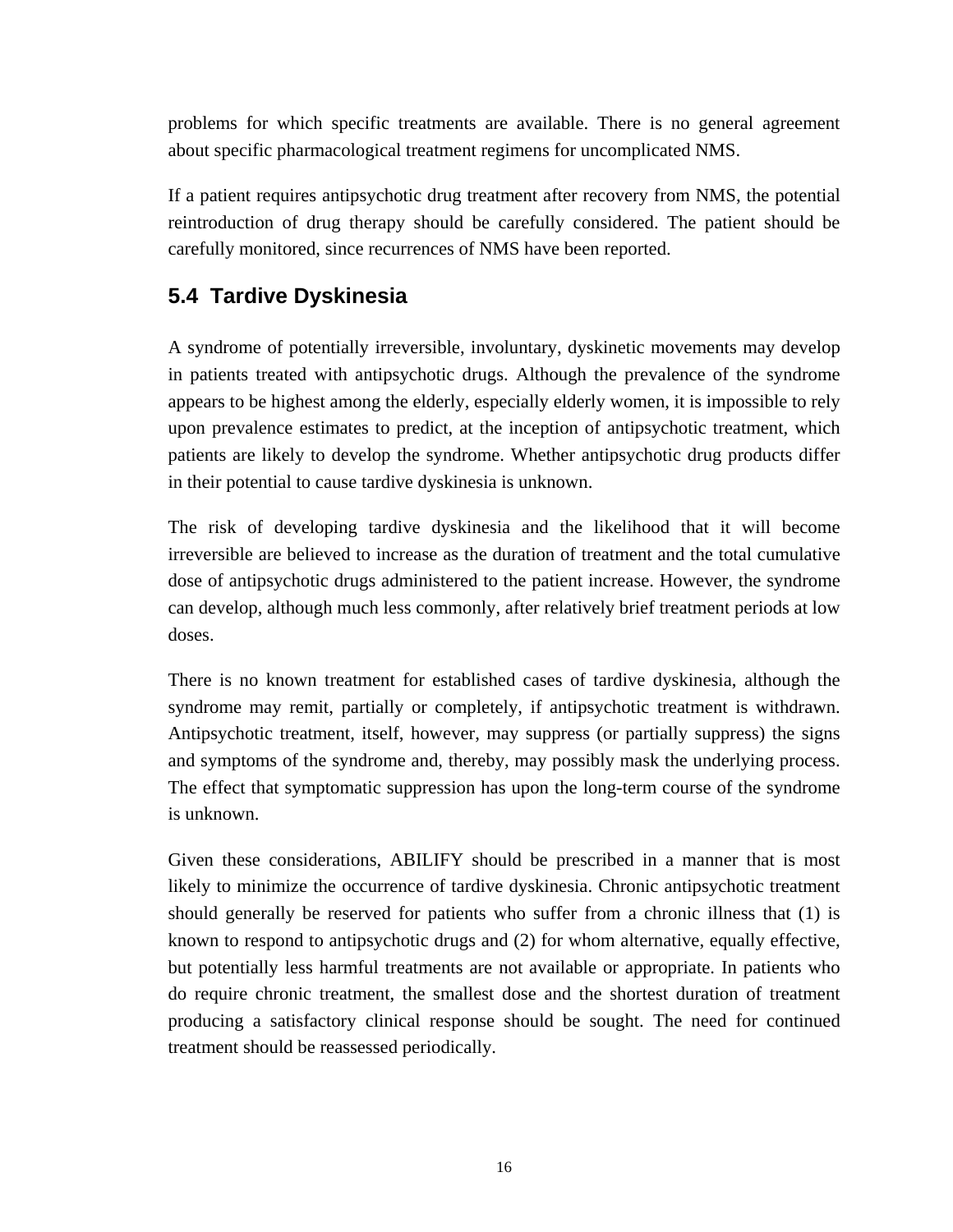If signs and symptoms of tardive dyskinesia appear in a patient on ABILIFY, drug discontinuation should be considered. However, some patients may require treatment with ABILIFY despite the presence of the syndrome.

### **5.5 Hyperglycemia and Diabetes Mellitus**

Hyperglycemia, in some cases extreme and associated with ketoacidosis or hyperosmolar coma or death, has been reported in patients treated with atypical antipsychotics. There have been few reports of hyperglycemia in patients treated with ABILIFY *[see ADVERSE REACTIONS (6.2, 6.3)].* Although fewer patients have been treated with ABILIFY, it is not known if this more limited experience is the sole reason for the paucity of such reports. Assessment of the relationship between atypical antipsychotic use and glucose abnormalities is complicated by the possibility of an increased background risk of diabetes mellitus in patients with Schizophrenia and the increasing incidence of diabetes mellitus in the general population. Given these confounders, the relationship between atypical antipsychotic use and hyperglycemia-related adverse events is not completely understood. However, epidemiological studies which did not include ABILIFY suggest an increased risk of treatment-emergent hyperglycemia-related adverse events in patients treated with the atypical antipsychotics included in these studies. Because ABILIFY was not marketed at the time these studies were performed, it is not known if ABILIFY is associated with this increased risk. Precise risk estimates for hyperglycemia-related adverse events in patients treated with atypical antipsychotics are not available.

Patients with an established diagnosis of diabetes mellitus who are started on atypical antipsychotics should be monitored regularly for worsening of glucose control. Patients with risk factors for diabetes mellitus (eg, obesity, family history of diabetes) who are starting treatment with atypical antipsychotics should undergo fasting blood glucose testing at the beginning of treatment and periodically during treatment. Any patient treated with atypical antipsychotics should be monitored for symptoms of hyperglycemia including polydipsia, polyuria, polyphagia, and weakness. Patients who develop symptoms of hyperglycemia during treatment with atypical antipsychotics should undergo fasting blood glucose testing. In some cases, hyperglycemia has resolved when the atypical antipsychotic was discontinued; however, some patients required continuation of anti-diabetic treatment despite discontinuation of the suspect drug.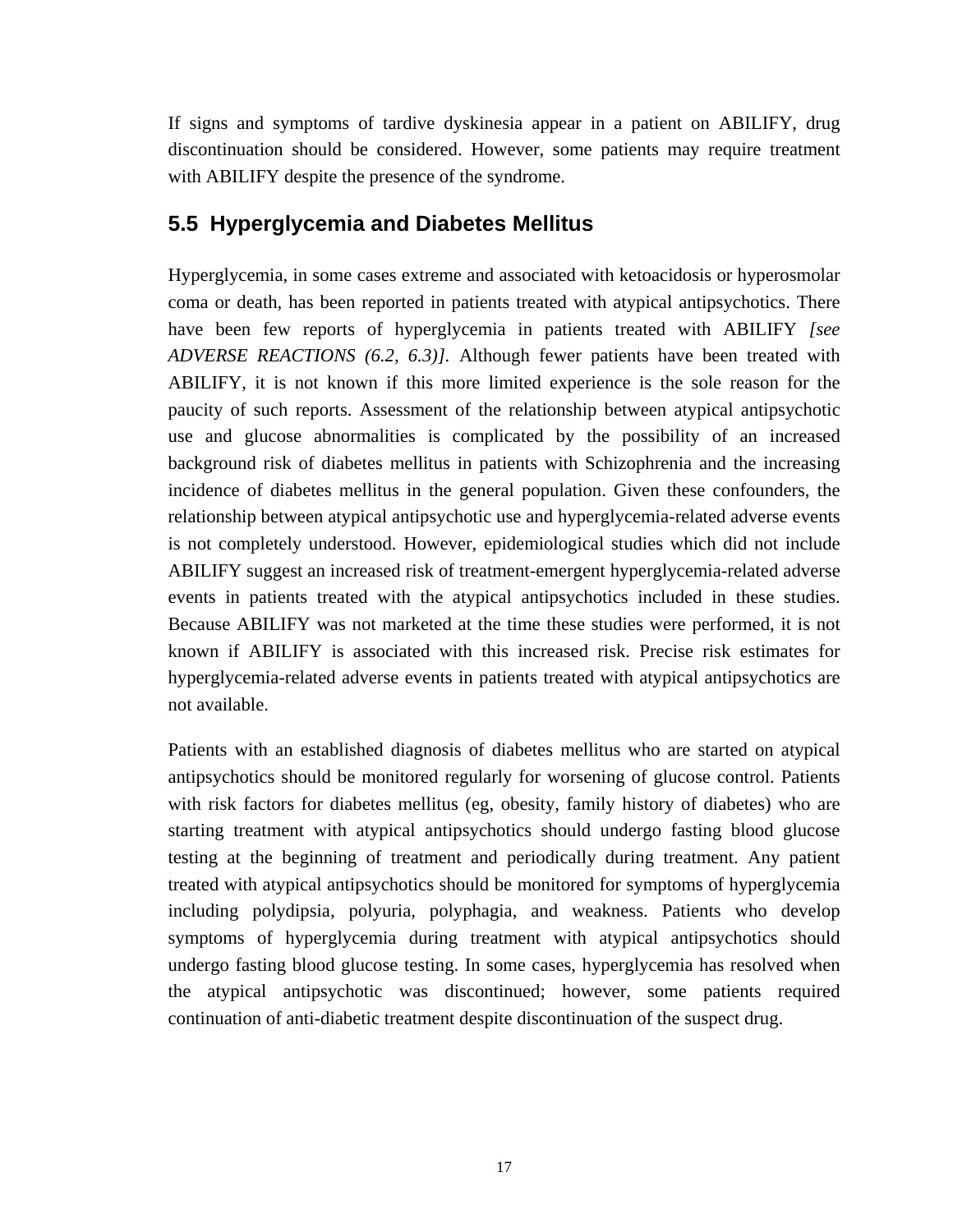### **5.6 Orthostatic Hypotension**

Aripiprazole may cause orthostatic hypotension, perhaps due to its  $\alpha_1$ -adrenergic receptor antagonism. The incidence of orthostatic hypotension-associated events from short-term, placebo-controlled trials of adult patients on oral ABILIFY (n=2467) included (aripiprazole incidence, placebo incidence) orthostatic hypotension (1%, 0.3%), postural dizziness  $(0.5\%, 0.3\%)$ , and syncope  $(0.5\%, 0.4\%)$ ; of pediatric patients 10 to 17 years of age (n=399) on oral ABILIFY included orthostatic hypotension (1%, 0%), postural dizziness (0.5%, 0%), and syncope (0.3%, 0%); and of patients on ABILIFY Injection  $(n=501)$  included orthostatic hypotension  $(0.6\%, 0\%)$ , postural dizziness  $(0.2\%, 0.5\%)$ , and syncope (0.4%, 0%).

The incidence of a significant orthostatic change in blood pressure (defined as a decrease in systolic blood pressure ≥20 mmHg accompanied by an increase in heart rate ≥25 when comparing standing to supine values) for aripiprazole was not meaningfully different from placebo (aripiprazole incidence, placebo incidence): in adult oral aripiprazoletreated patients (4%, 2%), in pediatric oral aripiprazole-treated patients aged 10 to 17 years (0%, 0.5%), or in aripiprazole injection-treated patients (3%, 2%).

Aripiprazole should be used with caution in patients with known cardiovascular disease (history of myocardial infarction or ischemic heart disease, heart failure or conduction abnormalities), cerebrovascular disease, or conditions which would predispose patients to hypotension (dehydration, hypovolemia, and treatment with antihypertensive medications).

If parenteral benzodiazepine therapy is deemed necessary in addition to aripiprazole injection treatment, patients should be monitored for excessive sedation and for orthostatic hypotension *[see DRUG INTERACTIONS (7.3)].* 

### **5.7 Leukopenia, Neutropenia, and Agranulocytosis**

*Class Effect:* In clinical trial and/or postmarketing experience, events of leukopenia/neutropenia have been reported temporally related to antipsychotic agents, including ABILIFY. Agranulocytosis has also been reported.

Possible risk factors for leukopenia/neutropenia include pre-existing low white blood cell count (WBC) and history of drug-induced leukopenia/neutropenia. Patients with a history of a clinically significant low WBC or drug-induced leukopenia/neutropenia should have their complete blood count (CBC) monitored frequently during the first few months of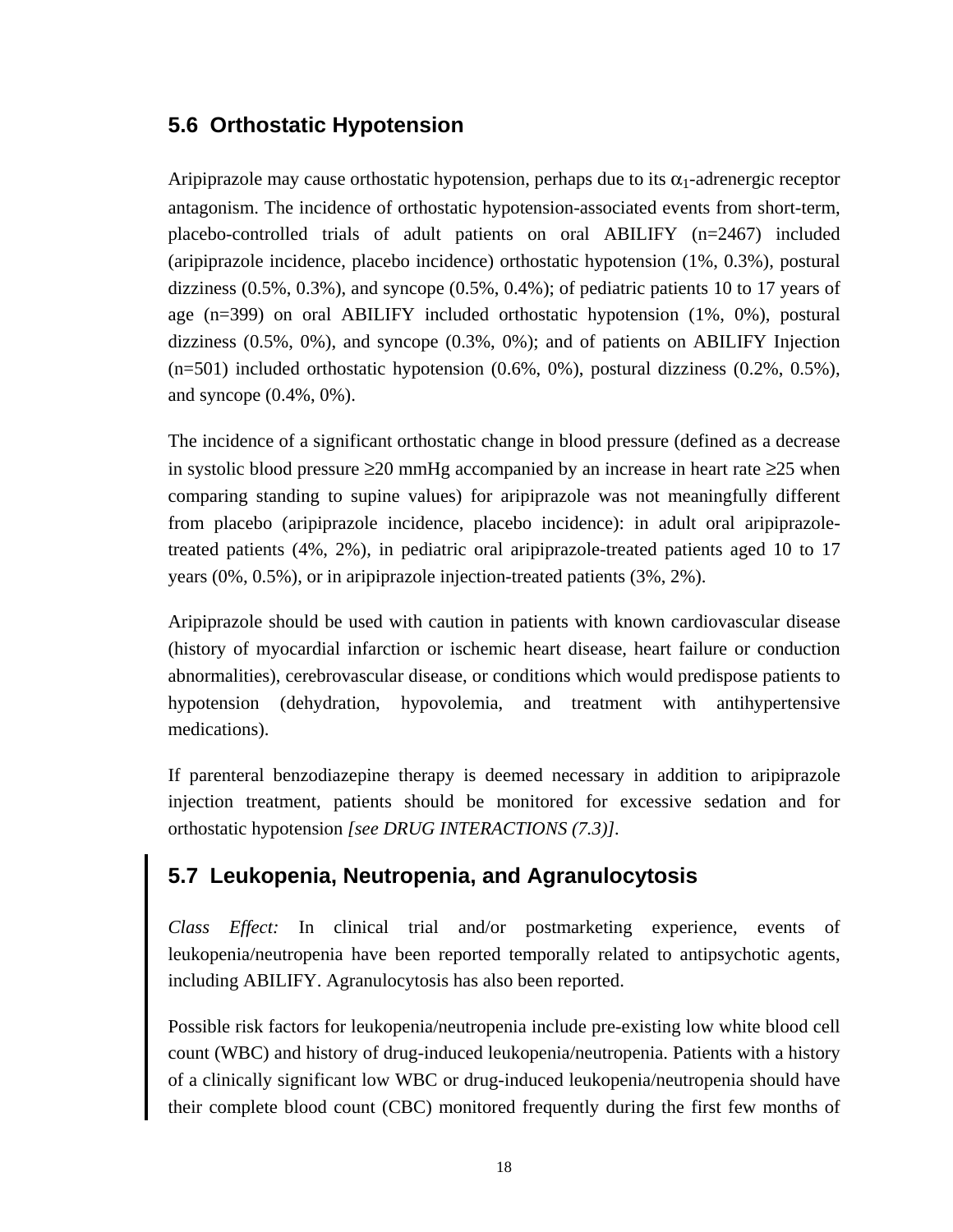therapy and discontinuation of ABILIFY should be considered at the first sign of a clinically significant decline in WBC in the absence of other causative factors.

Patients with clinically significant neutropenia should be carefully monitored for fever or other symptoms or signs of infection and treated promptly if such symptoms or signs occur. Patients with severe neutropenia (absolute neutrophil count  $\langle 1000/\text{mm}^3 \rangle$  should discontinue ABILIFY and have their WBC followed until recovery.

## **5.8 Seizures/Convulsions**

In short-term, placebo-controlled trials, seizures/convulsions occurred in 0.1% (3/2467) of adult patients treated with oral aripiprazole, in 0.3% (1/399) of pediatric patients (10 to 17 years), and in 0.2% (1/501) of adult aripiprazole injection-treated patients.

As with other antipsychotic drugs, aripiprazole should be used cautiously in patients with a history of seizures or with conditions that lower the seizure threshold, eg, Alzheimer's dementia. Conditions that lower the seizure threshold may be more prevalent in a population of 65 years or older.

### **5.9 Potential for Cognitive and Motor Impairment**

ABILIFY, like other antipsychotics, may have the potential to impair judgment, thinking, or motor skills. For example, in short-term, placebo-controlled trials, somnolence (including sedation) was reported as follows (aripiprazole incidence, placebo incidence): in adult patients (n=2467) treated with oral ABILIFY (11%, 6%), in pediatric patients ages 10 to 17 (21%, 5%), and in adult patients on ABILIFY Injection (9%, 6%). Somnolence (including sedation) led to discontinuation in 0.3% (8/2467) of adult patients and 1% (4/399) of pediatric patients (10 to 17 years) on oral ABILIFY in short-term, placebo-controlled trials, but did not lead to discontinuation of any adult patients on ABILIFY Injection.

Despite the relatively modest increased incidence of these events compared to placebo, patients should be cautioned about operating hazardous machinery, including automobiles, until they are reasonably certain that therapy with ABILIFY does not affect them adversely.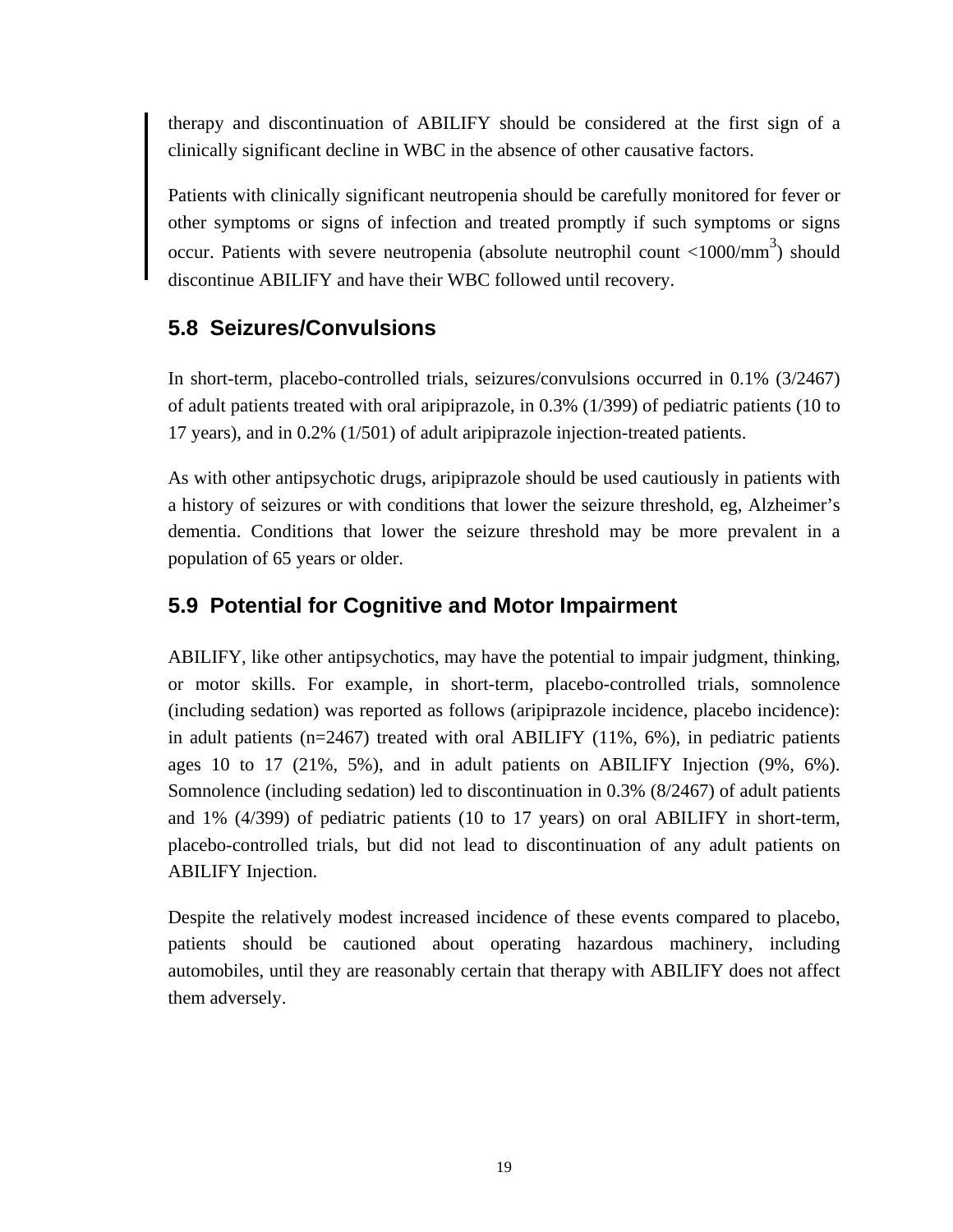### **5.10 Body Temperature Regulation**

Disruption of the body's ability to reduce core body temperature has been attributed to antipsychotic agents. Appropriate care is advised when prescribing aripiprazole for patients who will be experiencing conditions which may contribute to an elevation in core body temperature, (eg, exercising strenuously, exposure to extreme heat, receiving concomitant medication with anticholinergic activity, or being subject to dehydration) *[see ADVERSE REACTIONS (6.3)].* 

## **5.11 Suicide**

The possibility of a suicide attempt is inherent in psychotic illnesses, Bipolar Disorder, and Major Depressive Disorder, and close supervision of high-risk patients should accompany drug therapy. Prescriptions for ABILIFY should be written for the smallest quantity consistent with good patient management in order to reduce the risk of overdose *[see ADVERSE REACTIONS (6.2, 6.3)]*.

In two 6-week placebo-controlled studies of aripiprazole as adjunctive treatment of Major Depressive Disorder, the incidences of suicidal ideation and suicide attempts were 0% (0/371) for aripiprazole and 0.5% (2/366) for placebo.

## **5.12 Dysphagia**

Esophageal dysmotility and aspiration have been associated with antipsychotic drug use, including ABILIFY. Aspiration pneumonia is a common cause of morbidity and mortality in elderly patients, in particular those with advanced Alzheimer's dementia. Aripiprazole and other antipsychotic drugs should be used cautiously in patients at risk for aspiration pneumonia *[see WARNINGS AND PRECAUTIONS (5.1) and ADVERSE REACTIONS (6.3)]*.

## **5.13 Use in Patients with Concomitant Illness**

Clinical experience with ABILIFY in patients with certain concomitant systemic illnesses is limited *[see USE IN SPECIFIC POPULATIONS (8.6, 8.7)]*.

ABILIFY has not been evaluated or used to any appreciable extent in patients with a recent history of myocardial infarction or unstable heart disease. Patients with these diagnoses were excluded from premarketing clinical studies *[see WARNINGS AND PRECAUTIONS (5.1, 5.6)]*.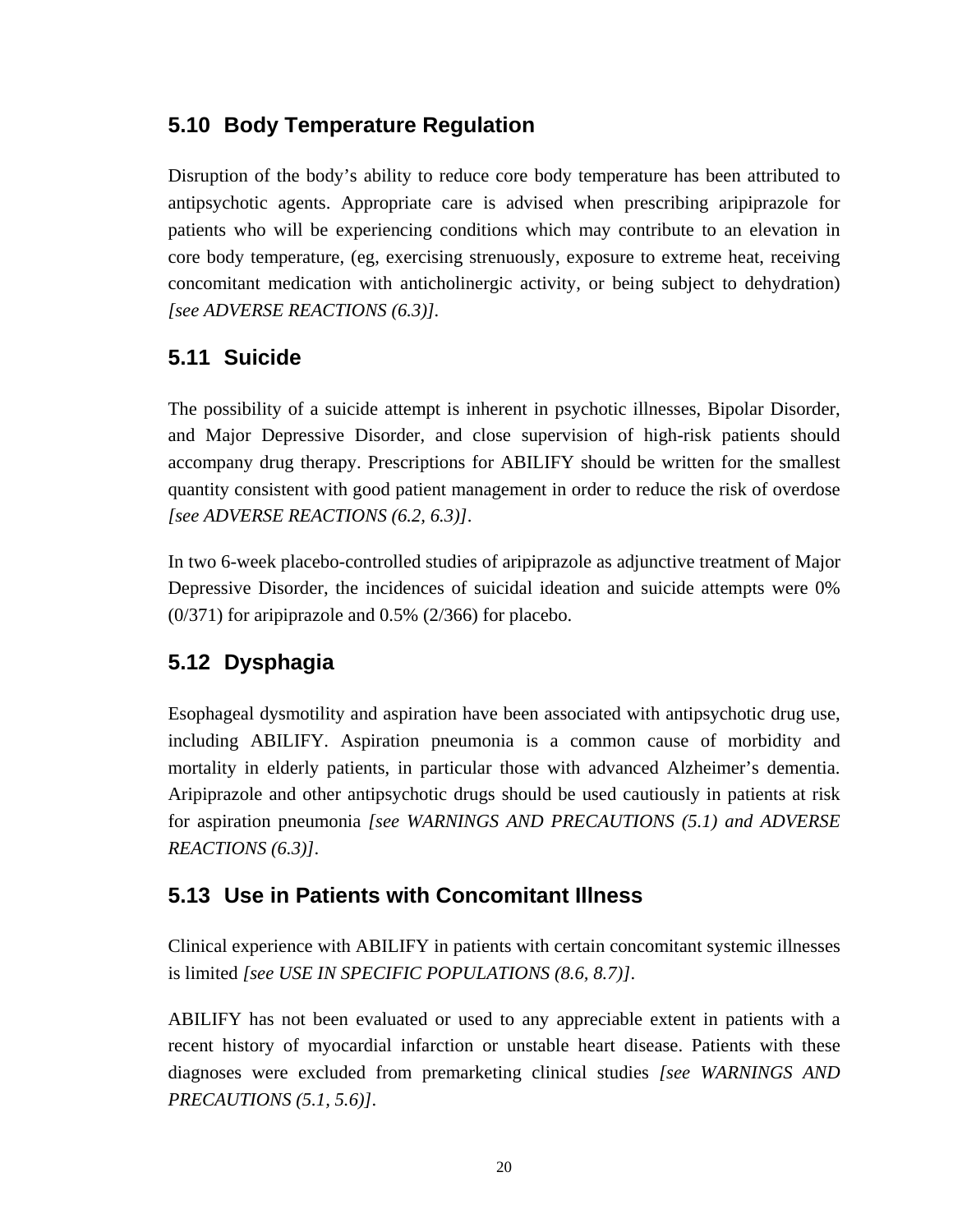### **6 ADVERSE REACTIONS**

### **6.1 Overall Adverse Reactions Profile**

The following are discussed in more detail in other sections of the labeling:

- Use in Elderly Patients with Dementia-Related Psychosis *[see BOXED WARNING and WARNINGS AND PRECAUTIONS (5.1)]*
- Clinical Worsening of Depression and Suicide Risk *[see BOXED WARNING and WARNINGS AND PRECAUTIONS (5.2)]*
- Neuroleptic Malignant Syndrome (NMS) *[see WARNINGS AND PRECAUTIONS (5.3)]*
- Tardive Dyskinesia *[see WARNINGS AND PRECAUTIONS (5.4)]*
- Hyperglycemia and Diabetes Mellitus *[see WARNINGS AND PRECAUTIONS (5.5)]*
- Orthostatic Hypotension *[see WARNINGS AND PRECAUTIONS (5.6)]*
- Leukopenia, Neutropenia, and Agranulocytosis *[see WARNINGS AND PRECAUTIONS (5.7)]*
- Seizures/Convulsions *[see WARNINGS AND PRECAUTIONS (5.8)]*
- *PRECAUTIONS (5.9)]* • Potential for Cognitive and Motor Impairment *[see WARNINGS AND*
- Body Temperature Regulation *[see WARNINGS AND PRECAUTIONS (5.10)]*
- Suicide *[see WARNINGS AND PRECAUTIONS (5.11)]*
- Dysphagia *[see WARNINGS AND PRECAUTIONS (5.12)]*
- Use in Patients with Concomitant Illness *[see WARNINGS AND PRECAUTIONS (5.13)]*

The most common adverse reactions in adult patients in clinical trials  $(\geq 10\%)$  were nausea, vomiting, constipation, headache, dizziness, akathisia, anxiety, insomnia, and restlessness.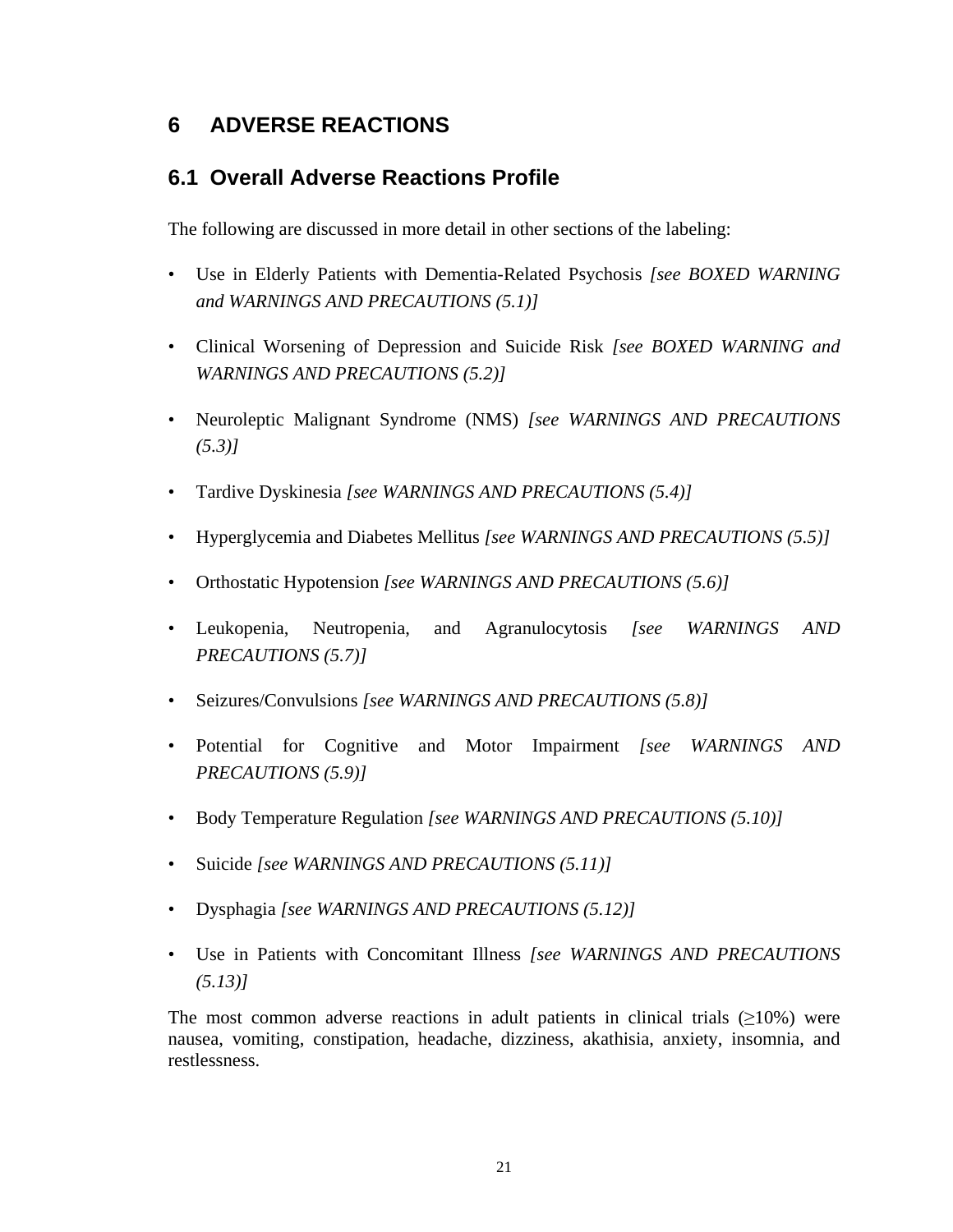The most common adverse reactions in the pediatric clinical trials  $(\geq 10\%)$  were somnolence, extrapyramidal disorder, headache, and nausea.

Aripiprazole has been evaluated for safety in 13,543 adult patients who participated in multiple-dose, clinical trials in Schizophrenia, Bipolar Disorder, Major Depressive Disorder, Dementia of the Alzheimer's type, Parkinson's disease, and alcoholism, and who had approximately 7619 patient-years of exposure to oral aripiprazole and 749 patients with exposure to aripiprazole injection. A total of 3390 patients were treated with oral aripiprazole for at least 180 days and 1933 patients treated with oral aripiprazole had at least 1 year of exposure.

Aripiprazole has been evaluated for safety in 514 patients (10 to 17 years) who participated in multiple-dose, clinical trials in Schizophrenia or Bipolar Mania and who had approximately 205 patient-years of exposure to oral aripiprazole. A total of 278 pediatric patients were treated with oral aripiprazole for at least 180 days.

The conditions and duration of treatment with aripiprazole (monotherapy and adjunctive therapy with antidepressants or mood stabilizers) included (in overlapping categories) double-blind, comparative and noncomparative open-label studies, inpatient and outpatient studies, fixed- and flexible-dose studies, and short- and longer-term exposure.

Adverse events during exposure were obtained by collecting volunteered adverse events, as well as results of physical examinations, vital signs, weights, laboratory analyses, and ECG. Adverse experiences were recorded by clinical investigators using terminology of their own choosing. In the tables and tabulations that follow, MedDRA dictionary terminology has been used to classify reported adverse events into a smaller number of standardized event categories, in order to provide a meaningful estimate of the proportion of individuals experiencing adverse events.

The stated frequencies of adverse reactions represent the proportion of individuals who experienced at least once, a treatment-emergent adverse event of the type listed. An event was considered treatment emergent if it occurred for the first time or worsened while receiving therapy following baseline evaluation. There was no attempt to use investigator causality assessments; ie, all events meeting the defined criteria, regardless of investigator causality are included.

Throughout this section, adverse reactions are reported. These are adverse events that were considered to be reasonably associated with the use of ABILIFY (adverse drug reactions) based on the comprehensive assessment of the available adverse event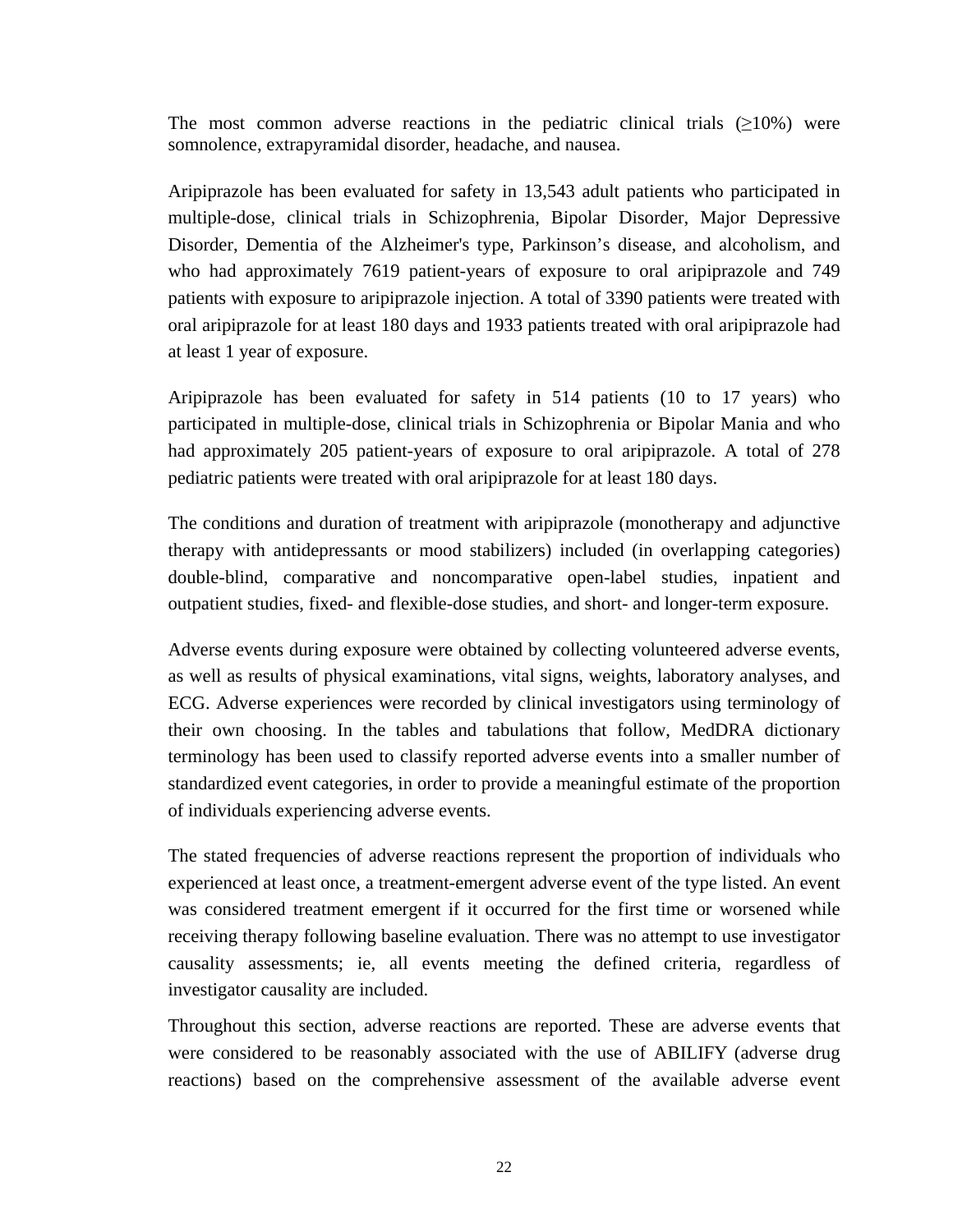information. A causal association for ABILIFY often cannot be reliably established in individual cases.

The figures in the tables and tabulations cannot be used to predict the incidence of side effects in the course of usual medical practice where patient characteristics and other factors differ from those that prevailed in the clinical trials. Similarly, the cited frequencies cannot be compared with figures obtained from other clinical investigations involving different treatment, uses, and investigators. The cited figures, however, do provide the prescriber with some basis for estimating the relative contribution of drug and nondrug factors to the adverse reaction incidence in the population studied.

### **6.2 Clinical Studies Experience**

### **Adult Patients with Schizophrenia**

The following findings are based on a pool of five placebo-controlled trials (four 4-week and one 6-week) in which oral aripiprazole was administered in doses ranging from 2 mg/day to 30 mg/day.

### *Adverse Reactions Associated with Discontinuation of Treatment*

Overall, there was little difference in the incidence of discontinuation due to adverse reactions between aripiprazole-treated (7%) and placebo-treated (9%) patients. The types of adverse reactions that led to discontinuation were similar for the aripiprazole-treated and placebo-treated patients.

### *Commonly Observed Adverse Reactions*

The only commonly observed adverse reaction associated with the use of aripiprazole in patients with Schizophrenia (incidence of 5% or greater and aripiprazole incidence at least twice that for placebo) was akathisia (aripiprazole 8%; placebo 4%).

### **Adult Patients with Bipolar Mania**

### *Monotherapy*

The following findings are based on a pool of 3-week, placebo-controlled, Bipolar Mania trials in which oral aripiprazole was administered at doses of  $15 \text{ mg/day}$  or  $30 \text{ mg/day}$ .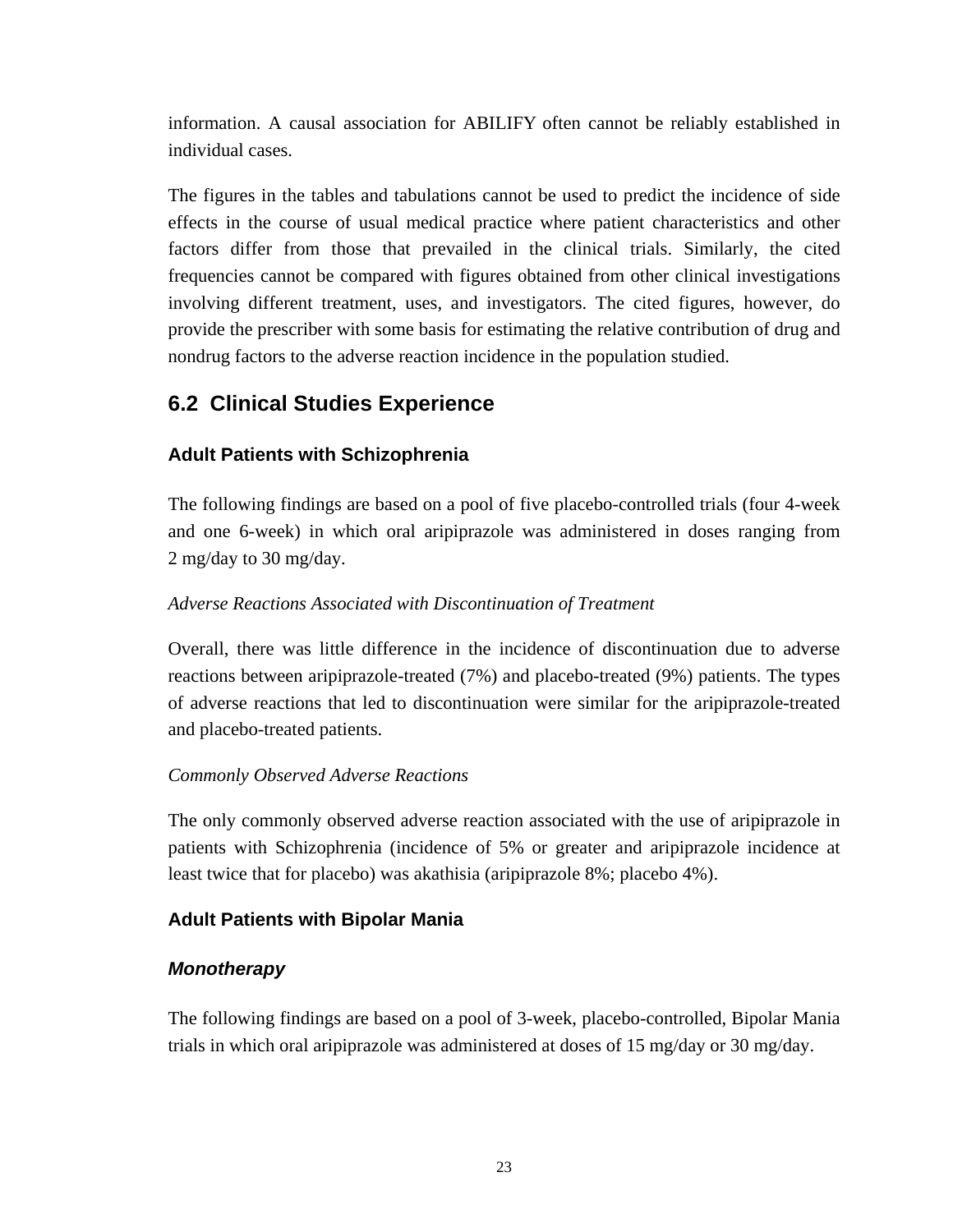#### *Adverse Reactions Associated with Discontinuation of Treatment*

Overall, in patients with Bipolar Mania, there was little difference in the incidence of discontinuation due to adverse reactions between aripiprazole-treated (11%) and placebotreated (10%) patients. The types of adverse reactions that led to discontinuation were similar between the aripiprazole-treated and placebo-treated patients.

#### *Commonly Observed Adverse Reactions*

Commonly observed adverse reactions associated with the use of aripiprazole in patients with Bipolar Mania (incidence of 5% or greater and aripiprazole incidence at least twice that for placebo) are shown in Table 5.

# **Controlled Trials of Adult Patients with Bipolar Mania Treated with Oral ABILIFY Monotherapy**

**Table 5: Commonly Observed Adverse Reactions in Short-Term, Placebo-**

|                         | <b>Percentage of Patients Reporting Reaction</b> |                |
|-------------------------|--------------------------------------------------|----------------|
|                         | Aripiprazole                                     | <b>Placebo</b> |
| <b>Preferred Term</b>   | $(n=917)$                                        | $(n=753)$      |
| Akathisia               | 13                                               | 4              |
| Sedation                | 8                                                | 3              |
| Restlessness            | 6                                                | 3              |
| Tremor                  | 6                                                | 3              |
| Extrapyramidal Disorder |                                                  | 2              |

### **Less Common Adverse Reactions in Adults**

Table 6 enumerates the pooled incidence, rounded to the nearest percent, of adverse reactions that occurred during acute therapy (up to 6 weeks in Schizophrenia and up to 3 weeks in Bipolar Mania), including only those reactions that occurred in 2% or more of patients treated with aripiprazole (doses  $\geq 2$  mg/day) and for which the incidence in patients treated with aripiprazole was greater than the incidence in patients treated with placebo in the combined dataset.

#### **Table 6: Adverse Reactions in Short-Term, Placebo-Controlled Trials in Adult Patients Treated with Oral ABILIFY**

|                           | <b>Percentage of Patients Reporting Reaction</b> |                |  |
|---------------------------|--------------------------------------------------|----------------|--|
| <b>System Organ Class</b> | <b>Aripiprazole</b>                              | <b>Placebo</b> |  |
| <b>Preferred Term</b>     | $(n=1843)$                                       | $(n=1166)$     |  |
| <b>Eye Disorders</b>      |                                                  |                |  |
| <b>Blurred Vision</b>     | 2                                                |                |  |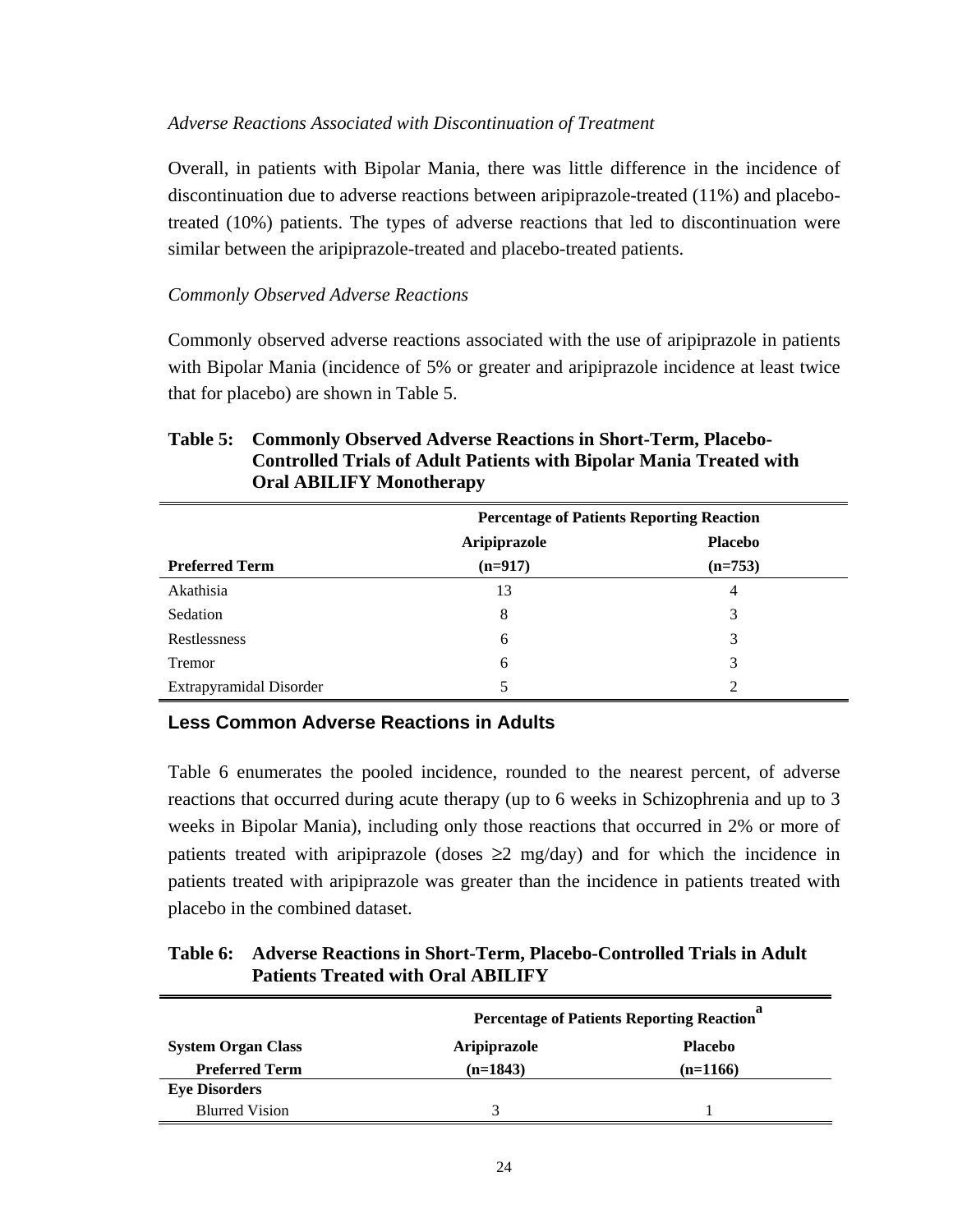|                                                             | Percentage of Patients Reporting Reaction <sup>a</sup> |                |
|-------------------------------------------------------------|--------------------------------------------------------|----------------|
| <b>System Organ Class</b>                                   | <b>Aripiprazole</b>                                    | <b>Placebo</b> |
| <b>Preferred Term</b>                                       | $(n=1843)$                                             | $(n=1166)$     |
| <b>Gastrointestinal Disorders</b>                           |                                                        |                |
| Nausea                                                      | 15                                                     | 11             |
| Constipation                                                | 11                                                     | 7              |
| Vomiting                                                    | 11                                                     | 6              |
| Dyspepsia                                                   | 9                                                      | 7              |
| Dry Mouth                                                   | 5                                                      | 4              |
| Toothache                                                   | 4                                                      | 3              |
| <b>Abdominal Discomfort</b>                                 | 3                                                      | $\overline{2}$ |
| <b>Stomach Discomfort</b>                                   | 3                                                      | $\overline{2}$ |
| <b>General Disorders and Administration Site Conditions</b> |                                                        |                |
| Fatigue                                                     | 6                                                      | 4              |
| Pain                                                        | $\overline{3}$                                         | $\overline{2}$ |
| <b>Musculoskeletal and Connective Tissue Disorders</b>      |                                                        |                |
| Musculoskeletal Stiffness                                   | 4                                                      | 3              |
| Pain in Extremity                                           | 4                                                      | $\overline{2}$ |
| Myalgia                                                     | 2                                                      | 1              |
| Muscle Spasms                                               | $\overline{2}$                                         | $\mathbf{1}$   |
| <b>Nervous System Disorders</b>                             |                                                        |                |
| Headache                                                    | 27                                                     | 23             |
| <b>Dizziness</b>                                            | 10                                                     | 7              |
| Akathisia                                                   | 10                                                     | 4              |
| Sedation                                                    | 7                                                      | 4              |
| Extrapyramidal Disorder                                     | 5                                                      | 3              |
| Tremor                                                      | 5                                                      | 3              |
| Somnolence                                                  | 5                                                      | 3              |
| <b>Psychiatric Disorders</b>                                |                                                        |                |
| Agitation                                                   | 19                                                     | 17             |
| Insomnia                                                    | 18                                                     | 13             |
| Anxiety                                                     | 17                                                     | 13             |
| Restlessness                                                | 5                                                      | 3              |
| <b>Respiratory, Thoracic, and Mediastinal Disorders</b>     |                                                        |                |
| Pharyngolaryngeal Pain                                      | 3                                                      | $\overline{2}$ |
| Cough<br>a                                                  | $\overline{3}$                                         | $\overline{2}$ |

#### **Table 6: Adverse Reactions in Short-Term, Placebo-Controlled Trials in Adult Patients Treated with Oral ABILIFY**

 reactions which had an incidence equal to or less than placebo. a Adverse reactions reported by at least 2% of patients treated with oral aripiprazole, except adverse

An examination of population subgroups did not reveal any clear evidence of differential adverse reaction incidence on the basis of age, gender, or race.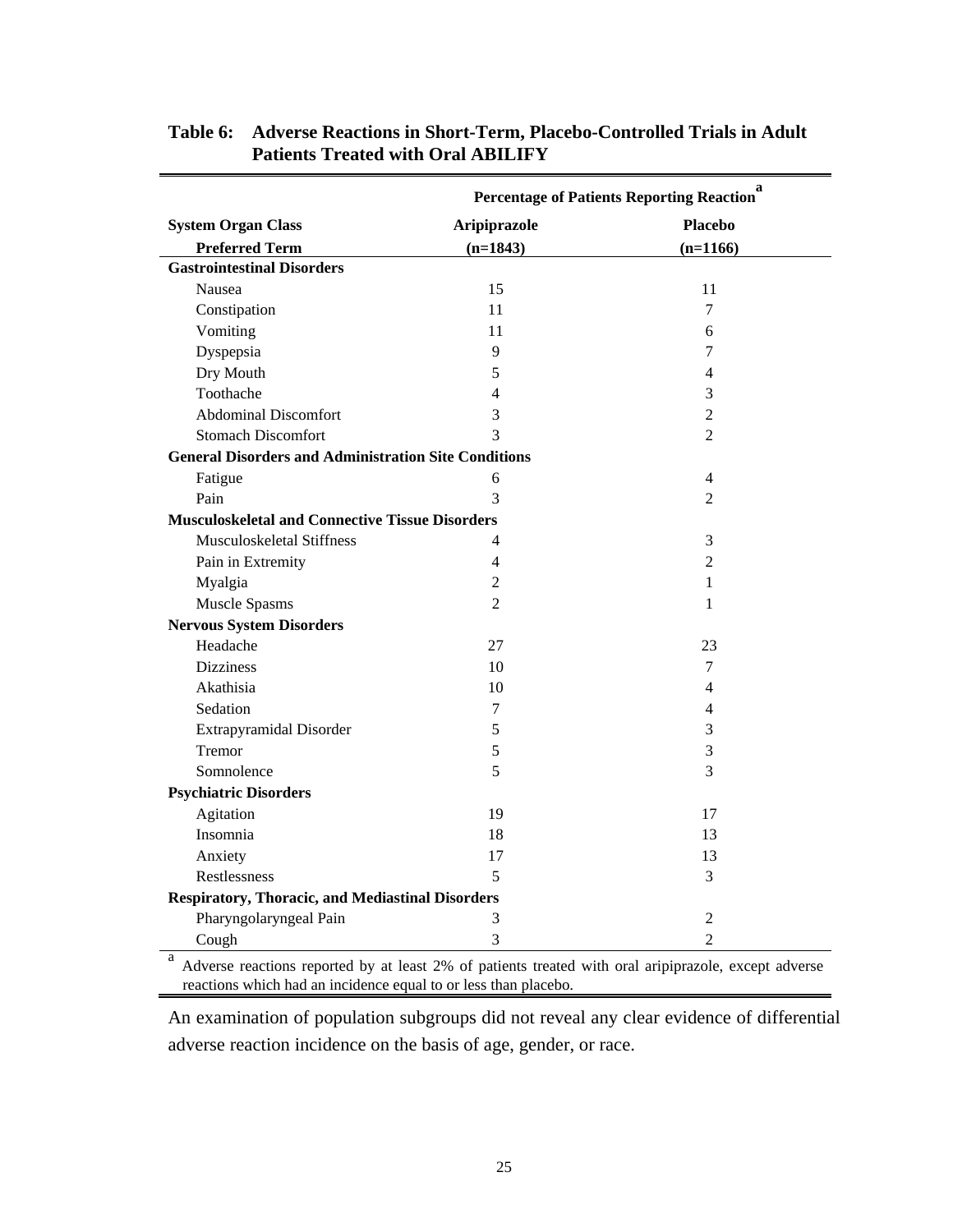### **Adult Patients with Adjunctive Therapy with Bipolar Mania**

The following findings are based on a placebo-controlled trial of adult patients with Bipolar Disorder in which aripiprazole was administered at doses of 15 mg/day or 30 mg/day as adjunctive therapy with lithium or valproate.

#### *Adverse Reactions Associated with Discontinuation of Treatment*

In a study of patients who were already tolerating either lithium or valproate as monotherapy, discontinuation rates due to adverse reactions were 12% for patients treated with adjunctive aripiprazole compared to 6% for patients treated with adjunctive placebo. The most common adverse drug reactions associated with discontinuation in the adjunctive aripiprazole-treated compared to placebo-treated patients were akathisia (5% and 1%, respectively) and tremor (2% and 1%, respectively).

#### *Commonly Observed Adverse Reactions*

The commonly observed adverse reactions associated with adjunctive aripiprazole and lithium or valproate in patients with Bipolar Mania (incidence of 5% or greater and incidence at least twice that for adjunctive placebo) were: akathisia, insomnia, and extrapyramidal disorder.

### **Less Common Adverse Reactions in Adult Patients with Adjunctive Therapy in Bipolar Mania**

Table 7 enumerates the incidence, rounded to the nearest percent, of adverse reactions that occurred during acute treatment (up to 6 weeks), including only those reactions that occurred in 2% or more of patients treated with adjunctive aripiprazole (doses of 15 mg/day or 30 mg/day) and lithium or valproate and for which the incidence in patients treated with this combination was greater than the incidence in patients treated with placebo plus lithium or valproate.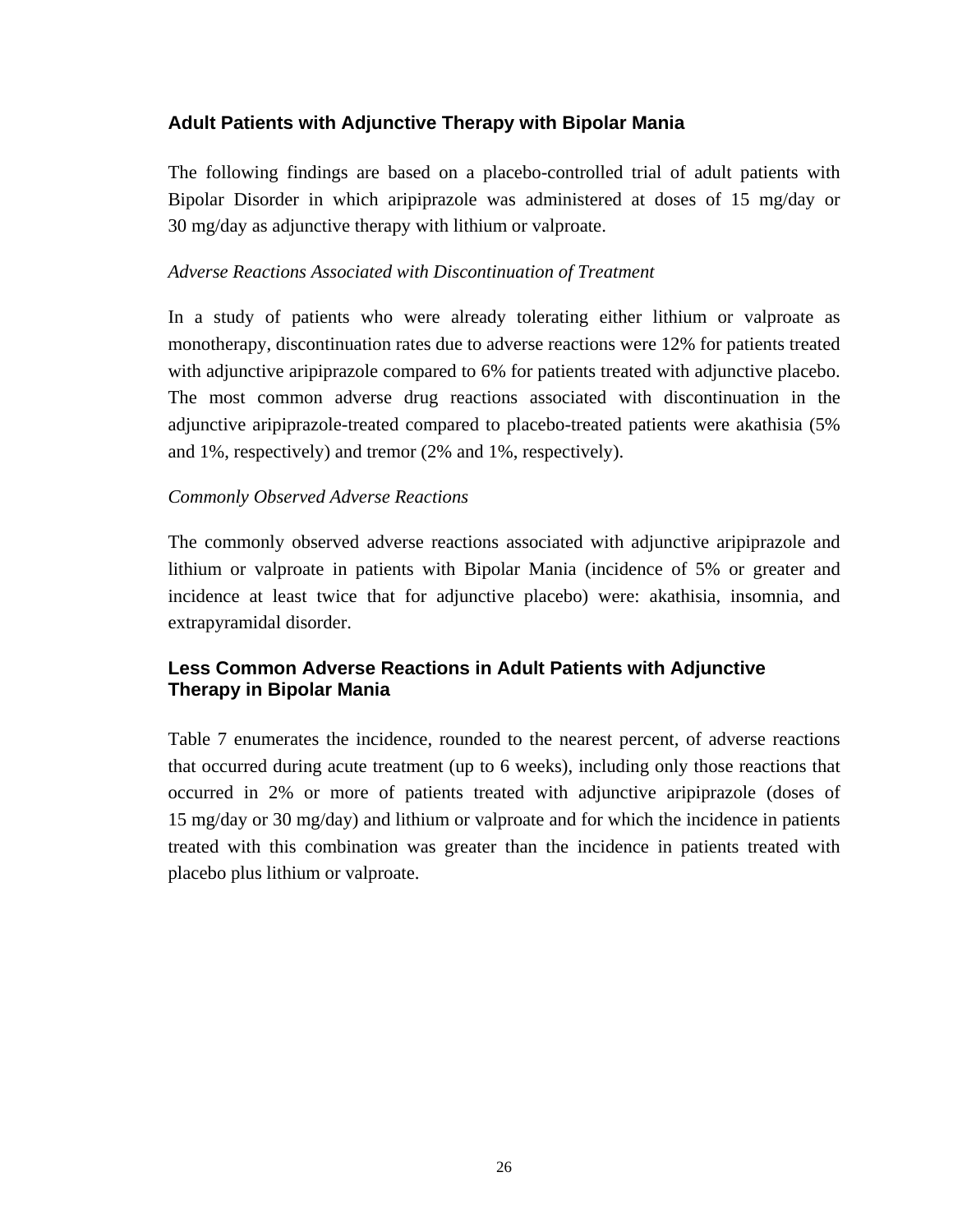|                                    | a<br><b>Percentage of Patients Reporting Reaction</b> |                         |
|------------------------------------|-------------------------------------------------------|-------------------------|
| <b>System Organ Class</b>          | Aripiprazole +<br>Li or Val*                          | Placebo +<br>Li or Val* |
| <b>Preferred Term</b>              | $(n=253)$                                             | $(n=130)$               |
| <b>Gastrointestinal Disorders</b>  |                                                       |                         |
| Nausea                             | 8                                                     | 5                       |
| Vomiting                           | 4                                                     | $\Omega$                |
| Salivary Hypersecretion            | 4                                                     | $\overline{2}$          |
| Dry Mouth                          | $\overline{2}$                                        | 1                       |
| <b>Infections and Infestations</b> |                                                       |                         |
| Nasopharyngitis                    | 3                                                     | 2                       |
| <b>Investigations</b>              |                                                       |                         |
| Weight Increased                   | 2                                                     | 1                       |
| <b>Nervous System Disorders</b>    |                                                       |                         |
| Akathisia                          | 19                                                    | 5                       |
| Tremor                             | 9                                                     | 6                       |
| Extrapyramidal Disorder            | 5                                                     | 1                       |
| <b>Dizziness</b>                   | $\overline{4}$                                        |                         |
| Sedation                           | 4                                                     | 2                       |
| <b>Psychiatric Disorders</b>       |                                                       |                         |
| Insomnia                           | 8                                                     | 4                       |
| Anxiety                            | 4                                                     | 1                       |
| Restlessness                       | 2                                                     |                         |

#### **Table 7: Adverse Reactions in a Short-Term, Placebo-Controlled Trial of Adjunctive Therapy in Patients with Bipolar Disorder**

 reactions which had an incidence equal to or less than placebo.  $A$  Adverse reactions reported by at least 2% of patients treated with oral aripiprazole, except adverse

\* Lithium or Valproate

#### **Pediatric Patients (13 to 17 years) with Schizophrenia**

The following findings are based on one 6-week placebo-controlled trial in which oral aripiprazole was administered in doses ranging from 2 mg/day to 30 mg/day.

#### *Adverse Reactions Associated with Discontinuation of Treatment*

The incidence of discontinuation due to adverse reactions between aripiprazole-treated and placebo-treated pediatric patients (13 to 17 years) was 5% and 2%, respectively.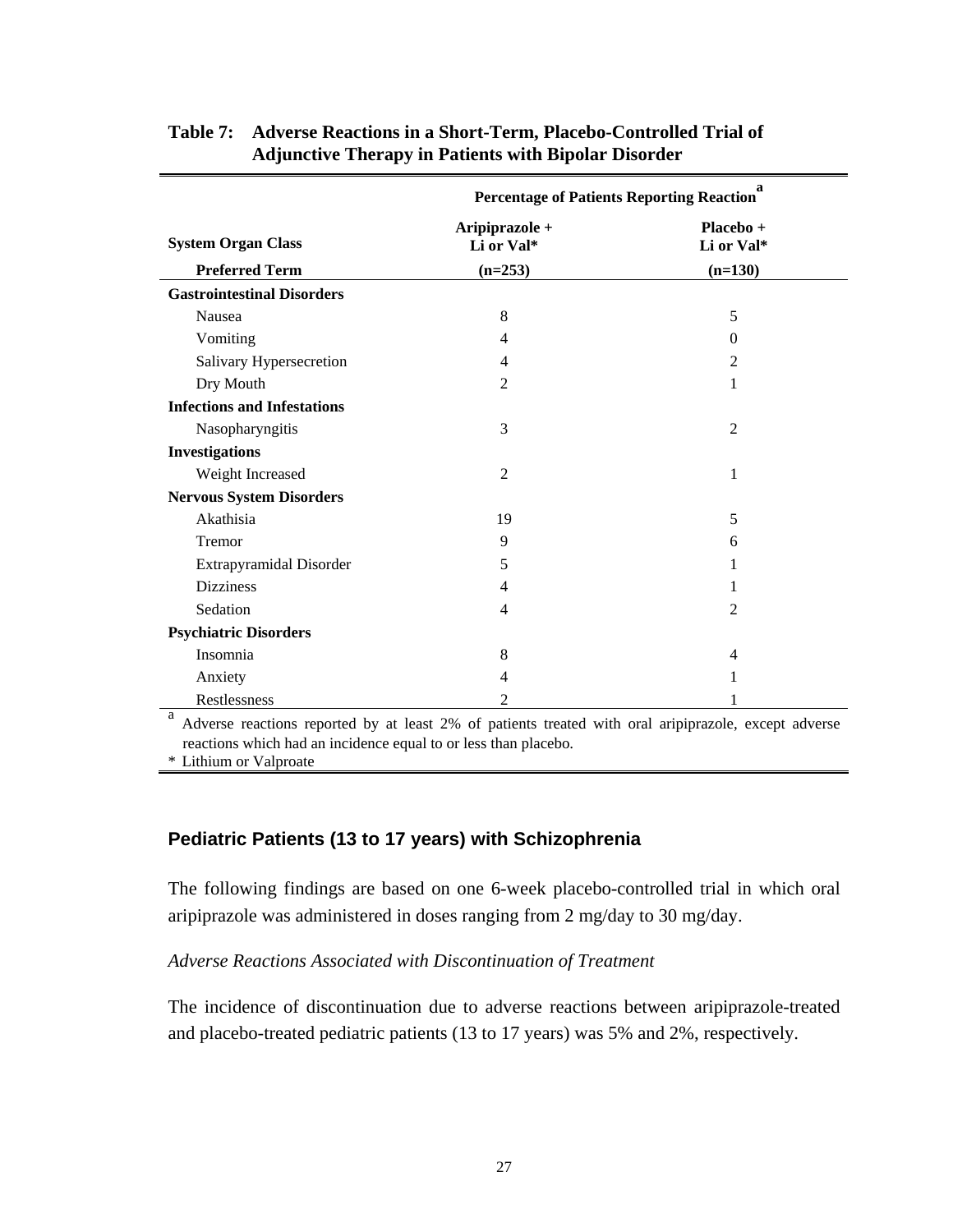#### *Commonly Observed Adverse Reactions*

Commonly observed adverse reactions associated with the use of aripiprazole in adolescent patients with Schizophrenia (incidence of 5% or greater and aripiprazole incidence at least twice that for placebo) were extrapyramidal disorder, somnolence, and tremor.

### **Pediatric Patients (10 to 17 years) with Bipolar Mania**

The following findings are based on one 4-week placebo-controlled trial in which oral aripiprazole was administered in doses of 10 mg/day or 30 mg/day.

#### *Adverse Reactions Associated with Discontinuation of Treatment*

The incidence of discontinuation due to adverse reactions between aripiprazole-treated and placebo-treated pediatric patients (10 to 17 years) was 7% and 2%, respectively.

#### *Commonly Observed Adverse Reactions*

Commonly observed adverse reactions associated with the use of aripiprazole in pediatric patients with Bipolar Mania (incidence of 5% or greater and aripiprazole incidence at least twice that for placebo) are shown in Table 8.

### **Table 8: Commonly Observed Adverse Reactions in Short-Term, Placebo-Controlled Trials of Pediatric Patients (10 to 17 years) with Bipolar Mania Treated with Oral ABILIFY**

|                         | <b>Percentage of Patients Reporting Reaction</b> |                |
|-------------------------|--------------------------------------------------|----------------|
|                         | Aripiprazole                                     | <b>Placebo</b> |
| <b>Preferred Term</b>   | $(n=197)$                                        | $(n=97)$       |
| Somnolence              | 23                                               | 3              |
| Extrapyramidal Disorder | 20                                               | 3              |
| Fatigue                 | 11                                               | 4              |
| Nausea                  | 11                                               | 4              |
| Akathisia               | 10                                               | 2              |
| <b>Blurred Vision</b>   | 8                                                | 0              |
| Salivary Hypersecretion | 6                                                | 0              |
| <b>Dizziness</b>        |                                                  |                |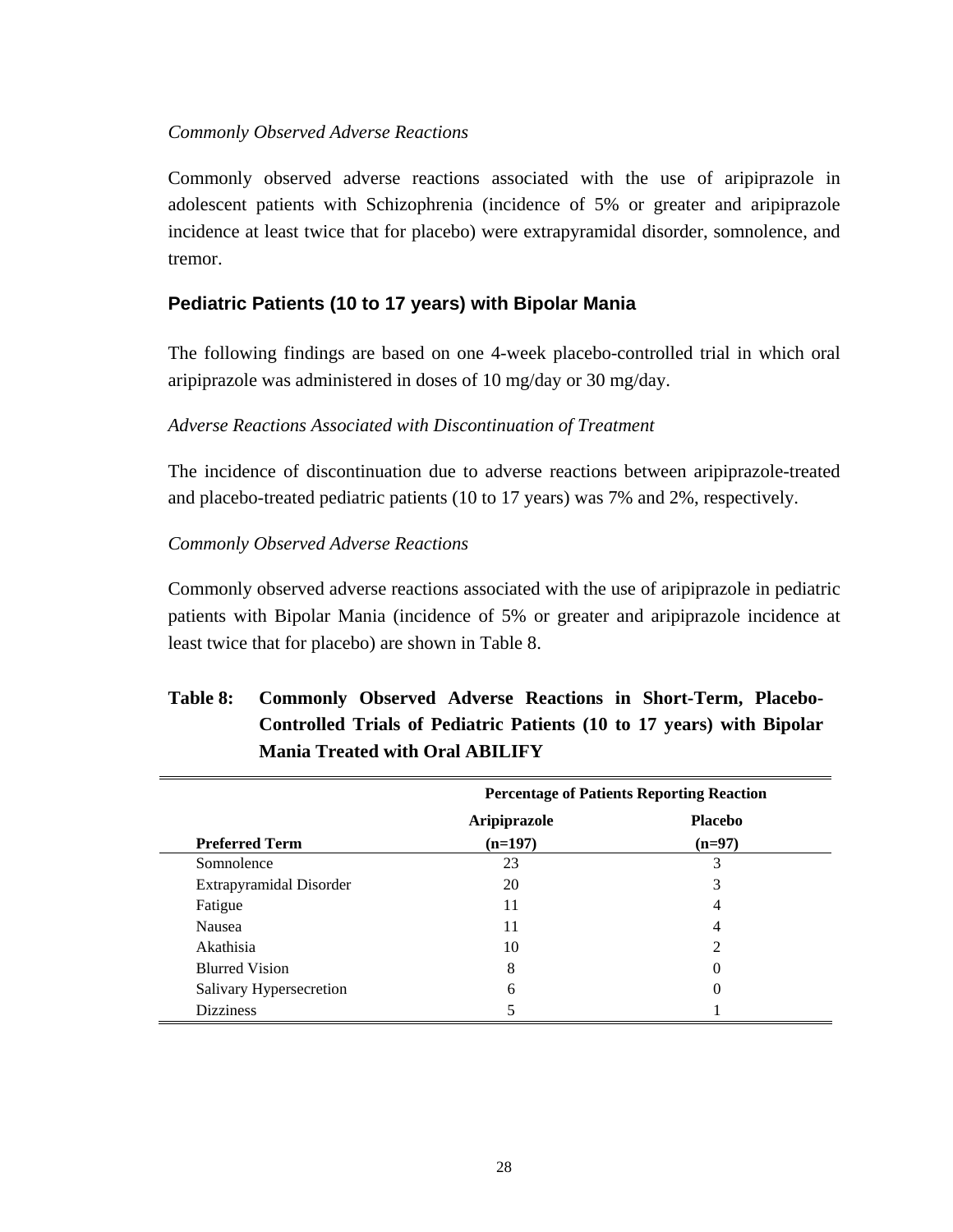### **Less Common Adverse Reactions in Pediatric Patients (10 to 17 years) with Schizophrenia or Bipolar Mania**

Table 9 enumerates the pooled incidence, rounded to the nearest percent, of adverse reactions that occurred during acute therapy (up to 6 weeks in Schizophrenia and up to 4 weeks in Bipolar Mania), including only those reactions that occurred in 1% or more of pediatric patients treated with aripiprazole (doses  $\geq$ 2 mg/day) and for which the incidence in patients treated with aripiprazole was greater than the incidence in patients treated with placebo.

|                                                             |                | <b>Percentage of Patients Reporting Reaction</b> <sup>a</sup> |  |
|-------------------------------------------------------------|----------------|---------------------------------------------------------------|--|
| <b>System Organ Class</b>                                   | Aripiprazole   | <b>Placebo</b>                                                |  |
| <b>Preferred Term</b>                                       | $(n=399)$      | $(n=197)$                                                     |  |
| <b>Eye Disorders</b>                                        |                |                                                               |  |
| <b>Blurred Vision</b>                                       | 5              | $\mathbf{0}$                                                  |  |
| <b>Gastrointestinal Disorders</b>                           |                |                                                               |  |
| <b>Nausea</b>                                               | 10             | 5                                                             |  |
| Salivary Hypersecretion                                     | 4              | 1                                                             |  |
| Diarrhea                                                    | 3              | $\boldsymbol{0}$                                              |  |
| <b>Stomach Discomfort</b>                                   | $\overline{2}$ | 1                                                             |  |
| Dry Mouth                                                   | $\overline{2}$ | 1                                                             |  |
| <b>General Disorders and Administration Site Conditions</b> |                |                                                               |  |
| Fatigue                                                     | 7              | 3                                                             |  |
| Pyrexia                                                     | 3              | 1                                                             |  |
| <b>Infections and Infestations</b>                          |                |                                                               |  |
| Nasopharyngitis                                             | 4              | 3                                                             |  |
| <b>Investigations</b>                                       |                |                                                               |  |
| Weight Increased                                            | 3              | $\mathbf{1}$                                                  |  |
| <b>Metabolism and Nutrition Disorders</b>                   |                |                                                               |  |
| <b>Increased Appetite</b>                                   | 4              | $\overline{2}$                                                |  |
| <b>Musculoskeletal and Connective Tissue Disorders</b>      |                |                                                               |  |
| Arthralgia                                                  | $\overline{2}$ | $\boldsymbol{0}$                                              |  |
| <b>Nervous System Disorders</b>                             |                |                                                               |  |
| Somnolence                                                  | 20             | 5                                                             |  |
| Extrapyramidal Disorder                                     | 19             | 4                                                             |  |
| Headache                                                    | 16             | 13                                                            |  |
| Akathisia                                                   | 9              | 4                                                             |  |
| <b>Dizziness</b>                                            | 5              | $\overline{2}$                                                |  |
| Tremor                                                      | 5              | $\overline{2}$                                                |  |
| Dystonia                                                    | $\overline{c}$ | $\mathbf{0}$                                                  |  |
| Dyskinesia                                                  | 1              | $\theta$                                                      |  |

#### **Table 9: Adverse Reactions in Short-Term, Placebo-Controlled Trials of Pediatric Patients (10 to 17 years) Treated with Oral ABILIFY**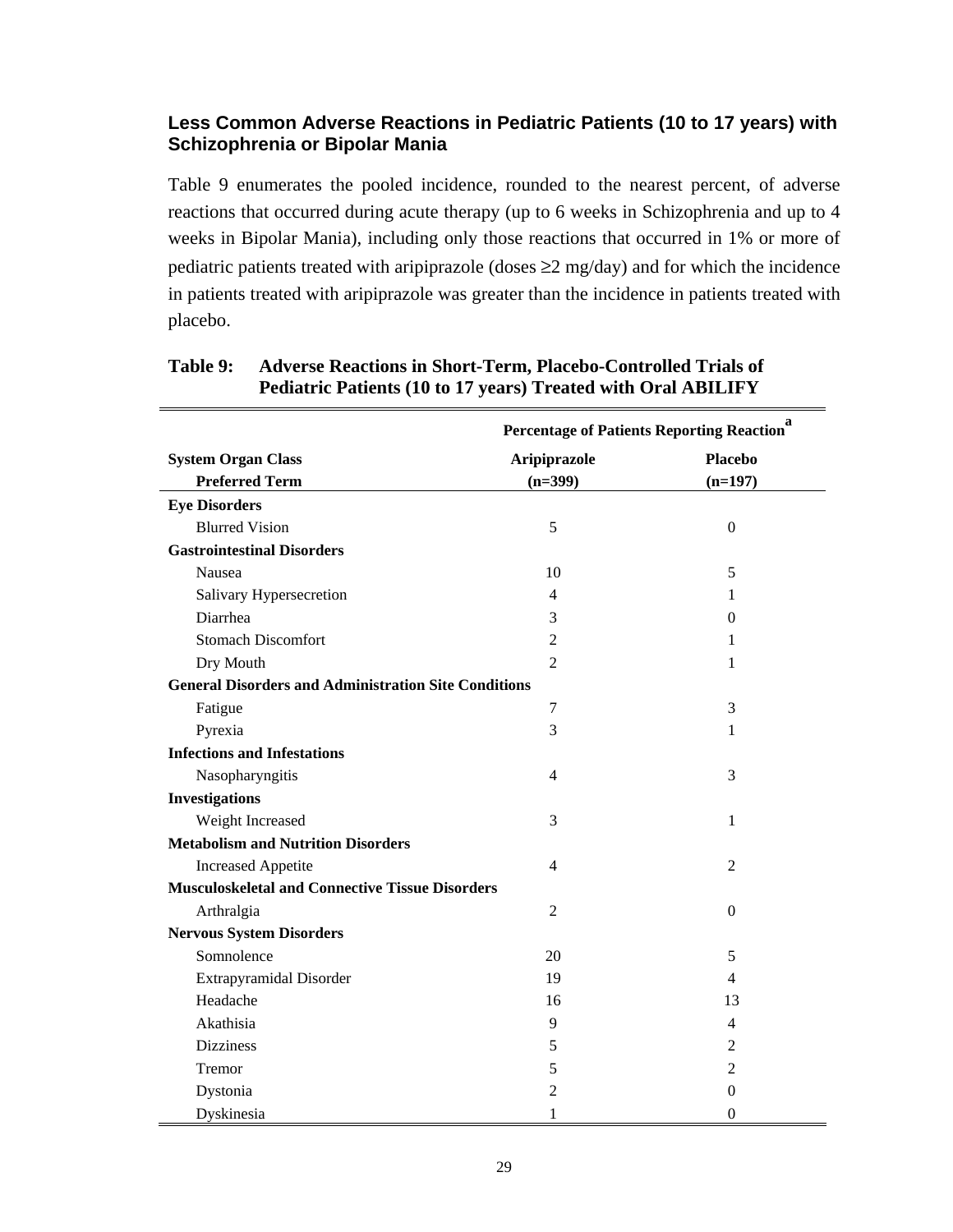|                                                                                                             | <b>Percentage of Patients Reporting Reaction</b> |                             |
|-------------------------------------------------------------------------------------------------------------|--------------------------------------------------|-----------------------------|
| <b>System Organ Class</b><br><b>Preferred Term</b>                                                          | Aripiprazole<br>$(n=399)$                        | <b>Placebo</b><br>$(n=197)$ |
| <b>Sedation</b>                                                                                             |                                                  | 0                           |
| <b>Skin and Subcutaneous Disorders</b>                                                                      |                                                  |                             |
| Rash                                                                                                        | 2                                                |                             |
| <b>Vascular Disorders</b>                                                                                   |                                                  |                             |
| Orthostatic Hypotension                                                                                     |                                                  | $\Omega$                    |
| a<br>Adverse reactions reported by at least 1% of pediatric patients treated with oral aripiprazole, except |                                                  |                             |

### **Table 9: Adverse Reactions in Short-Term, Placebo-Controlled Trials of Pediatric Patients (10 to 17 years) Treated with Oral ABILIFY**

Adverse reactions reported by at least 1% of pediatric patients treated with oral aripiprazole, except adverse reactions which had an incidence equal to or less than placebo.

### **Adult Patients Receiving ABILIFY as Adjunctive Treatment of Major Depressive Disorder**

The following findings are based on a pool of two placebo-controlled trials of patients with Major Depressive Disorder in which aripiprazole was administered at doses of 2 mg to 20 mg as adjunctive treatment to continued antidepressant therapy.

### *Adverse Reactions Associated with Discontinuation of Treatment*

The incidence of discontinuation due to adverse reactions was 6% for adjunctive aripiprazole-treated patients and 2% for adjunctive placebo-treated patients.

### *Commonly Observed Adverse Reactions*

The commonly observed adverse reactions associated with the use of adjunctive aripiprazole in patients with Major Depressive Disorder (incidence of 5% or greater and aripiprazole incidence at least twice that for placebo) were: akathisia, restlessness, insomnia, constipation, fatigue, and blurred vision.

### Less Common Adverse Reactions in Adult Patients with Major Depressive Disorder

Table 10 enumerates the pooled incidence, rounded to the nearest percent, of adverse reactions that occurred during acute therapy (up to 6 weeks), including only those adverse reactions that occurred in 2% or more of patients treated with adjunctive aripiprazole (doses  $\geq 2$  mg/day) and for which the incidence in patients treated with adjunctive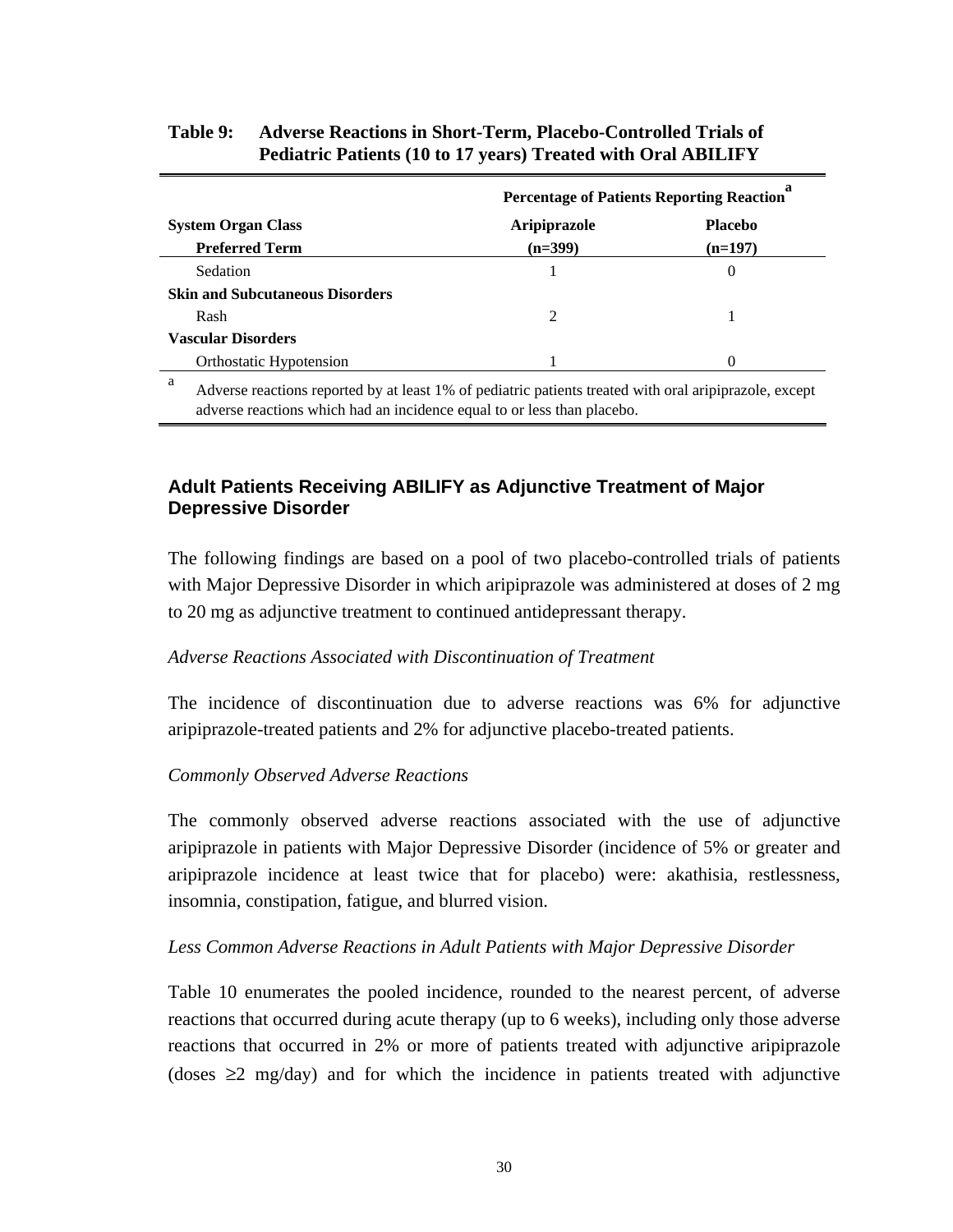aripiprazole was greater than the incidence in patients treated with adjunctive placebo in the combined dataset.

|                                                             | <b>Percentage of Patients Reporting Reaction</b> |                |
|-------------------------------------------------------------|--------------------------------------------------|----------------|
| <b>System Organ Class</b>                                   | Aripiprazole+ADT*                                | Placebo+ADT*   |
| <b>Preferred Term</b>                                       | $(n=371)$                                        | $(n=366)$      |
| <b>Eye Disorders</b>                                        |                                                  |                |
| <b>Blurred Vision</b>                                       | 6                                                | 1              |
| <b>Gastrointestinal Disorders</b>                           |                                                  |                |
| Constipation                                                | 5                                                | $\overline{2}$ |
| <b>General Disorders and Administration Site Conditions</b> |                                                  |                |
| Fatigue                                                     | $8\,$                                            | $\overline{4}$ |
| <b>Feeling Jittery</b>                                      | 3                                                | 1              |
| <b>Infections and Infestations</b>                          |                                                  |                |
| <b>Upper Respiratory Tract Infection</b>                    | 6                                                | 4              |
| <b>Investigations</b>                                       |                                                  |                |
| Weight Increased                                            | 3                                                | $\overline{2}$ |
| <b>Metabolism and Nutrition Disorders</b>                   |                                                  |                |
| <b>Increased Appetite</b>                                   | 3                                                | 2              |
| <b>Musculoskeletal and Connective Tissue Disorders</b>      |                                                  |                |
| Arthralgia                                                  | 4                                                | 3              |
| Myalgia                                                     | 3                                                | 1              |
| <b>Nervous System Disorders</b>                             |                                                  |                |
| Akathisia                                                   | 25                                               | 4              |
| Somnolence                                                  | 6                                                | 4              |
| Tremor                                                      | 5                                                | 4              |
| Sedation                                                    | 4                                                | 2              |
| <b>Dizziness</b>                                            | 4                                                | 2              |
| Disturbance in Attention                                    | 3                                                | 1              |
| Extrapyramidal Disorder                                     | $\overline{2}$                                   | $\mathbf{0}$   |
| <b>Psychiatric Disorders</b>                                |                                                  |                |
| Restlessness                                                | 12                                               | $\overline{2}$ |
| Insomnia                                                    | 8                                                | 2              |

**Table 10: Adverse Reactions in Short-Term, Placebo-Controlled Adjunctive Trials in Patients with Major Depressive Disorder** 

a Adverse reactions reported by at least 2% of patients treated with adjunctive aripiprazole, except adverse reactions which had an incidence equal to or less than placebo.

\* Antidepressant Therapy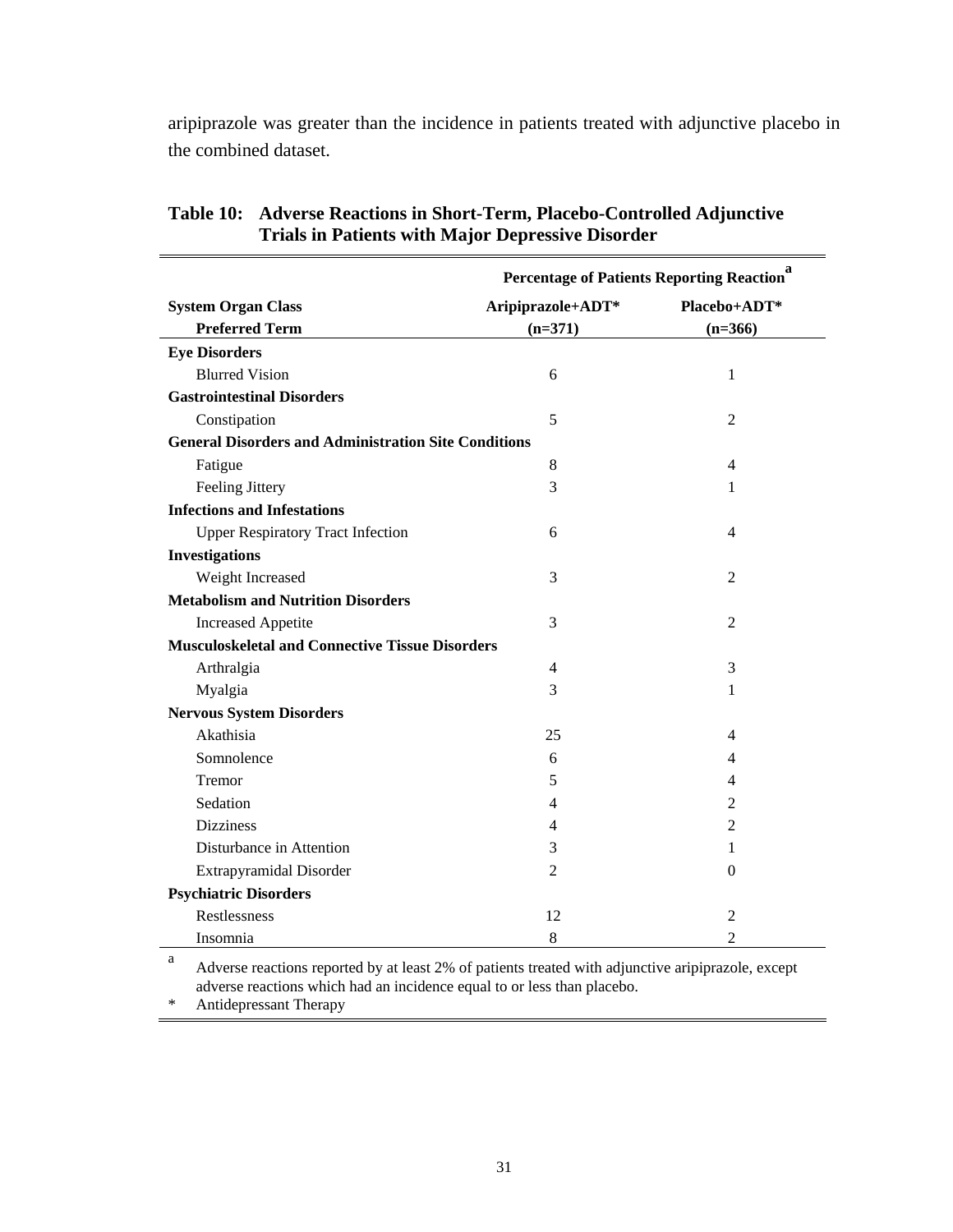### **Patients with Agitation Associated with Schizophrenia or Bipolar Mania (Intramuscular Injection)**

The following findings are based on a pool of three placebo-controlled trials of patients with agitation associated with Schizophrenia or Bipolar Mania in which aripiprazole injection was administered at doses of 5.25 mg to 15 mg.

#### *Adverse Reactions Associated with Discontinuation of Treatment*

Overall, in patients with agitation associated with Schizophrenia or Bipolar Mania, there was little difference in the incidence of discontinuation due to adverse reactions between aripiprazole-treated (0.8%) and placebo-treated (0.5%) patients.

#### *Commonly Observed Adverse Reactions*

There was one commonly observed adverse reaction (nausea) associated with the use of aripiprazole injection in patients with agitation associated with Schizophrenia and Bipolar Mania (incidence of 5% or greater and aripiprazole incidence at least twice that for placebo).

### *Less Common Adverse Reactions in Patients with Agitation Associated with Schizophrenia or Bipolar Mania*

Table 11 enumerates the pooled incidence, rounded to the nearest percent, of adverse reactions that occurred during acute therapy (24-hour), including only those adverse reactions that occurred in 2% or more of patients treated with aripiprazole injection (doses ≥5.25 mg/day) and for which the incidence in patients treated with aripiprazole injection was greater than the incidence in patients treated with placebo in the combined dataset.

|                                                             | <b>Percentage of Patients Reporting Reaction</b> |                |
|-------------------------------------------------------------|--------------------------------------------------|----------------|
| <b>System Organ Class</b>                                   | Aripiprazole                                     | <b>Placebo</b> |
| <b>Preferred Term</b>                                       | $(n=501)$                                        | $(n=220)$      |
| <b>Cardiac Disorders</b>                                    |                                                  |                |
| <b>Tachycardia</b>                                          | 2                                                | $\leq$ 1       |
| <b>Gastrointestinal Disorders</b>                           |                                                  |                |
| Nausea                                                      | 9                                                | 3              |
| Vomiting                                                    | 3                                                |                |
| <b>General Disorders and Administration Site Conditions</b> |                                                  |                |
| Fatigue                                                     | 2                                                |                |
| <b>Nervous System Disorders</b>                             |                                                  |                |
| Headache                                                    | 12                                               |                |

#### **Table 11: Adverse Reactions in Short-Term, Placebo-Controlled Trials in Patients Treated with ABILIFY Injection**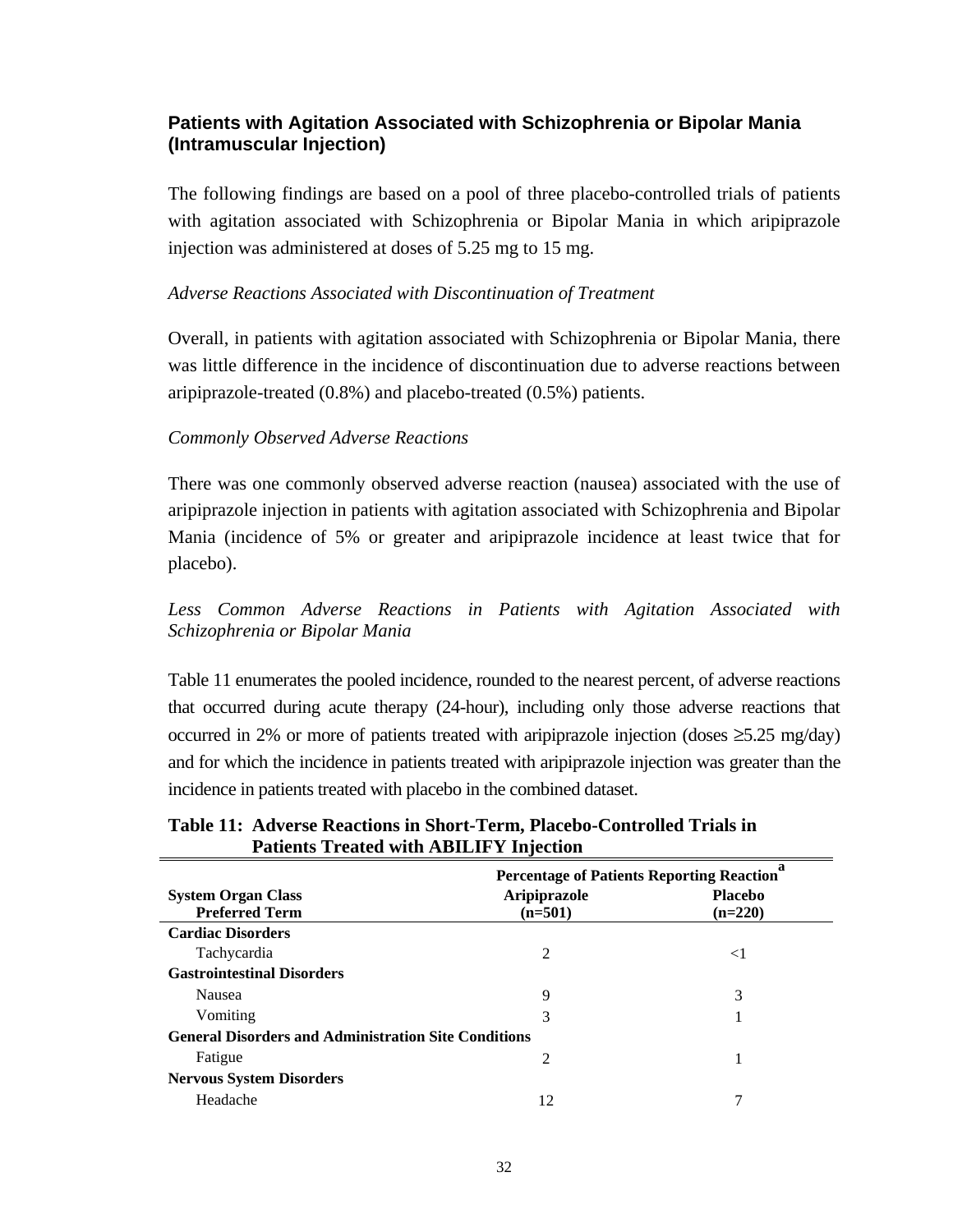|                                                    | <b>Percentage of Patients Reporting Reaction</b> |                             |
|----------------------------------------------------|--------------------------------------------------|-----------------------------|
| <b>System Organ Class</b><br><b>Preferred Term</b> | Aripiprazole<br>$(n=501)$                        | <b>Placebo</b><br>$(n=220)$ |
| <b>Dizziness</b>                                   | Õ                                                |                             |
| Somnolence                                         |                                                  |                             |
| Sedation                                           |                                                  |                             |
| Akathisia                                          |                                                  |                             |

**Table 11: Adverse Reactions in Short-Term, Placebo-Controlled Trials in Patients Treated with ABILIFY Injection** 

Adverse reactions reported by at least 2% of patients treated with aripiprazole injection, except adverse reactions which had an incidence equal to or less than placebo.

### **Dose-Related Adverse Reactions**

#### *Schizophrenia*

Dose response relationships for the incidence of treatment-emergent adverse events were evaluated from four trials in adult patients with Schizophrenia comparing various fixed doses (2 mg/day, 5 mg/day, 10 mg/day, 15 mg/day, 20 mg/day, and 30 mg/day) of oral aripiprazole to placebo. This analysis, stratified by study, indicated that the only adverse reaction to have a possible dose response relationship, and then most prominent only with 30 mg, was somnolence [including sedation]; (incidences were placebo, 7.1%; 10 mg, 8.5%; 15 mg, 8.7%; 20 mg, 7.5%; 30 mg, 12.6%).

In the study of pediatric patients (13 to 17 years of age) with Schizophrenia, three common adverse reactions appeared to have a possible dose response relationship: extrapyramidal disorder (incidences were placebo, 5.0%; 10 mg, 13.0%; 30 mg, 21.6%); somnolence (incidences were placebo, 6.0%; 10 mg, 11.0%; 30 mg, 21.6%); and tremor (incidences were placebo, 2.0%; 10 mg, 2.0%; 30 mg, 11.8%).

### *Bipolar Mania*

In the study of pediatric patients (10 to 17 years of age) with Bipolar Mania, four common adverse reactions had a possible dose response relationship at 4 weeks; extrapyramidal disorder (incidences were placebo, 3.1%; 10 mg, 12.2%; 30 mg, 27.3%); somnolence (incidences were placebo, 3.1%; 10 mg, 19.4%; 30 mg, 26.3%); akathisia (incidences were placebo,  $2.1\%$ ; 10 mg,  $8.2\%$ ; 30 mg,  $11.1\%$ ); and salivary hypersecretion (incidences were placebo, 0%; 10 mg, 3.1%; 30 mg, 8.1%).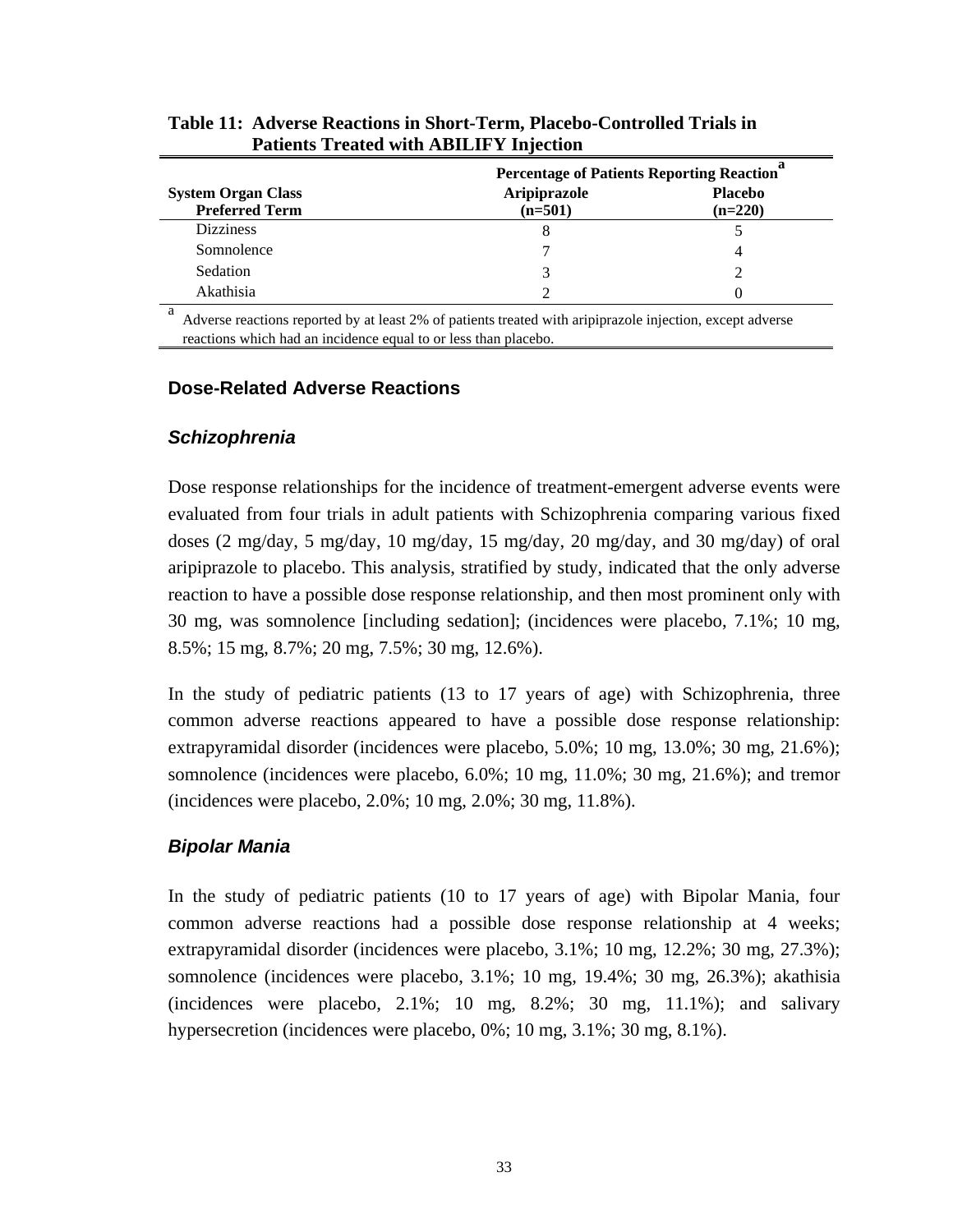#### **Extrapyramidal Symptoms**

In short-term, placebo-controlled trials in Schizophrenia in adults, the incidence of reported EPS-related events, excluding events related to akathisia, for aripiprazole-treated patients was 13% vs. 12% for placebo; and the incidence of akathisia-related events for aripiprazole-treated patients was 8% vs. 4% for placebo. In the short-term, placebocontrolled trial of Schizophrenia in pediatric (13 to 17 years) patients, the incidence of reported EPS-related events, excluding events related to akathisia, for aripiprazole-treated patients was 25% vs. 7% for placebo; and the incidence of akathisia-related events for aripiprazole-treated patients was 9% vs. 6% for placebo. In the short-term, placebocontrolled trials in Bipolar Mania in adults, the incidence of reported EPS-related events, excluding events related to akathisia, for monotherapy aripiprazole-treated patients was 16% vs. 8% for placebo and the incidence of akathisia-related events for monotherapy aripiprazole-treated patients was 13% vs. 4% for placebo. In the 6-week, placebocontrolled trial in Bipolar Mania for adjunctive therapy with lithium or valproate, the incidence of reported EPS-related events, excluding events related to akathisia for adjunctive aripiprazole-treated patients was 15% vs. 8% for adjunctive placebo and the incidence of akathisia-related events for adjunctive aripiprazole-treated patients was 19% vs. 5% for adjunctive placebo. In the short-term, placebo-controlled trial in Bipolar Mania in pediatric (10 to 17 years) patients, the incidence of reported EPS-related events, excluding events related to akathisia, for aripiprazole-treated patients was 26% vs. 5% for placebo and the incidence of akathisia-related events for aripiprazole-treated patients was 10% vs. 2% for placebo. In the short-term, placebo-controlled trials in Major Depressive Disorder, the incidence of reported EPS-related events, excluding events related to akathisia, for adjunctive aripiprazole-treated patients was 8% vs. 5% for adjunctive placebo-treated patients; and the incidence of akathisia-related events for adjunctive aripiprazole-treated patients was 25% vs. 4% for adjunctive placebo-treated patients.

Objectively collected data from those trials was collected on the Simpson Angus Rating Scale (for EPS), the Barnes Akathisia Scale (for akathisia), and the Assessments of Involuntary Movement Scales (for dyskinesias). In the adult Schizophrenia trials, the objectively collected data did not show a difference between aripiprazole and placebo, with the exception of the Barnes Akathisia Scale (aripiprazole, 0.08; placebo, -0.05). In the pediatric (13 to 17 years) Schizophrenia trial, the objectively collected data did not show a difference between aripiprazole and placebo, with the exception of the Simpson Angus Rating Scale (aripiprazole, 0.24; placebo, -0.29). In the adult Bipolar Mania trials with monotherapy aripiprazole, the Simpson Angus Rating Scale and the Barnes Akathisia Scale showed a significant difference between aripiprazole and placebo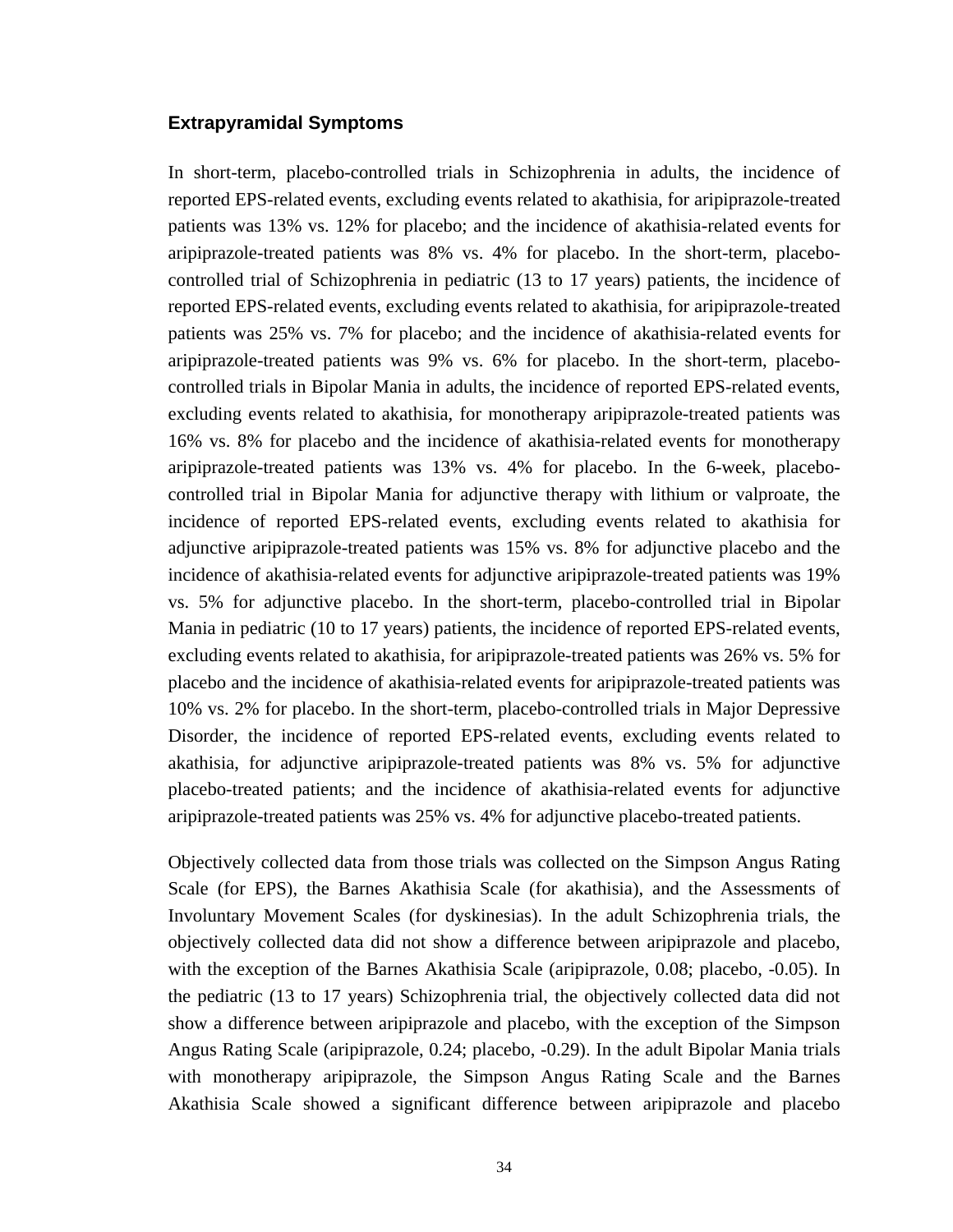(aripiprazole, 0.50; placebo, -0.01 and aripiprazole, 0.21; placebo, -0.05). Changes in the Assessments of Involuntary Movement Scales were similar for the aripiprazole and placebo groups. In the Bipolar Mania trials with aripiprazole as adjunctive therapy with either lithium or valproate, the Simpson Angus Rating Scale and the Barnes Akathisia Scale showed a significant difference between adjunctive aripiprazole and adjunctive placebo (aripiprazole, 0.73; placebo, 0.07 and aripiprazole, 0.30; placebo, 0.11). Changes in the Assessments of Involuntary Movement Scales were similar for adjunctive aripiprazole and adjunctive placebo. In the pediatric (10 to 17 years) short-term Bipolar Mania trial, the Simpson Angus Rating Scale showed a significant difference between aripiprazole and placebo (aripiprazole, 0.90; placebo, -0.05). Changes in the Barnes Akathisia Scale and the Assessments of Involuntary Movement Scales were similar for the aripiprazole and placebo groups. In the Major Depressive Disorder trials, the Simpson Angus Rating Scale and the Barnes Akathisia Scale showed a significant difference between adjunctive aripiprazole and adjunctive placebo (aripiprazole, 0.31; placebo, 0.03 and aripiprazole, 0.22; placebo, 0.02). Changes in the Assessments of Involuntary Movement Scales were similar for the adjunctive aripiprazole and adjunctive placebo groups.

Similarly, in a long-term (26-week), placebo-controlled trial of Schizophrenia in adults, objectively collected data on the Simpson Angus Rating Scale (for EPS), the Barnes Akathisia Scale (for akathisia), and the Assessments of Involuntary Movement Scales (for dyskinesias) did not show a difference between aripiprazole and placebo.

In the placebo-controlled trials in patients with agitation associated with Schizophrenia or Bipolar Mania, the incidence of reported EPS-related events excluding events related to akathisia for aripiprazole-treated patients was 2% vs. 2% for placebo and the incidence of akathisia-related events for aripiprazole-treated patients was 2% vs. 0% for placebo. Objectively collected data on the Simpson Angus Rating Scale (for EPS) and the Barnes Akathisia Scale (for akathisia) for all treatment groups did not show a difference between aripiprazole and placebo.

### *Dystonia*

*Class Effect:* Symptoms of dystonia, prolonged abnormal contractions of muscle groups, may occur in susceptible individuals during the first few days of treatment. Dystonic symptoms include: spasm of the neck muscles, sometimes progressing to tightness of the throat, swallowing difficulty, difficulty breathing, and/or protrusion of the tongue. While these symptoms can occur at low doses, they occur more frequently and with greater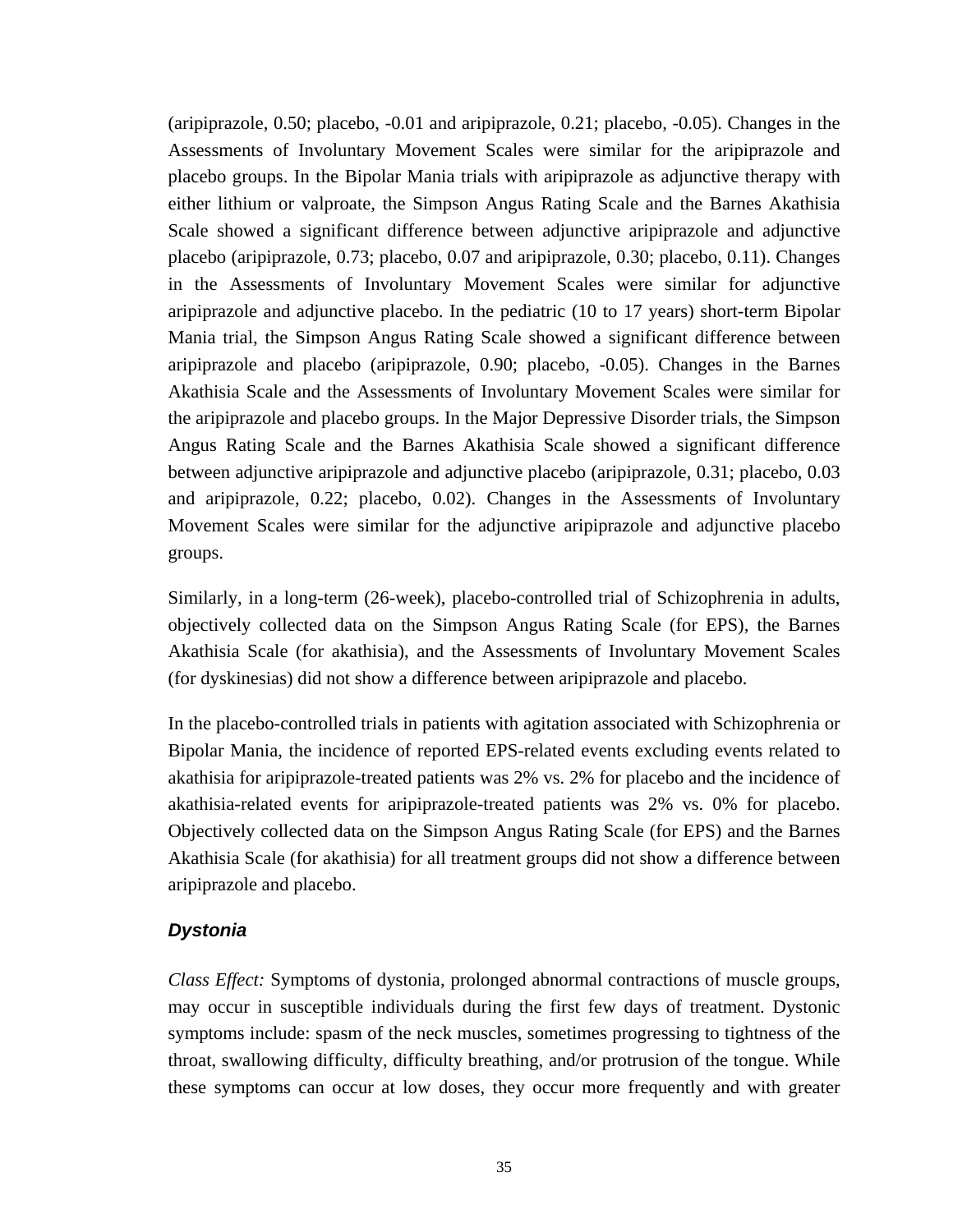severity with high potency and at higher doses of first generation antipsychotic drugs. An elevated risk of acute dystonia is observed in males and younger age groups.

### **Laboratory Test Abnormalities**

A between group comparison for 3-week to 6-week, placebo-controlled trials in adults or 4-week to 6-week, placebo-controlled trials in pediatric patients (10 to 17 years) revealed no medically important differences between the aripiprazole and placebo groups in the proportions of patients experiencing potentially clinically significant changes in routine serum chemistry, hematology, or urinalysis parameters. Similarly, there were no aripiprazole/placebo differences in the incidence of discontinuations for changes in serum chemistry, hematology, or urinalysis in adult or pediatric patients.

In the 6-week trials of aripiprazole as adjunctive therapy for Major Depressive Disorder, there were no clinically important differences between the adjunctive aripiprazole-treated and adjunctive placebo-treated patients in the median change from baseline in prolactin, fasting glucose, HDL, LDL, or total cholesterol measurements. The median % change from baseline in triglycerides was 5% for adjunctive aripiprazole-treated patients vs. 0% for adjunctive placebo-treated patients.

In a long-term (26-week), placebo-controlled trial there were no medically important differences between the aripiprazole and placebo patients in the mean change from baseline in prolactin, fasting glucose, triglyceride, HDL, LDL, or total cholesterol measurements.

### **Weight Gain**

In 4-week to 6-week trials in adults with Schizophrenia, there was a slight difference in mean weight gain between aripiprazole and placebo patients (+0.7 kg vs. -0.05 kg, respectively) and also a difference in the proportion of patients meeting a weight gain criterion of  $\geq$ 7% of body weight [aripiprazole (8%) compared to placebo (3%)]. In a 6-week trial in pediatric patients (13 to 17 years) with Schizophrenia, there was a slight difference in mean weight gain between aripiprazole and placebo patients (+0.13 kg vs. -0.83 kg, respectively) and also a difference in the proportion of patients meeting a weight gain criterion of  $\geq 7\%$  of body weight [aripiprazole (5%) compared to placebo (1%)]. In 3-week trials in adults with Mania with monotherapy aripiprazole, the mean weight gain for aripiprazole and placebo patients was 0.1 kg vs. 0.0 kg, respectively. The proportion of patients meeting a weight gain criterion of  $\geq 7\%$  of body weight was aripiprazole (2%) compared to placebo (3%). In the 6-week trial in Mania with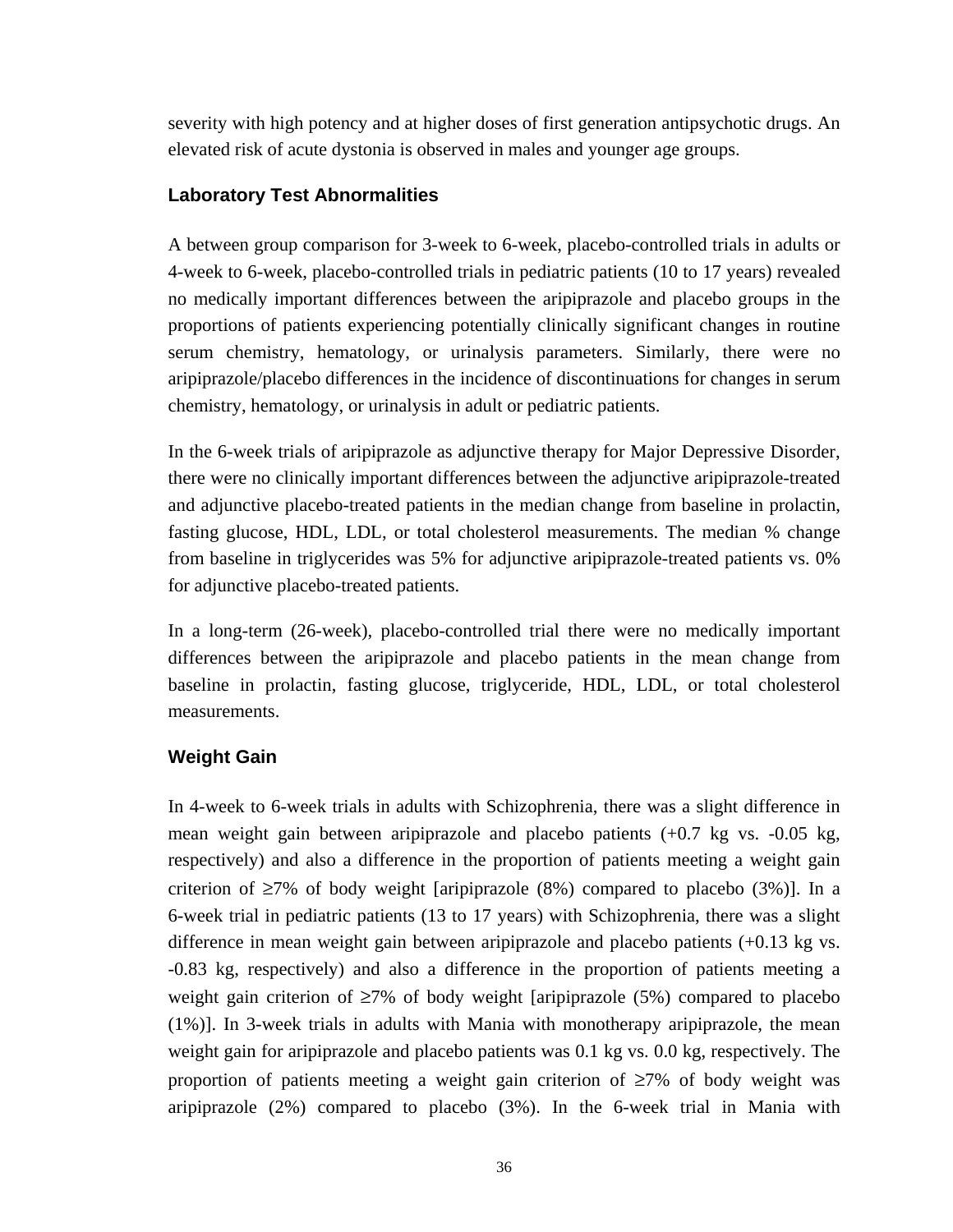aripiprazole as adjunctive therapy with either lithium or valproate, the mean weight gain for aripiprazole and placebo patients was 0.6 kg vs. 0.2 kg, respectively. The proportion of patients meeting a weight gain criterion of ≥7% of body weight with adjunctive aripiprazole was 3% compared to adjunctive placebo 4%.

In the trials adding aripiprazole to antidepressants, patients first received 8 weeks of antidepressant treatment followed by 6 weeks of adjunctive aripiprazole or placebo in addition to their ongoing antidepressant treatment. The mean weight gain with adjunctive aripiprazole was 1.7 kg vs. 0.4 kg with adjunctive placebo. The proportion of patients meeting a weight gain criterion of  $\geq 7\%$  of body weight was 5% with adjunctive aripiprazole compared to 1% with adjunctive placebo.

Table 12 provides the weight change results from a long-term (26-week), placebocontrolled study of aripiprazole, both mean change from baseline and proportions of patients meeting a weight gain criterion of  $\geq 7\%$  of body weight relative to baseline, categorized by BMI at baseline. Although there was no mean weight increase, the aripiprazole group tended to show more patients with a  $\geq 7\%$  weight gain.

BMI <23 BMI 23-27 BMI >27 Placebo Aripiprazole Placebo Aripiprazole Placebo Aripiprazole  $(n=54)$   $(n=59)$   $(n=48)$   $(n=39)$   $(n=49)$   $(n=53)$ Mean change from  $-0.5$   $-0.5$   $-0.6$   $-1.3$   $-1.5$   $-2.1$ baseline (kg) % with ≥7% increase BW 3.7% 6.8% 4.2% 5.1% 4.1% 5.7%

**Table 12: Weight Change Results Categorized by BMI at Baseline: Placebo-Controlled Study in Schizophrenia, Safety Sample** 

Table 13 provides the weight change results from a long-term (52-week) study of aripiprazole, both mean change from baseline and proportions of patients meeting a weight gain criterion of ≥7% of body weight relative to baseline, categorized by BMI at baseline:

| Table 13: Weight Change Results Categorized by BMI at Baseline: Active- |
|-------------------------------------------------------------------------|
| <b>Controlled Study in Schizophrenia, Safety Sample</b>                 |

|                                | BMI < 23<br>$(n=314)$ | <b>BMI 23-27</b><br>$(n=265)$ | BMI >27<br>$(n=260)$ |
|--------------------------------|-----------------------|-------------------------------|----------------------|
| Mean change from baseline (kg) | 2.6                   | 1.4                           | $-1.2$               |
| % with $\geq 7\%$ increase BW  | 30%                   | 19%                           | 8%                   |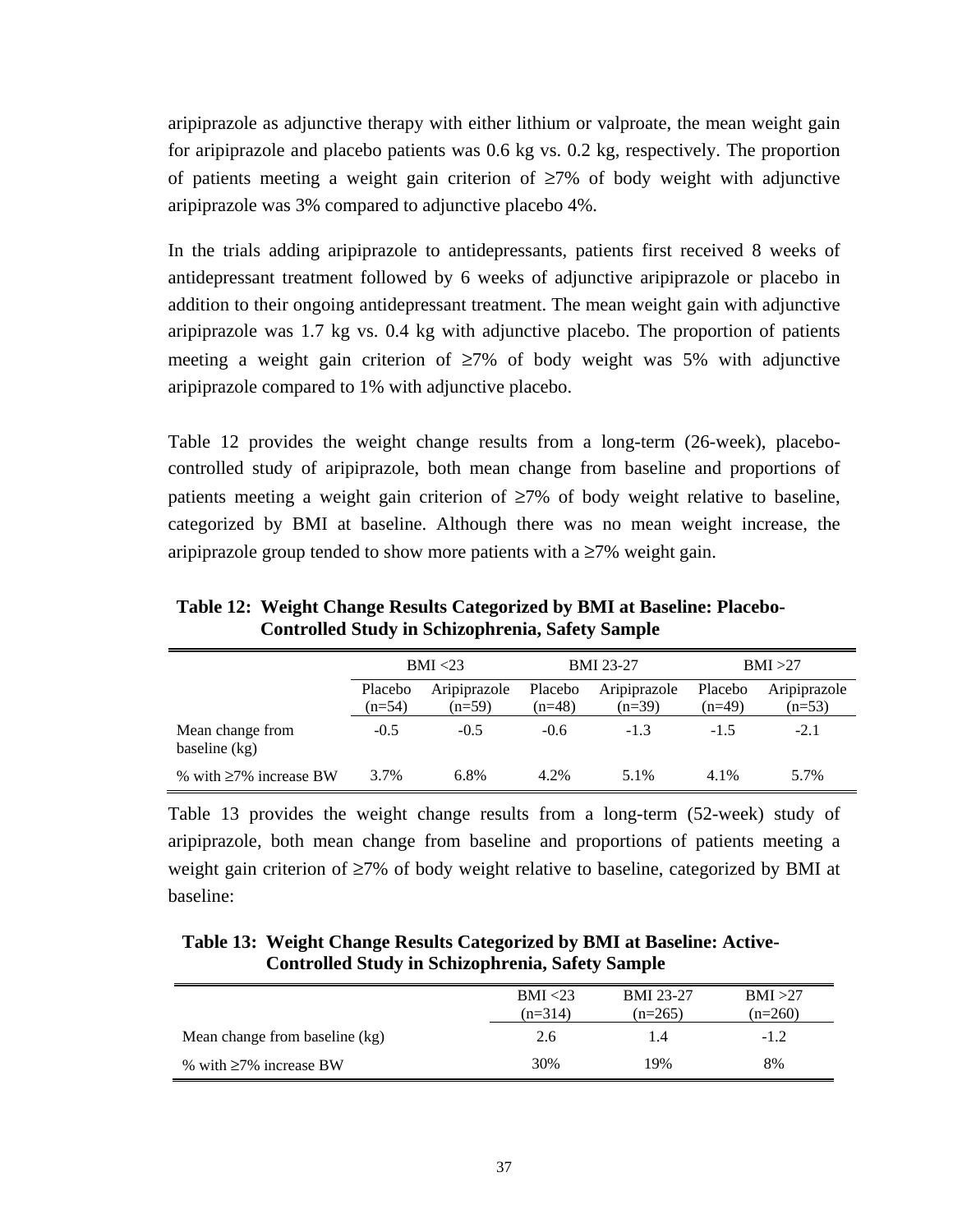### **ECG Changes**

Between group comparisons for a pooled analysis of placebo-controlled trials in patients with Schizophrenia, Bipolar Mania, or Major Depressive Disorder revealed no significant differences between oral aripiprazole and placebo in the proportion of patients experiencing potentially important changes in ECG parameters. Aripiprazole was associated with a median increase in heart rate of 2 beats per minute compared to no increase among placebo patients.

In the pooled, placebo-controlled trials in patients with agitation associated with Schizophrenia or Bipolar Mania, there were no significant differences between aripiprazole injection and placebo in the proportion of patients experiencing potentially important changes in ECG parameters, as measured by standard 12-lead ECGs.

### **Additional Findings Observed in Clinical Trials**

### *Adverse Reactions in Long-Term, Double-Blind, Placebo-Controlled Trials*

The adverse reactions reported in a 26-week, double-blind trial comparing oral ABILIFY and placebo in patients with Schizophrenia were generally consistent with those reported in the short-term, placebo-controlled trials, except for a higher incidence of tremor [8% (12/153) for ABILIFY vs. 2% (3/153) for placebo]. In this study, the majority of the cases of tremor were of mild intensity (8/12 mild and 4/12 moderate), occurred early in therapy (9/12  $\leq$ 49 days), and were of limited duration (7/12  $\leq$ 10 days). Tremor infrequently led to discontinuation  $\langle 54 \rangle$  of ABILIFY. In addition, in a long-term (52week), active-controlled study, the incidence of tremor was 5% (40/859) for ABILIFY. A similar profile was observed in a long-term study in Bipolar Disorder.

### **Other Adverse Reactions Observed During the Premarketing Evaluation of Aripiprazole**

Following is a list of MedDRA terms that reflect adverse reactions as defined in *ADVERSE REACTIONS (6.1)* reported by patients treated with oral aripiprazole at multiple doses  $\geq$ 2 mg/day during any phase of a trial within the database of 13,543 adult patients. All events assessed as possible adverse drug reactions have been included with the exception of more commonly occurring events. In addition, medically/clinically meaningful adverse reactions, particularly those that are likely to be useful to the prescriber or that have pharmacologic plausibility, have been included. Events already listed in other parts of *ADVERSE REACTIONS (6)*, or those considered in *WARNINGS*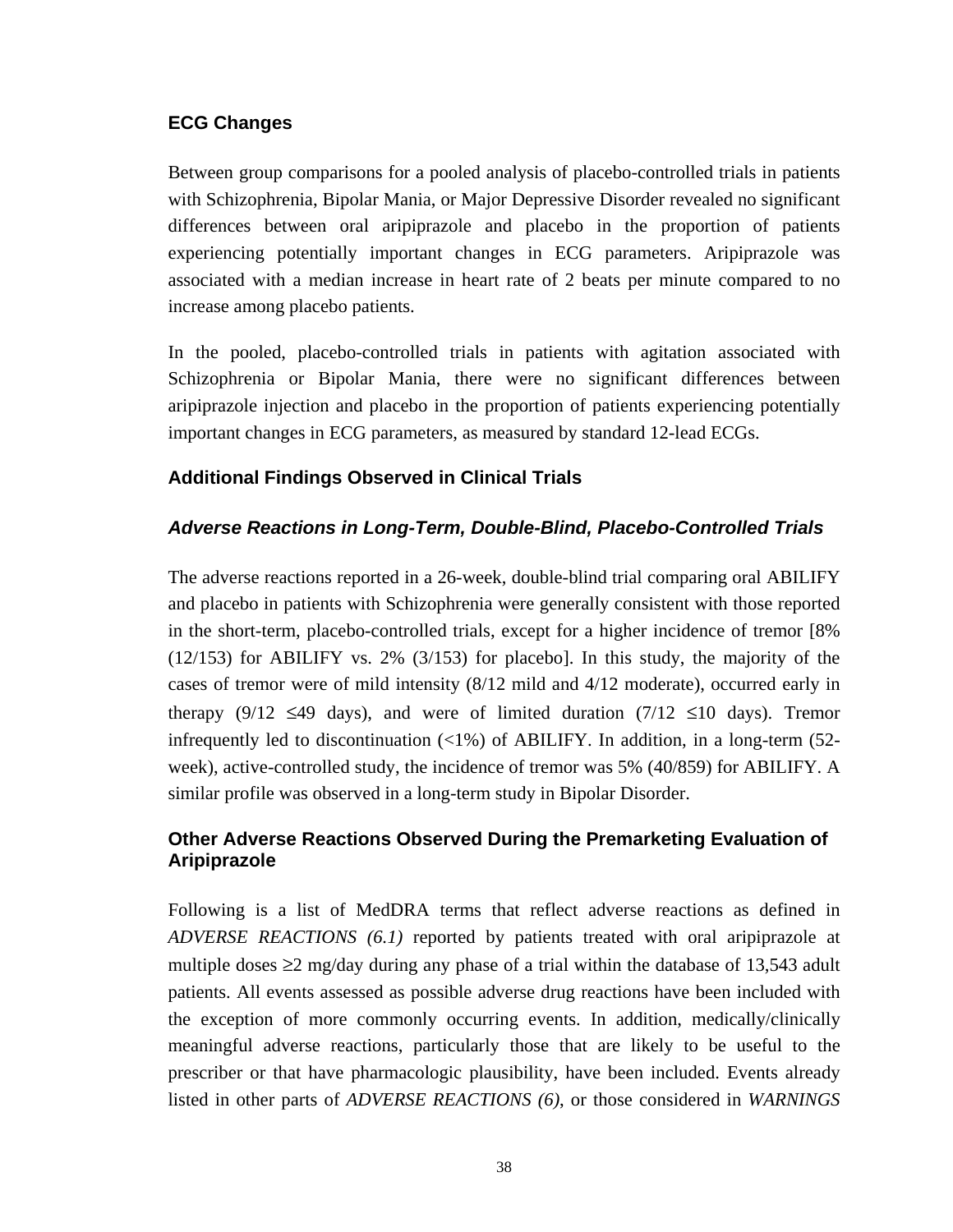*AND PRECAUTIONS (5)* or *OVERDOSAGE (10)* have been excluded. Although the reactions reported occurred during treatment with aripiprazole, they were not necessarily caused by it.

Events are further categorized by MedDRA system organ class and listed in order of decreasing frequency according to the following definitions: those occurring in at least 1/100 patients (only those not already listed in the tabulated results from placebocontrolled trials appear in this listing); those occurring in 1/100 to 1/1000 patients; and those occurring in fewer than 1/1000 patients.

#### *Adults - Oral Administration*

*Blood and Lymphatic System Disorders:* 

*≥1/1000 patients and <1/100 patients* - leukopenia, neutropenia, thrombocytopenia

*Cardiac Disorders:* 

*≥1/1000 patients and <1/100 patients* - bradycardia, palpitations, cardiopulmonary failure, myocardial infarction, cardio-respiratory arrest, atrioventricular block, extrasystoles, sinus tachycardia, atrial fibrillation, angina pectoris, myocardial ischemia; *<1/1000 patients* - atrial flutter, supraventricular tachycardia, ventricular tachycardia

*Eye Disorders:* 

*≥1/1000 patients and <1/100 patients* - photophobia, diplopia, eyelid edema, photopsia

*Gastrointestinal Disorders:* 

*≥1/1000 patients and <1/100 patients* - gastroesophageal reflux disease, swollen tongue, esophagitis; *<1/1000 patients* - pancreatitis

*General Disorders and Administration Site Conditions:* 

*≥1/100 patients* - asthenia, peripheral edema, irritability, chest pain; *≥1/1000 patients and <1/100 patients -* face edema, thirst, angioedema; *<1/1000 patients*  hypothermia

*Hepatobiliary Disorders:* 

*<1/1000 patients* - hepatitis, jaundice

*Immune System Disorders:* 

*≥1/1000 patients and <1/100 patients* - hypersensitivity

*Injury, Poisoning, and Procedural Complications:* 

*≥1/100 patients* - fall; *≥1/1000 patients and <1/100 patients* - self mutilation; *<1/1000 patients* - heat stroke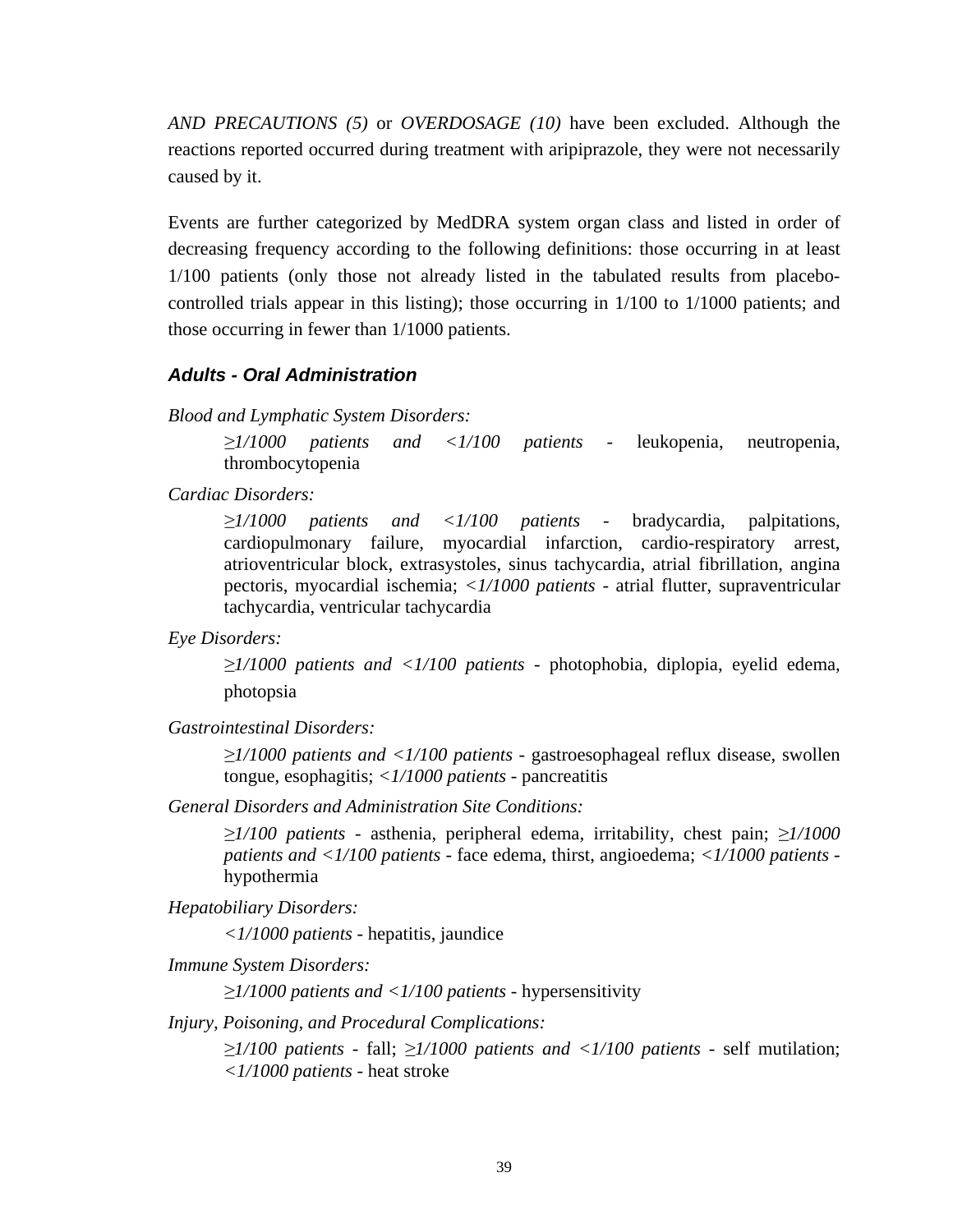#### *Investigations:*

*≥1/100 patients* - weight decreased, creatine phosphokinase increased; *≥1/1000 patients and <1/100 patients* - hepatic enzyme increased, blood glucose increased, blood prolactin increased, blood urea increased, electrocardiogram QT prolonged, blood creatinine increased, blood bilirubin increased; *<1/1000 patients* - blood lactate dehydrogenase increased, glycosylated hemoglobin increased, gammaglutamyl transferase increased

*Metabolism and Nutrition Disorders:* 

*≥1/100 patients* - decreased appetite; *≥1/1000 patients and <1/100 patients* hyperlipidemia, anorexia, diabetes mellitus (including blood insulin increased, carbohydrate tolerance decreased, diabetes mellitus non-insulin-dependent, glucose tolerance impaired, glycosuria, glucose urine, glucose urine present), hyperglycemia, hypokalemia, hyponatremia, hypoglycemia, polydipsia; *<1/1000 patients -* diabetic ketoacidosis

*Musculoskeletal and Connective Tissue Disorders:* 

*≥1/1000 patients and <1/100 patients* - muscle rigidity, muscular weakness, muscle tightness, mobility decreased; *<1/1000 patients* - rhabdomyolysis

*Nervous System Disorders:* 

*≥1/100 patients* - coordination abnormal; *≥1/1000 patients and <1/100 patients*  speech disorder, parkinsonism, memory impairment, cogwheel rigidity, cerebrovascular accident, hypokinesia, tardive dyskinesia, hypotonia, myoclonus, hypertonia, akinesia, bradykinesia; *<1/1000 patients* - Grand Mal convulsion, choreoathetosis

*Psychiatric Disorders:* 

*≥1/100 patients* - suicidal ideation; *≥1/1000 patients and <1/100 patients*  aggression, loss of libido, suicide attempt, hostility, libido increased, anger, anorgasmia, delirium, intentional self injury, completed suicide, tic, homicidal ideation; *<1/1000 patients* - catatonia, sleep walking

*Renal and Urinary Disorders:* 

*≥1/1000 patients and <1/100 patients* - urinary retention, polyuria, nocturia

*Reproductive System and Breast Disorders:* 

*≥1/1000 patients and <1/100 patients* - menstruation irregular, erectile dysfunction, amenorrhea, breast pain; *<1/1000 patients* - gynaecomastia, priapism

*Respiratory, Thoracic, and Mediastinal Disorders:* 

*≥1/100 patients -* nasal congestion, dyspnea, pneumonia aspiration

*Skin and Subcutaneous Tissue Disorders:* 

*≥1/100 patients -* rash (including erythematous, exfoliative, generalized, macular, maculopapular, papular rash; acneiform, allergic, contact, exfoliative, seborrheic dermatitis, neurodermatitis, and drug eruption), hyperhydrosis; *≥1/1000 patients and <1/100 patients* - pruritus, photosensitivity reaction, alopecia, urticaria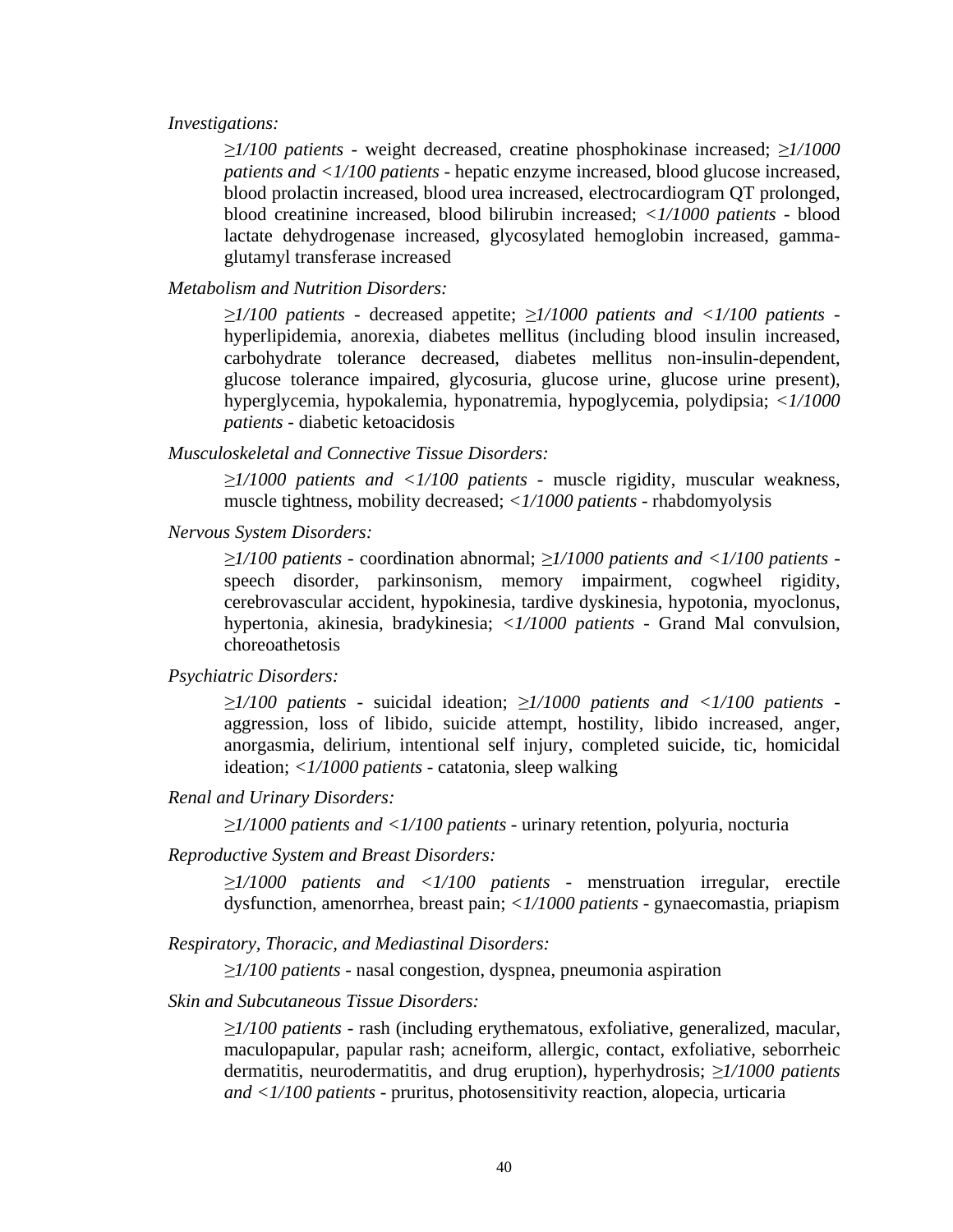*Vascular Disorders:* 

*≥1/100 patients -* hypertension; *≥1/1000 patients and <1/100 patients* hypotension

#### *Pediatric Patients - Oral Administration*

Most adverse events observed in the pooled database of 514 pediatric patients aged 10 to 17 years were also observed in the adult population. Additional adverse reactions observed in the pediatric population are listed below.

*Gastrointestinal Disorders:* 

*≥1/1000 patients and <1/100 patients -* tongue dry, tongue spasm

*Investigations:* 

*≥1/100 patients -* blood insulin increased

*Nervous System Disorders:* 

*≥1/1000 patients and <1/100 patients* - sleep talking

*Skin and Subcutaneous Tissue Disorders:* 

*≥1/1000 patients and <1/100 patients* - hirsutism

#### *Adults - Intramuscular Injection*

All adverse reactions observed in the pooled database of 749 adult patients treated with aripiprazole injection, were also observed in the adult population treated with oral aripiprazole. Additional adverse reactions observed in the aripiprazole injection population are listed below.

*General Disorders and Administration Site Conditions:* 

*≥1/100 patients -* injection site reaction; *≥1/1000 patients and <1/100 patients* venipuncture site bruise

### **6.3 Postmarketing Experience**

The following adverse reactions have been identified during postapproval use of ABILIFY. Because these reactions are reported voluntarily from a population of uncertain size, it is not always possible to establish a causal relationship to drug exposure: rare occurrences of allergic reaction (anaphylactic reaction, angioedema, laryngospasm, pruritus/urticaria, or oropharyngeal spasm), and blood glucose fluctuation.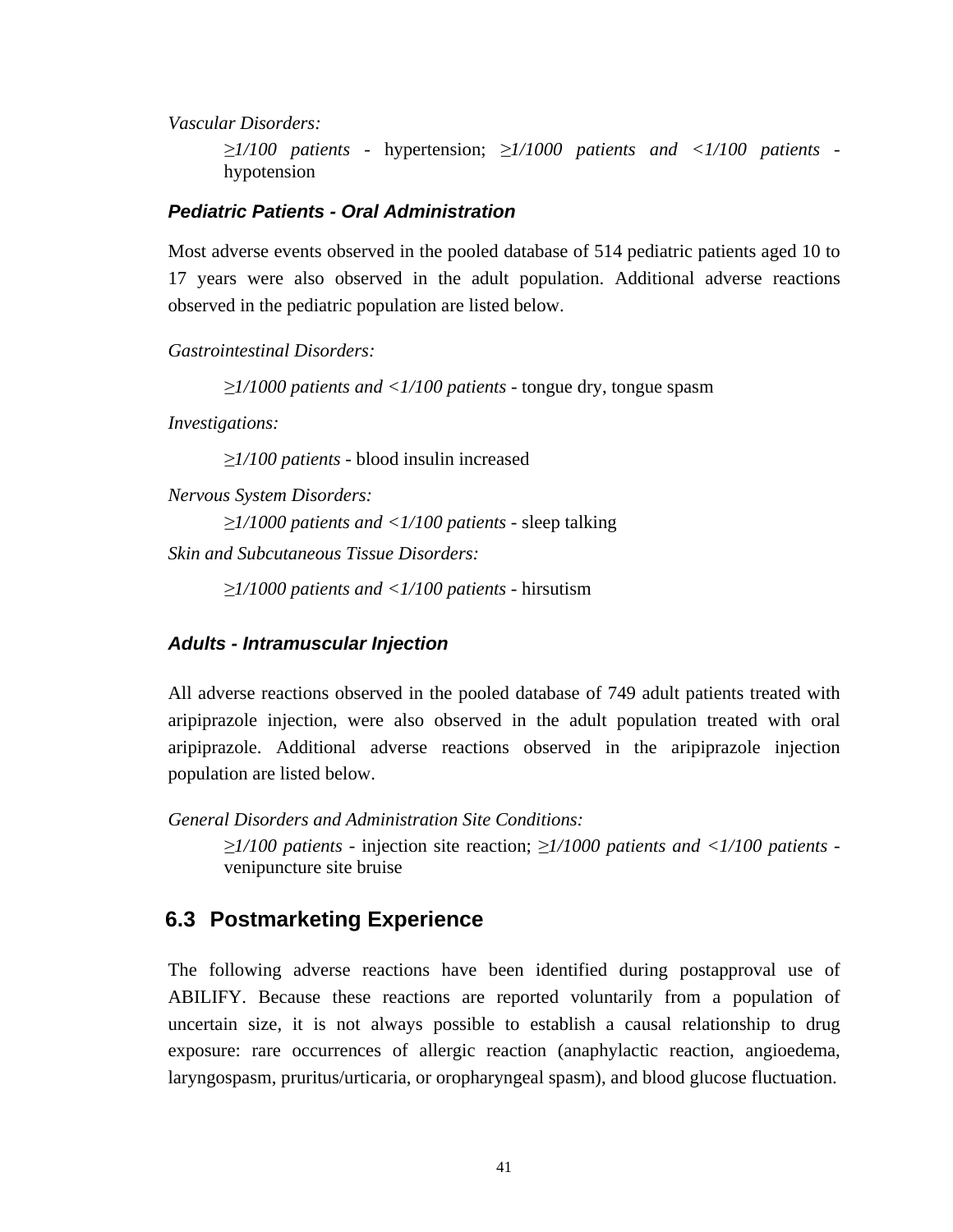# **7 DRUG INTERACTIONS**

Given the primary CNS effects of aripiprazole, caution should be used when ABILIFY is taken in combination with other centrally-acting drugs or alcohol.

Due to its alpha adrenergic antagonism, aripiprazole has the potential to enhance the effect of certain antihypertensive agents.

# **7.1 Potential for Other Drugs to Affect ABILIFY**

Aripiprazole is not a substrate of CYP1A1, CYP1A2, CYP2A6, CYP2B6, CYP2C8, CYP2C9, CYP2C19, or CYP2E1 enzymes. Aripiprazole also does not undergo direct glucuronidation. This suggests that an interaction of aripiprazole with inhibitors or inducers of these enzymes, or other factors, like smoking, is unlikely.

Both CYP3A4 and CYP2D6 are responsible for aripiprazole metabolism. Agents that induce CYP3A4 (eg, carbamazepine) could cause an increase in aripiprazole clearance and lower blood levels. Inhibitors of CYP3A4 (eg, ketoconazole) or CYP2D6 (eg, quinidine, fluoxetine, or paroxetine) can inhibit aripiprazole elimination and cause increased blood levels.

### **Ketoconazole and Other CYP3A4 Inhibitors**

Coadministration of ketoconazole (200 mg/day for 14 days) with a 15 mg single dose of aripiprazole increased the AUC of aripiprazole and its active metabolite by 63% and 77%, respectively. The effect of a higher ketoconazole dose (400 mg/day) has not been studied. When ketoconazole is given concomitantly with aripiprazole, the aripiprazole dose should be reduced to one-half of its normal dose. Other strong inhibitors of CYP3A4 (itraconazole) would be expected to have similar effects and need similar dose reductions; moderate inhibitors (erythromycin, grapefruit juice) have not been studied. When the CYP3A4 inhibitor is withdrawn from the combination therapy, the aripiprazole dose should be increased.

### **Quinidine and Other CYP2D6 Inhibitors**

Coadministration of a 10 mg single dose of aripiprazole with quinidine (166 mg/day for 13 days), a potent inhibitor of CYP2D6, increased the AUC of aripiprazole by 112% but decreased the AUC of its active metabolite, dehydro-aripiprazole, by 35%. Aripiprazole dose should be reduced to one-half of its normal dose when quinidine is given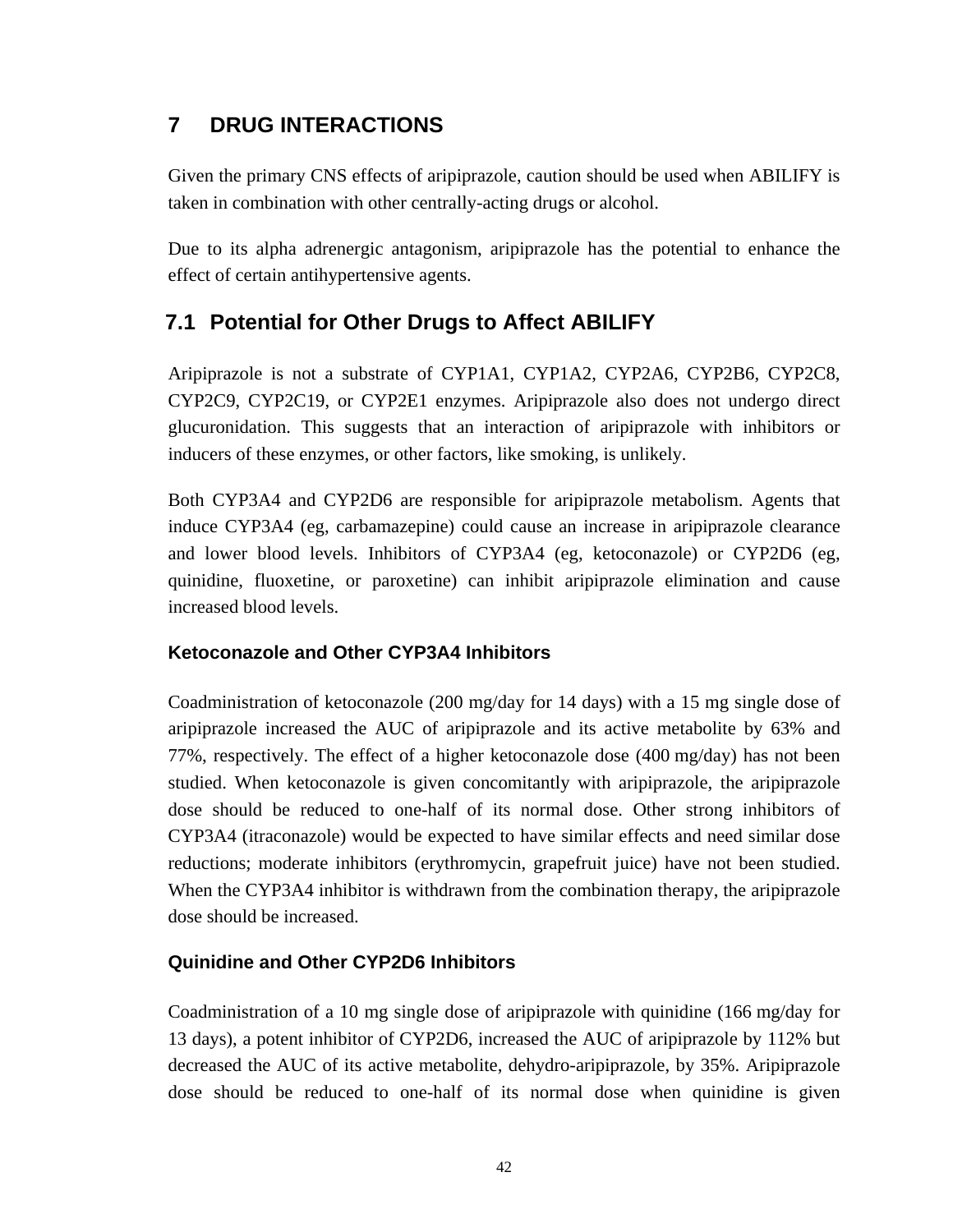concomitantly with aripiprazole. Other significant inhibitors of CYP2D6, such as fluoxetine or paroxetine, would be expected to have similar effects and should lead to similar dose reductions. When the CYP2D6 inhibitor is withdrawn from the combination therapy, the aripiprazole dose should be increased. When adjunctive ABILIFY is administered to patients with Major Depressive Disorder, ABILIFY should be administered without dosage adjustment as specified in *DOSAGE AND ADMINISTRATION (2.3)*.

### **Carbamazepine and Other CYP3A4 Inducers**

Coadministration of carbamazepine (200 mg twice daily), a potent CYP3A4 inducer, with aripiprazole (30 mg/day) resulted in an approximate 70% decrease in Cmax and AUC values of both aripiprazole and its active metabolite, dehydro-aripiprazole. When carbamazepine is added to aripiprazole therapy, aripiprazole dose should be doubled. Additional dose increases should be based on clinical evaluation. When carbamazepine is withdrawn from the combination therapy, the aripiprazole dose should be reduced.

## **7.2 Potential for ABILIFY to Affect Other Drugs**

Aripiprazole is unlikely to cause clinically important pharmacokinetic interactions with drugs metabolized by cytochrome P450 enzymes. In *in vivo* studies, 10 mg/day to 30 mg/day doses of aripiprazole had no significant effect on metabolism by CYP2D6 (dextromethorphan), CYP2C9 (warfarin), CYP2C19 (omeprazole, warfarin), and CYP3A4 (dextromethorphan) substrates. Additionally, aripiprazole and dehydroaripiprazole did not show potential for altering CYP1A2-mediated metabolism *in vitro*.

No effect of aripiprazole was seen on the pharmacokinetics of lithium or valproate.

### **Alcohol**

There was no significant difference between aripiprazole coadministered with ethanol and placebo coadministered with ethanol on performance of gross motor skills or stimulus response in healthy subjects. As with most psychoactive medications, patients should be advised to avoid alcohol while taking ABILIFY.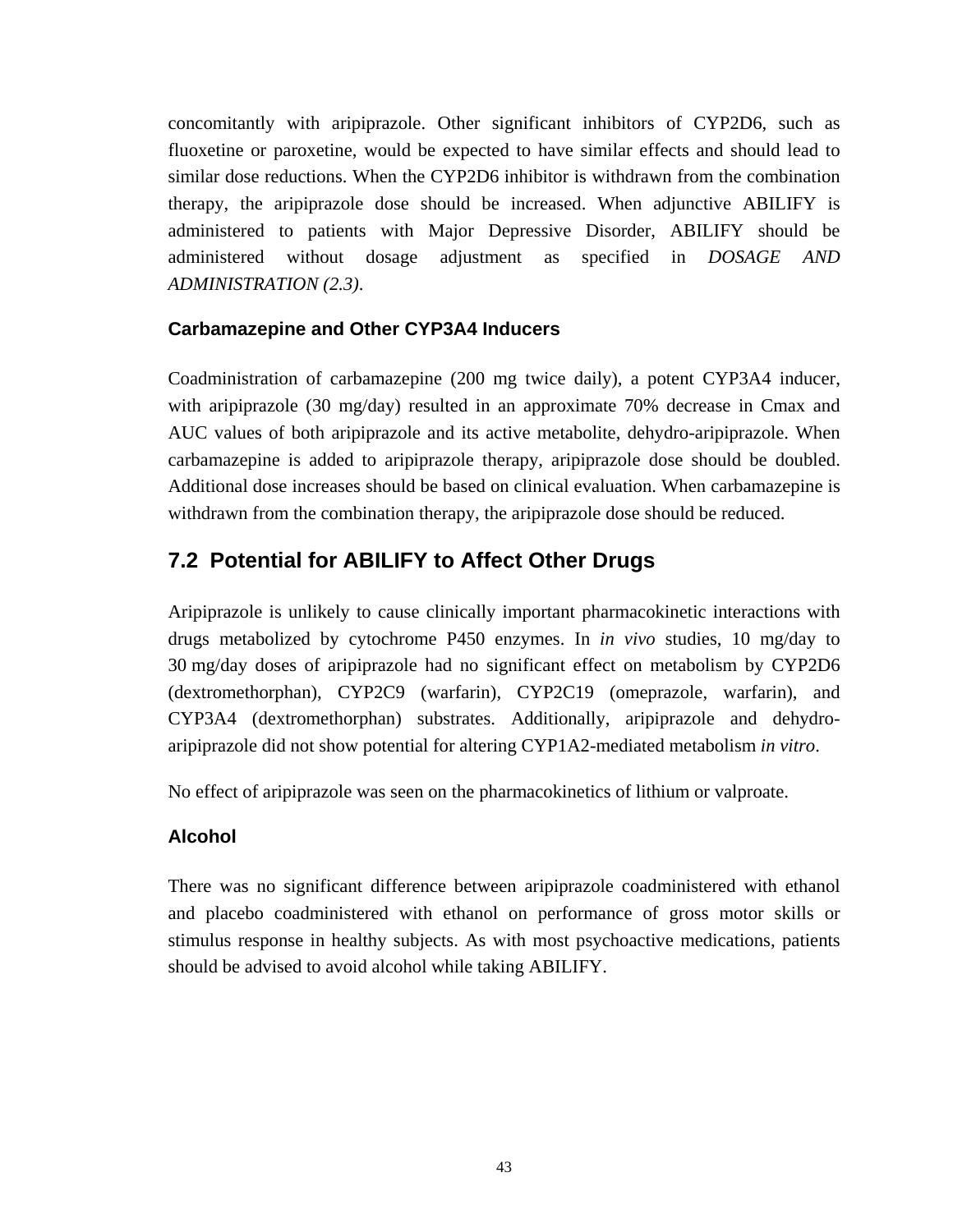## **7.3 Drugs Having No Clinically Important Interactions with ABILIFY**

### **Famotidine**

Coadministration of aripiprazole (given in a single dose of 15 mg) with a 40 mg single dose of the H2 antagonist famotidine, a potent gastric acid blocker, decreased the solubility of aripiprazole and, hence, its rate of absorption, reducing by 37% and 21% the Cmax of aripiprazole and dehydro-aripiprazole, respectively, and by 13% and 15%, respectively, the extent of absorption (AUC). No dosage adjustment of aripiprazole is required when administered concomitantly with famotidine.

### **Valproate**

When valproate (500 mg/day-1500 mg/day) and aripiprazole (30 mg/day) were coadministered, at steady-state the Cmax and AUC of aripiprazole were decreased by 25%. No dosage adjustment of aripiprazole is required when administered concomitantly with valproate.

When aripiprazole (30 mg/day) and valproate (1000 mg/day) were coadministered, at steady-state there were no clinically significant changes in the Cmax or AUC of valproate. No dosage adjustment of valproate is required when administered concomitantly with aripiprazole.

### **Lithium**

A pharmacokinetic interaction of aripiprazole with lithium is unlikely because lithium is not bound to plasma proteins, is not metabolized, and is almost entirely excreted unchanged in urine. Coadministration of therapeutic doses of lithium (1200 mg/day-1800 mg/day) for 21 days with aripiprazole (30 mg/day) did not result in clinically significant changes in the pharmacokinetics of aripiprazole or its active metabolite, dehydro-aripiprazole (Cmax and AUC increased by less than 20%). No dosage adjustment of aripiprazole is required when administered concomitantly with lithium.

Coadministration of aripiprazole (30 mg/day) with lithium (900 mg/day) did not result in clinically significant changes in the pharmacokinetics of lithium. No dosage adjustment of lithium is required when administered concomitantly with aripiprazole.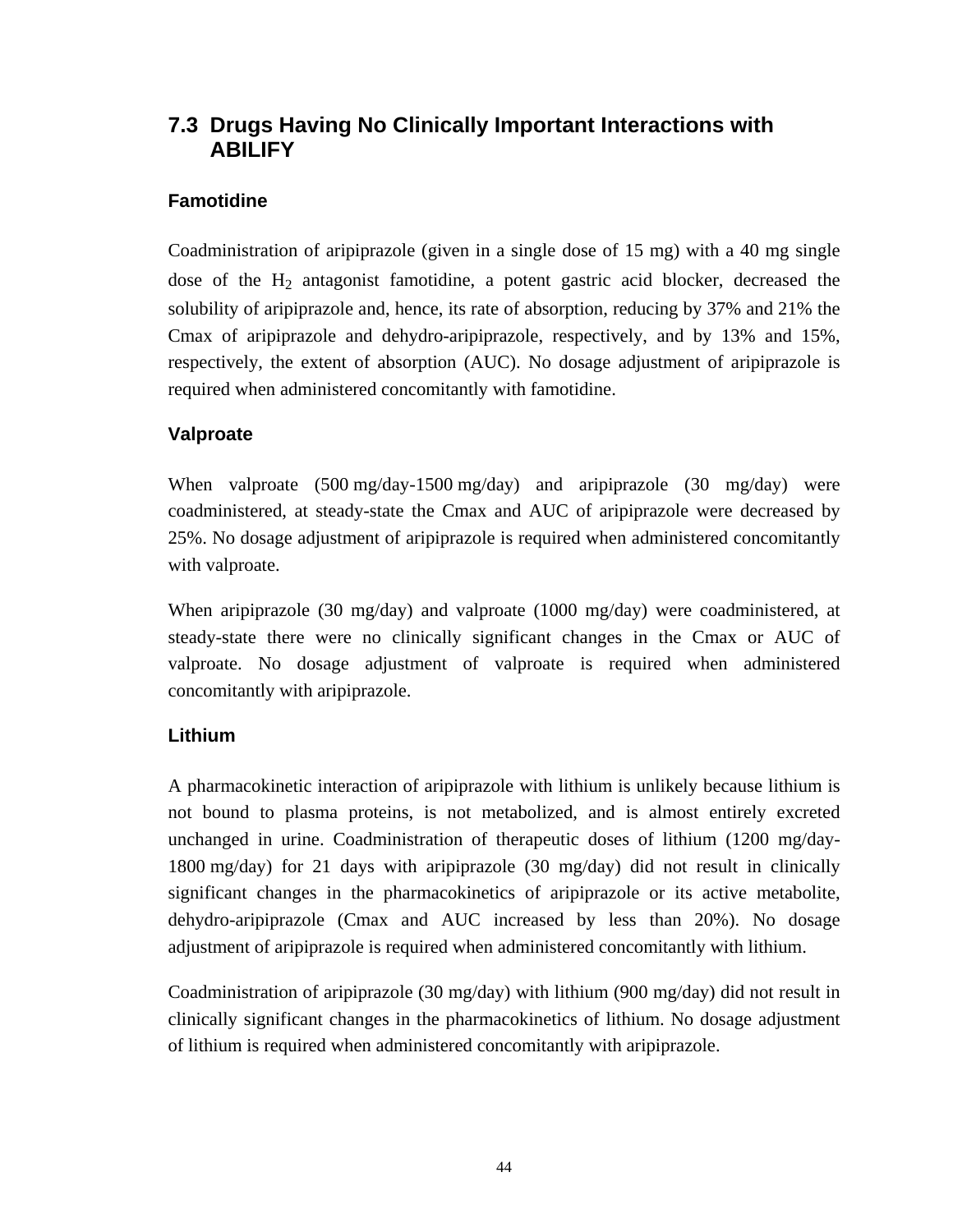### **Lamotrigine**

Coadministration of 10 mg/day to 30 mg/day oral doses of aripiprazole for 14 days to patients with Bipolar I Disorder had no effect on the steady-state pharmacokinetics of 100 mg/day to 400 mg/day lamotrigine, a UDP-glucuronosyltransferase 1A4 substrate. No dosage adjustment of lamotrigine is required when aripiprazole is added to lamotrigine.

### **Dextromethorphan**

Aripiprazole at doses of 10 mg/day to 30 mg/day for 14 days had no effect on dextromethorphan's O-dealkylation to its major metabolite, dextrorphan, a pathway dependent on CYP2D6 activity. Aripiprazole also had no effect on dextromethorphan's N-demethylation to its metabolite 3-methoxymorphinan, a pathway dependent on CYP3A4 activity. No dosage adjustment of dextromethorphan is required when administered concomitantly with aripiprazole.

### **Warfarin**

Aripiprazole 10 mg/day for 14 days had no effect on the pharmacokinetics of R-warfarin and S-warfarin or on the pharmacodynamic end point of International Normalized Ratio, indicating the lack of a clinically relevant effect of aripiprazole on CYP2C9 and CYP2C19 metabolism or the binding of highly protein-bound warfarin. No dosage adjustment of warfarin is required when administered concomitantly with aripiprazole.

### **Omeprazole**

Aripiprazole 10 mg/day for 15 days had no effect on the pharmacokinetics of a single 20 mg dose of omeprazole, a CYP2C19 substrate, in healthy subjects. No dosage adjustment of omeprazole is required when administered concomitantly with aripiprazole.

### **Lorazepam**

Coadministration of lorazepam injection (2 mg) and aripiprazole injection (15 mg) to healthy subjects (n=40: 35 males and 5 females; ages 19-45 years old) did not result in clinically important changes in the pharmacokinetics of either drug. No dosage adjustment of aripiprazole is required when administered concomitantly with lorazepam. However, the intensity of sedation was greater with the combination as compared to that observed with aripiprazole alone and the orthostatic hypotension observed was greater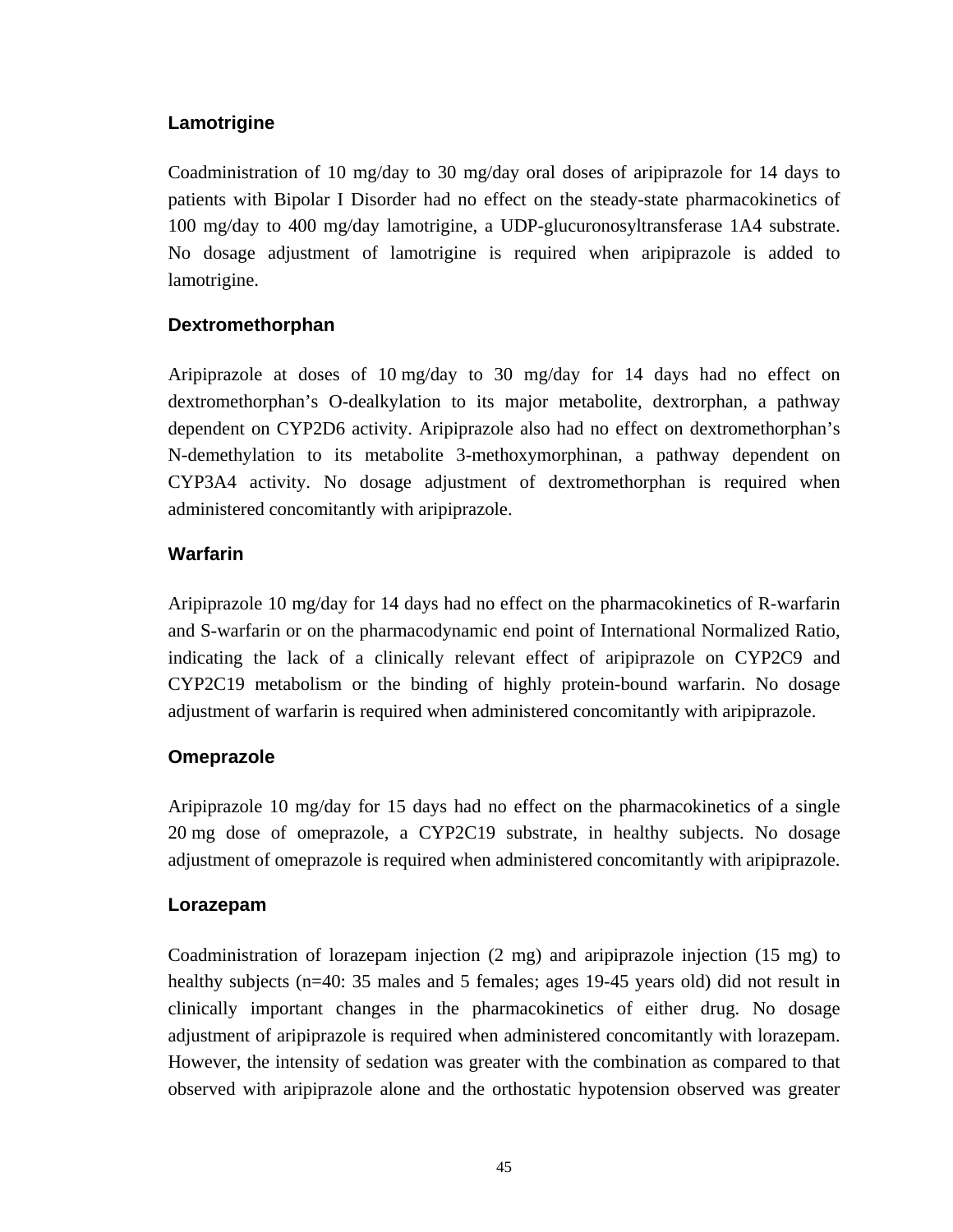with the combination as compared to that observed with lorazepam alone *[see WARNINGS AND PRECAUTIONS (5.6)]*.

### **Escitalopram**

Coadministration of 10 mg/day oral doses of aripiprazole for 14 days to healthy subjects had no effect on the steady-state pharmacokinetics of 10 mg/day escitalopram, a substrate of CYP2C19 and CYP3A4. No dosage adjustment of escitalopram is required when aripiprazole is added to escitalopram.

### **Venlafaxine**

Coadministration of 10 mg/day to 20 mg/day oral doses of aripiprazole for 14 days to healthy subjects had no effect on the steady-state pharmacokinetics of venlafaxine and O-desmethylvenlafaxine following 75 mg/day venlafaxine XR, a CYP2D6 substrate. No dosage adjustment of venlafaxine is required when aripiprazole is added to venlafaxine.

### **Fluoxetine, Paroxetine, and Sertraline**

A population pharmacokinetic analysis in patients with Major Depressive Disorder showed no substantial change in plasma concentrations of fluoxetine (20 mg/day or 40 mg/day), paroxetine CR (37.5 mg/day or 50 mg/day), or sertraline (100 mg/day or 150 mg/day) dosed to steady-state. The steady-state plasma concentrations of fluoxetine and norfluoxetine increased by about 18% and 36%, respectively and concentrations of paroxetine decreased by about 27%. The steady-state plasma concentrations of sertraline and desmethylsertraline were not substantially changed when these antidepressant therapies were coadministered with aripiprazole. Aripiprazole dosing was 2 mg/day to 15 mg/day (when given with fluoxetine or paroxetine) or 2 mg/day to 20 mg/day (when given with sertraline).

#### **8 USE IN SPECIFIC POPULATIONS**

In general, no dosage adjustment for ABILIFY is required on the basis of a patient's age, gender, race, smoking status, hepatic function, or renal function *[see DOSAGE AND ADMINISTRATION (2.5)]*.

## **8.1 Pregnancy**

*Pregnancy Category C:* In animal studies, aripiprazole demonstrated developmental toxicity, including possible teratogenic effects in rats and rabbits.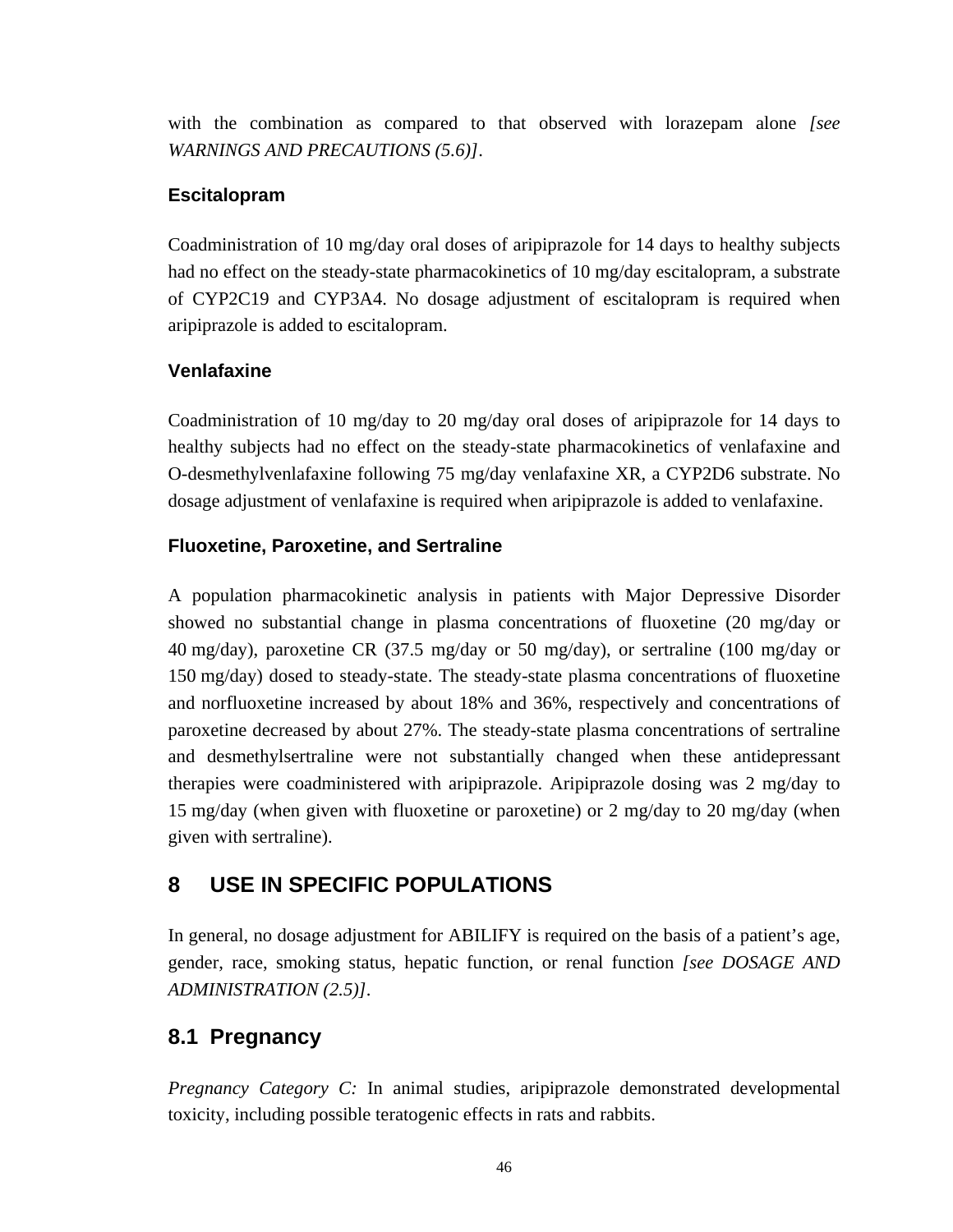Pregnant rats were treated with oral doses of 3 mg/kg/day, 10 mg/kg/day, and 30 mg/kg/day (1 times, 3 times, and 10 times the maximum recommended human dose [MRHD] on a mg/m<sup>2</sup> basis) of aripiprazole during the period of organogenesis. Gestation was slightly prolonged at 30 mg/kg. Treatment caused a slight delay in fetal development, as evidenced by decreased fetal weight (30 mg/kg), undescended testes (30 mg/kg), and delayed skeletal ossification (10 mg/kg and 30 mg/kg). There were no adverse effects on embryofetal or pup survival. Delivered offspring had decreased body weights (10 mg/kg and 30 mg/kg), and increased incidences of hepatodiaphragmatic nodules and diaphragmatic hernia at 30 mg/kg (the other dose groups were not examined for these findings). A low incidence of diaphragmatic hernia was also seen in the fetuses exposed to 30 mg/kg. Postnatally, delayed vaginal opening was seen at 10 mg/kg and 30 mg/kg and impaired reproductive performance (decreased fertility rate, corpora lutea, implants, live fetuses, and increased post-implantation loss, likely mediated through effects on female offspring) was seen at 30 mg/kg. Some maternal toxicity was seen at 30 mg/kg; however, there was no evidence to suggest that these developmental effects were secondary to maternal toxicity.

In pregnant rats receiving aripiprazole injection intravenously (3 mg/kg/day, 9 mg/kg/day, and 27 mg/kg/day) during the period of organogenesis, decreased fetal weight and delayed skeletal ossification were seen at the highest dose, which also caused some maternal toxicity.

Pregnant rabbits were treated with oral doses of 10 mg/kg/day, 30 mg/kg/day, and 100 mg/kg/day (2 times, 3 times, and 11 times human exposure at MRHD based on AUC and 6 times, 19 times, and 65 times the MRHD based on mg/m<sup>2</sup>) of aripiprazole during the period of organogenesis. Decreased maternal food consumption and increased abortions were seen at 100 mg/kg. Treatment caused increased fetal mortality (100 mg/kg), decreased fetal weight (30 mg/kg and 100 mg/kg), increased incidence of a skeletal abnormality (fused sternebrae at 30 mg/kg and 100 mg/kg), and minor skeletal variations (100 mg/kg).

In pregnant rabbits receiving aripiprazole injection intravenously (3 mg/kg/day, 10 mg/kg/day, and 30 mg/kg/day) during the period of organogenesis, the highest dose, which caused pronounced maternal toxicity, resulted in decreased fetal weight, increased fetal abnormalities (primarily skeletal), and decreased fetal skeletal ossification. The fetal no-effect dose was 10 mg/kg, which produced 5 times the human exposure at the MRHD based on AUC and is 6 times the MRHD based on mg/m<sup>2</sup>.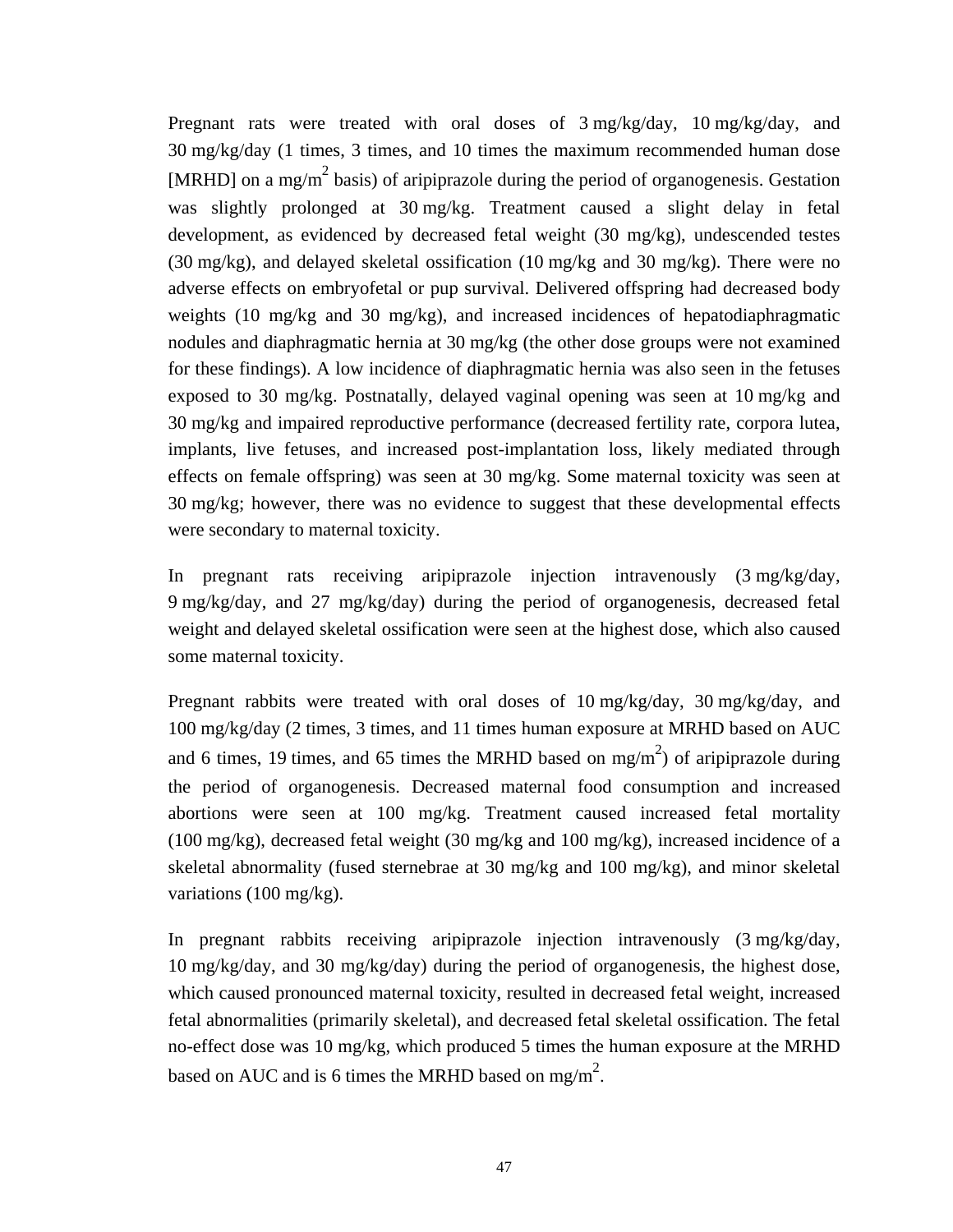In a study in which rats were treated with oral doses of 3 mg/kg/day, 10 mg/kg/day, and 30 mg/kg/day (1 times, 3 times, and 10 times the MRHD on a mg/m<sup>2</sup> basis) of aripiprazole perinatally and postnatally (from day 17 of gestation through day 21 postpartum), slight maternal toxicity and slightly prolonged gestation were seen at 30 mg/kg. An increase in stillbirths and decreases in pup weight (persisting into adulthood) and survival were seen at this dose.

In rats receiving aripiprazole injection intravenously (3 mg/kg/day, 8 mg/kg/day, and 20 mg/kg/day) from day 6 of gestation through day 20 postpartum, an increase in stillbirths was seen at 8 mg/kg and 20 mg/kg, and decreases in early postnatal pup weights and survival were seen at 20 mg/kg. These doses produced some maternal toxicity. There were no effects on postnatal behavioral and reproductive development.

There are no adequate and well-controlled studies in pregnant women. It is not known whether aripiprazole can cause fetal harm when administered to a pregnant woman or can affect reproductive capacity. Aripiprazole should be used during pregnancy only if the potential benefit outweighs the potential risk to the fetus.

## **8.2 Labor and Delivery**

The effect of aripiprazole on labor and delivery in humans is unknown.

# **8.3 Nursing Mothers**

Aripiprazole was excreted in milk of rats during lactation. It is not known whether aripiprazole or its metabolites are excreted in human milk. It is recommended that women receiving aripiprazole should not breast-feed.

# **8.4 Pediatric Use**

Safety and effectiveness in pediatric patients with Major Depressive Disorder or agitation associated with Schizophrenia or Bipolar Mania have not been established.

Safety and effectiveness in pediatric patients with Schizophrenia were established in a 6-week, placebo-controlled clinical trial in 202 pediatric patients aged 13 to 17 years *[see INDICATIONS AND USAGE (1.1), DOSAGE AND ADMINISTRATION (2.1), ADVERSE REACTIONS (6.2), and CLINICAL STUDIES (14.1)].* Although maintenance efficacy in pediatric patients has not been systematically evaluated, maintenance efficacy can be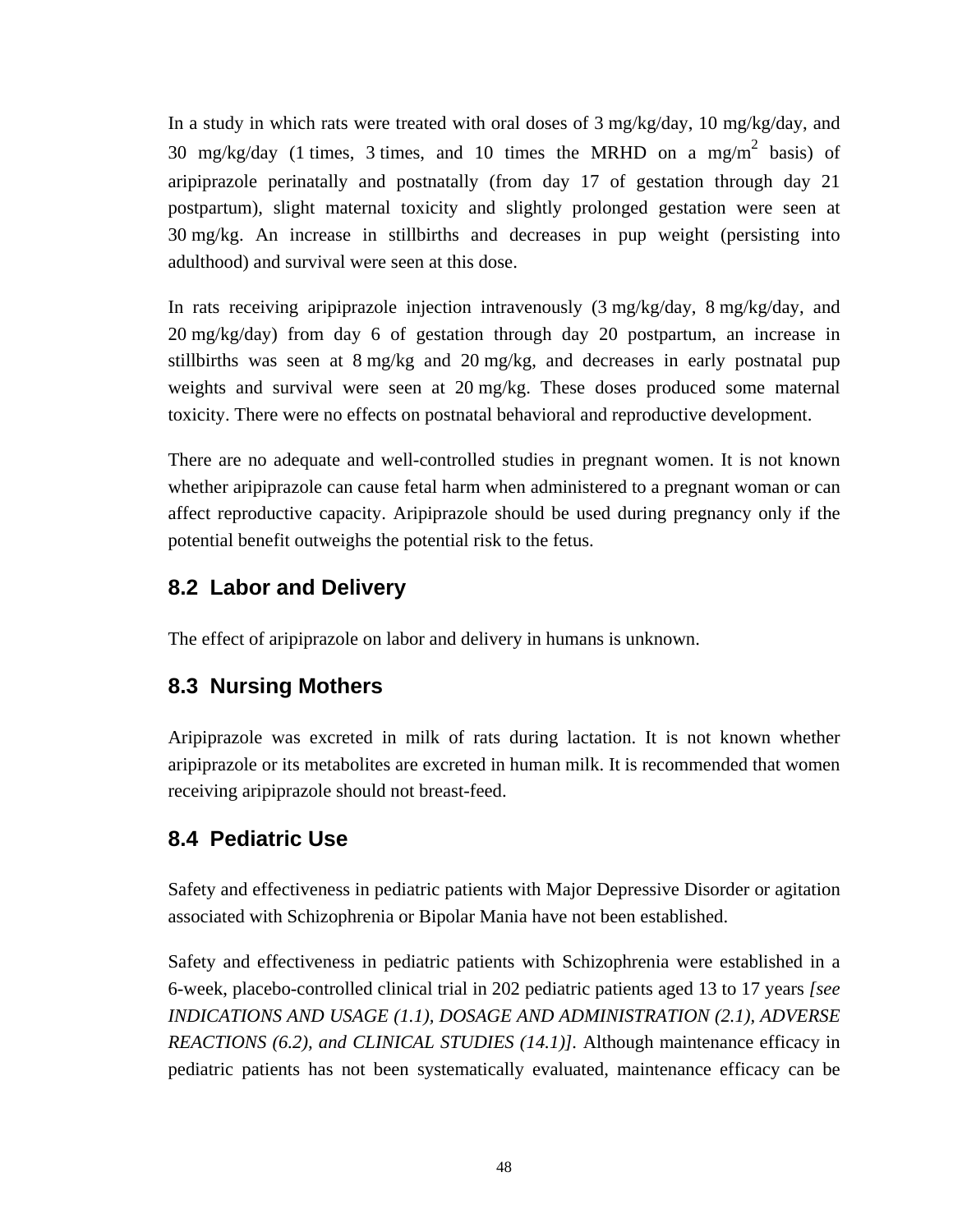extrapolated from adult data along with comparisons of aripiprazole pharmacokinetic parameters in adult and pediatric patients.

Safety and effectiveness in pediatric patients with Bipolar Mania were established in a 4-week, placebo-controlled clinical trial in 197 pediatric patients aged 10 to 17 years *[see INDICATIONS AND USAGE (1.2), DOSAGE AND ADMINISTRATION (2.2), ADVERSE REACTIONS (6.2), and CLINICAL STUDIES (14.2)]*. Although maintenance efficacy in pediatric patients has not been systematically evaluated, maintenance efficacy can be extrapolated from adult data along with comparisons of aripiprazole pharmacokinetic parameters in adult and pediatric patients.

The efficacy of adjunctive ABILIFY with concomitant lithium or valproate in the treatment of manic or mixed episodes in pediatric patients has not been systematically evaluated. However, such efficacy and lack of pharmacokinetic interaction between aripiprazole and lithium or valproate can be extrapolated from adult data, along with comparisons of aripiprazole pharmacokinetic parameters in adult and pediatric patients.

The pharmacokinetics of aripiprazole and dehydro-aripiprazole in pediatric patients 10 to 17 years of age were similar to those in adults after correcting for the differences in body weights.

# **8.5 Geriatric Use**

In formal single-dose pharmacokinetic studies (with aripiprazole given in a single dose of 15 mg), aripiprazole clearance was 20% lower in elderly (≥65 years) subjects compared to younger adult subjects (18 to 64 years). There was no detectable age effect, however, in the population pharmacokinetic analysis in Schizophrenia patients. Also, the pharmacokinetics of aripiprazole after multiple doses in elderly patients appeared similar to that observed in young, healthy subjects. No dosage adjustment is recommended for elderly patients *[see also BOXED WARNING and WARNINGS AND PRECAUTIONS (5.1)]*.

Of the 13,543 patients treated with oral aripiprazole in clinical trials, 1073 (8%) were  $\geq 65$ years old and 799 (6%) were  $\geq 75$  years old. The majority (81%) of the 1073 patients were diagnosed with Dementia of the Alzheimer's type.

Placebo-controlled studies of oral aripiprazole in Schizophrenia, Bipolar Mania, or Major Depressive Disorder did not include sufficient numbers of subjects aged 65 and over to determine whether they respond differently from younger subjects.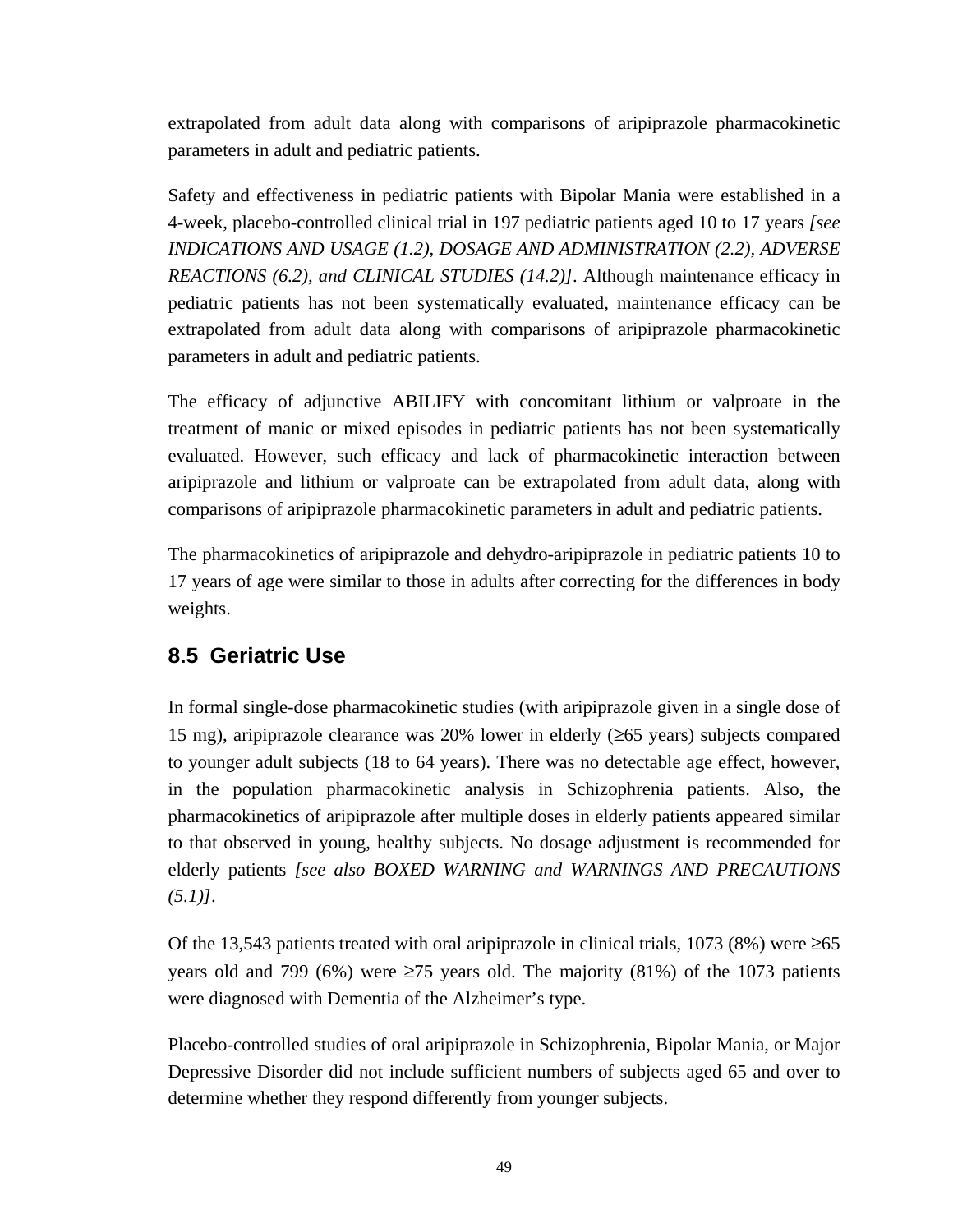Of the 749 patients treated with aripiprazole injection in clinical trials, 99 (13%) were  $≥65$  years old and 78 (10%) were  $≥75$  years old. Placebo-controlled studies of aripiprazole injection in patients with agitation associated with Schizophrenia or Bipolar Mania did not include sufficient numbers of subjects aged 65 and over to determine whether they respond differently from younger subjects.

Studies of elderly patients with psychosis associated with Alzheimer's disease have suggested that there may be a different tolerability profile in this population compared to younger patients with Schizophrenia *[see also BOXED WARNING and WARNINGS AND PRECAUTIONS (5.1)]*. The safety and efficacy of ABILIFY in the treatment of patients with psychosis associated with Alzheimer's disease has not been established. If the prescriber elects to treat such patients with ABILIFY, vigilance should be exercised.

## **8.6 Renal Impairment**

In patients with severe renal impairment (creatinine clearance <30 mL/min), Cmax of aripiprazole (given in a single dose of 15 mg) and dehydro-aripiprazole increased by 36% and 53%, respectively, but AUC was 15% lower for aripiprazole and 7% higher for dehydro-aripiprazole. Renal excretion of both unchanged aripiprazole and dehydroaripiprazole is less than 1% of the dose. No dosage adjustment is required in subjects with renal impairment.

## **8.7 Hepatic Impairment**

In a single-dose study (15 mg of aripiprazole) in subjects with varying degrees of liver cirrhosis (Child-Pugh Classes A, B, and C), the AUC of aripiprazole, compared to healthy subjects, increased 31% in mild HI, increased 8% in moderate HI, and decreased 20% in severe HI. None of these differences would require dose adjustment.

## **8.8 Gender**

Cmax and AUC of aripiprazole and its active metabolite, dehydro-aripiprazole, are 30% to 40% higher in women than in men, and correspondingly, the apparent oral clearance of aripiprazole is lower in women. These differences, however, are largely explained by differences in body weight (25%) between men and women. No dosage adjustment is recommended based on gender.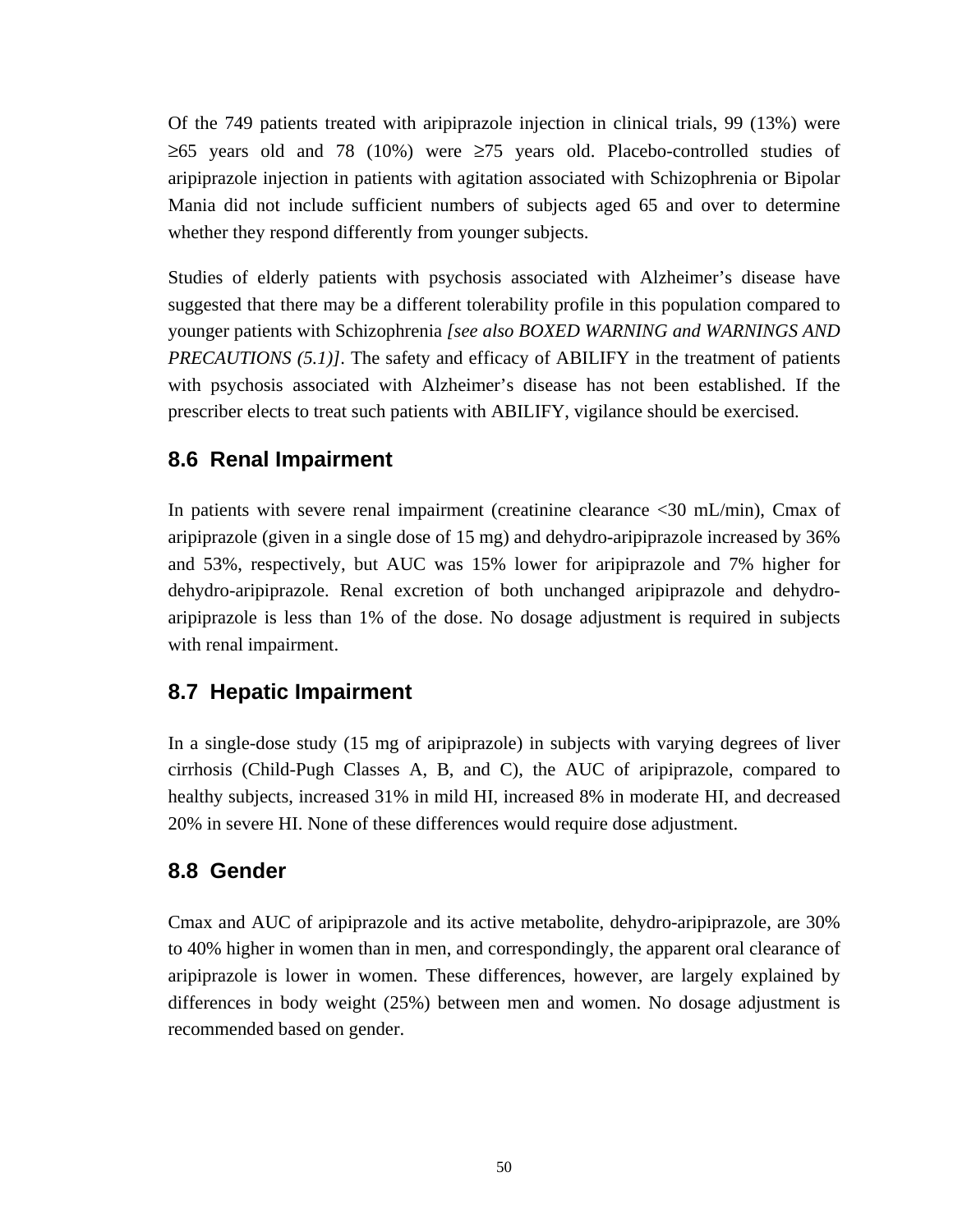## **8.9 Race**

Although no specific pharmacokinetic study was conducted to investigate the effects of race on the disposition of aripiprazole, population pharmacokinetic evaluation revealed no evidence of clinically significant race-related differences in the pharmacokinetics of aripiprazole. No dosage adjustment is recommended based on race.

## **8.10 Smoking**

Based on studies utilizing human liver enzymes *in vitro*, aripiprazole is not a substrate for CYP1A2 and also does not undergo direct glucuronidation. Smoking should, therefore, not have an effect on the pharmacokinetics of aripiprazole. Consistent with these *in vitro*  results, population pharmacokinetic evaluation did not reveal any significant pharmacokinetic differences between smokers and nonsmokers. No dosage adjustment is recommended based on smoking status.

#### **9 DRUG ABUSE AND DEPENDENCE**

## **9.1 Controlled Substance**

ABILIFY is not a controlled substance.

# **9.2 Abuse and Dependence**

Aripiprazole has not been systematically studied in humans for its potential for abuse, tolerance, or physical dependence. In physical dependence studies in monkeys, withdrawal symptoms were observed upon abrupt cessation of dosing. While the clinical trials did not reveal any tendency for any drug-seeking behavior, these observations were not systematic and it is not possible to predict on the basis of this limited experience the extent to which a CNS-active drug will be misused, diverted, and/or abused once marketed. Consequently, patients should be evaluated carefully for a history of drug abuse, and such patients should be observed closely for signs of ABILIFY misuse or abuse (eg, development of tolerance, increases in dose, drug-seeking behavior).

# **10 OVERDOSAGE**

MedDRA terminology has been used to classify the adverse reactions.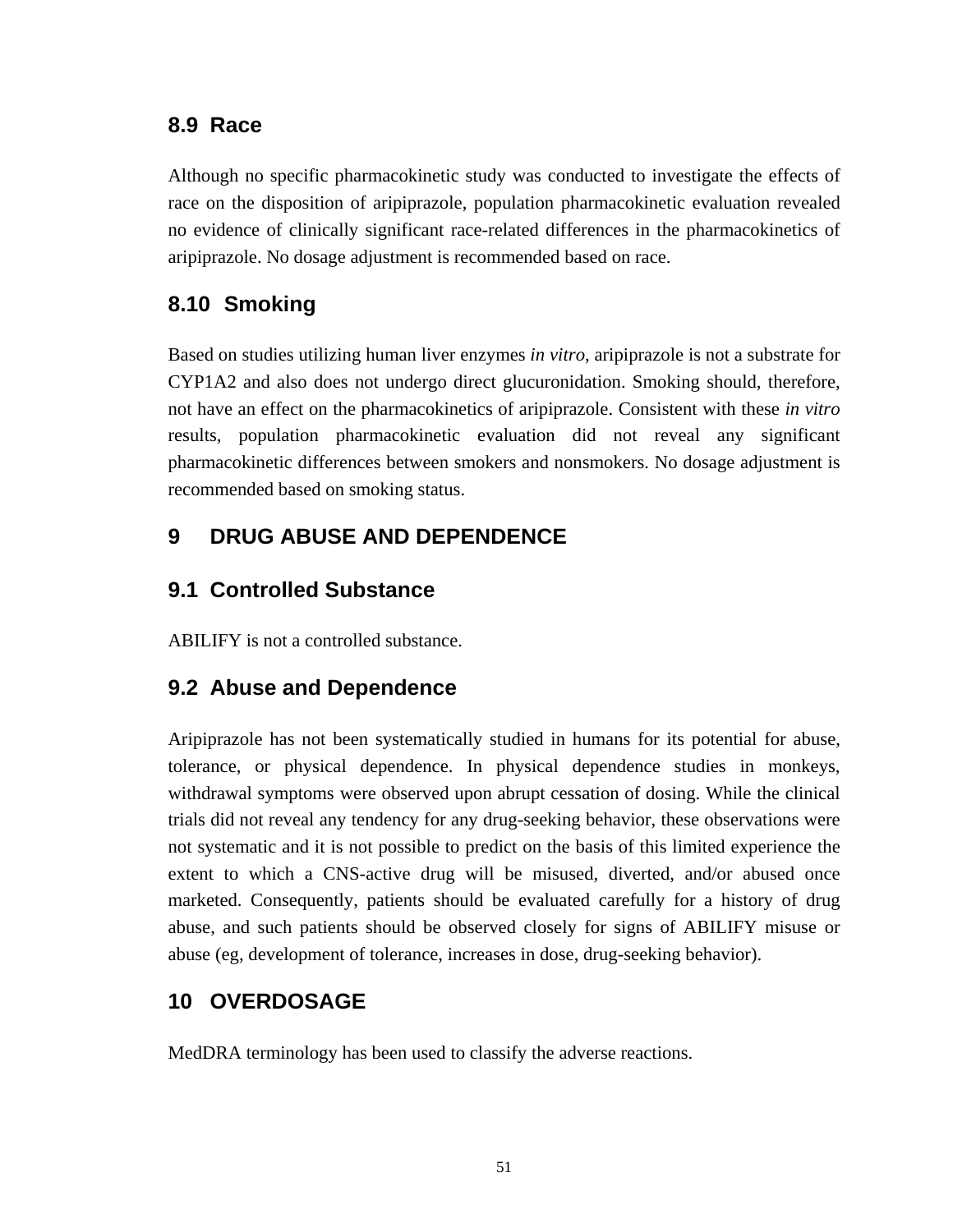### **10.1 Human Experience**

A total of 76 cases of deliberate or accidental overdosage with oral aripiprazole have been reported worldwide. These include overdoses with oral aripiprazole alone and in combination with other substances. No fatality was reported from these cases. Of the 44 cases with known outcome, 33 cases recovered without sequelae and one case recovered with sequelae (mydriasis and feeling abnormal). The largest known case of acute ingestion with a known outcome involved 1080 mg of oral aripiprazole (36 times the maximum recommended daily dose) in a patient who fully recovered. Included in the 76 cases are 10 cases of deliberate or accidental overdosage in children (age 12 and younger) involving oral aripiprazole ingestions up to 195 mg with no fatalities.

Common adverse reactions (reported in at least 5% of all overdose cases) reported with oral aripiprazole overdosage (alone or in combination with other substances) include vomiting, somnolence, and tremor. Other clinically important signs and symptoms observed in one or more patients with aripiprazole overdoses (alone or with other substances) include acidosis, aggression, aspartate aminotransferase increased, atrial fibrillation, bradycardia, coma, confusional state, convulsion, blood creatine phosphokinase increased, depressed level of consciousness, hypertension, hypokalemia, hypotension, lethargy, loss of consciousness, QRS complex prolonged, QT prolonged, pneumonia aspiration, respiratory arrest, status epilepticus, and tachycardia.

## **10.2 Management of Overdosage**

No specific information is available on the treatment of overdose with aripiprazole. An electrocardiogram should be obtained in case of overdosage and if QT interval prolongation is present, cardiac monitoring should be instituted. Otherwise, management of overdose should concentrate on supportive therapy, maintaining an adequate airway, oxygenation and ventilation, and management of symptoms. Close medical supervision and monitoring should continue until the patient recovers.

*Charcoal:* In the event of an overdose of ABILIFY, an early charcoal administration may be useful in partially preventing the absorption of aripiprazole. Administration of 50 g of activated charcoal, one hour after a single 15 mg oral dose of aripiprazole, decreased the mean AUC and Cmax of aripiprazole by 50%.

*Hemodialysis:* Although there is no information on the effect of hemodialysis in treating an overdose with aripiprazole, hemodialysis is unlikely to be useful in overdose management since aripiprazole is highly bound to plasma proteins.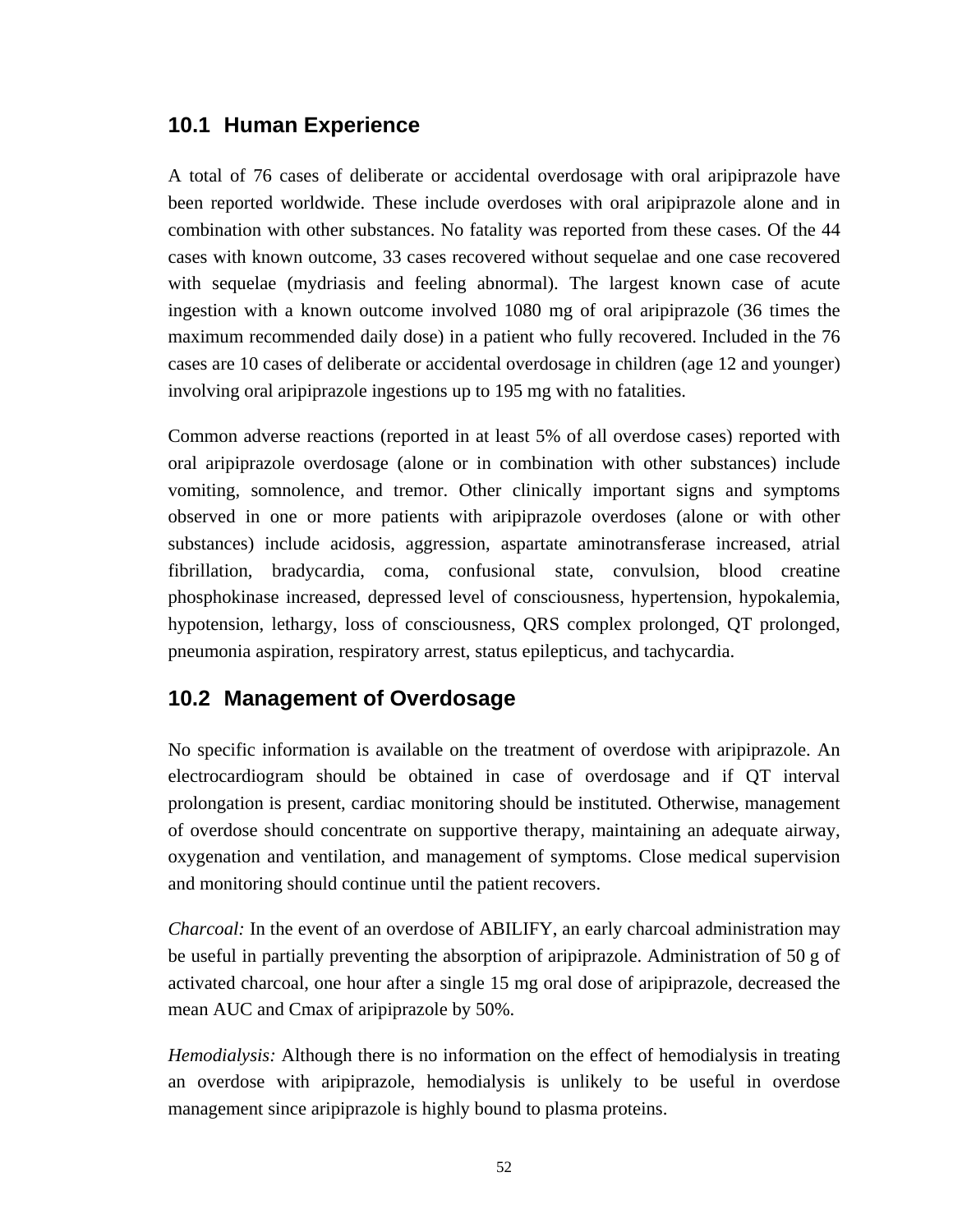### **11 DESCRIPTION**

Aripiprazole is a psychotropic drug that is available as  $ABILIFY<sup>®</sup>$  (aripiprazole) Tablets. ABILIFY DISCMELT<sup>®</sup> (aripiprazole) Orally Disintegrating Tablets, ABILIFY<sup>®</sup> (aripiprazole) Oral Solution, and ABILIFY<sup>®</sup> (aripiprazole) Injection, a solution for intramuscular injection. Aripiprazole is 7-[4-[4-(2,3-dichlorophenyl)-1 piperazinyl]butoxy]-3,4-dihydrocarbostyril. The empirical formula is  $C_{23}H_{27}Cl_2N_3O_2$  and its molecular weight is 448.38. The chemical structure is:



ABILIFY Tablets are available in 2 mg, 5 mg, 10 mg, 15 mg, 20 mg, and 30 mg strengths. Inactive ingredients include cornstarch, hydroxypropyl cellulose, lactose monohydrate, magnesium stearate, and microcrystalline cellulose. Colorants include ferric oxide (yellow or red) and FD&C Blue No. 2 Aluminum Lake.

ABILIFY DISCMELT Orally Disintegrating Tablets are available in 10 mg and 15 mg strengths. Inactive ingredients include acesulfame potassium, aspartame, calcium silicate, croscarmellose sodium, crospovidone, crème de vanilla (natural and artificial flavors), magnesium stearate, microcrystalline cellulose, silicon dioxide, tartaric acid, and xylitol. Colorants include ferric oxide (yellow or red) and FD&C Blue No. 2 Aluminum Lake.

ABILIFY Oral Solution is a clear, colorless to light yellow solution available in a concentration of 1 mg/mL. The inactive ingredients for this solution include disodium edetate, fructose, glycerin, dl-lactic acid, methylparaben, propylene glycol, propylparaben, sodium hydroxide, sucrose, and purified water. The oral solution is flavored with natural orange cream and other natural flavors.

ABILIFY Injection is available in single-dose vials as a ready-to-use, 9.75 mg/1.3 mL (7.5 mg/mL) clear, colorless, sterile, aqueous solution for intramuscular use only. Inactive ingredients for this solution include 150 mg/mL of sulfobutylether β-cyclodextrin (SBECD), tartaric acid, sodium hydroxide, and water for injection.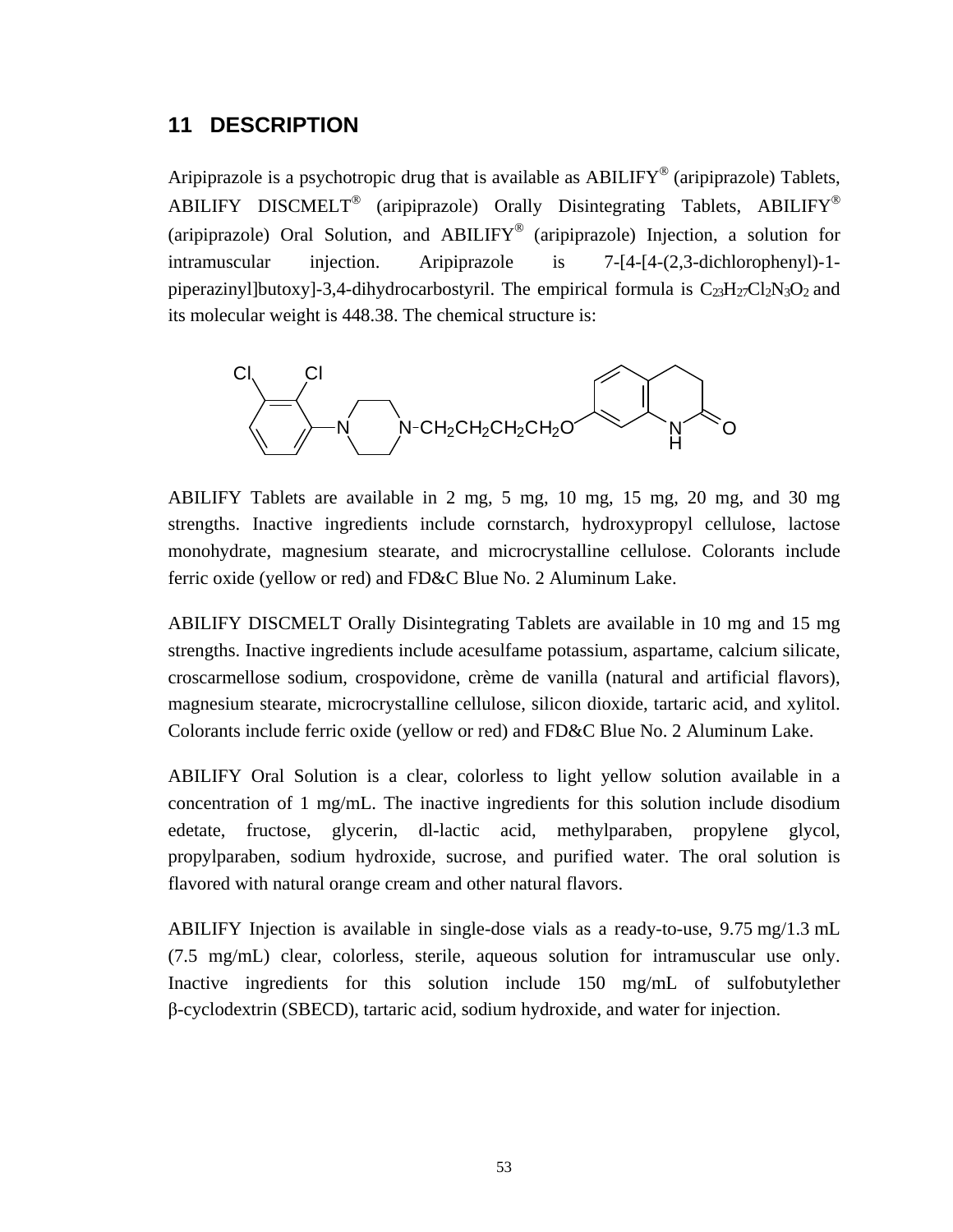### **12 CLINICAL PHARMACOLOGY**

#### **12.1 Mechanism of Action**

The mechanism of action of aripiprazole, as with other drugs having efficacy in Schizophrenia, Bipolar Disorder, Major Depressive Disorder, and agitation associated with Schizophrenia or Bipolar Disorder, is unknown. However, it has been proposed that the efficacy of aripiprazole is mediated through a combination of partial agonist activity at  $D_2$  and 5-HT<sub>1A</sub> receptors and antagonist activity at 5-HT<sub>2A</sub> receptors. Actions at receptors other than  $D_2$ , 5-HT<sub>1A</sub>, and 5-HT<sub>2A</sub> may explain some of the other clinical effects of aripiprazole (eg, the orthostatic hypotension observed with aripiprazole may be explained by its antagonist activity at adrenergic alpha<sub>1</sub> receptors).

### **12.2 Pharmacodynamics**

Aripiprazole exhibits high affinity for dopamine  $D_2$  and  $D_3$ , serotonin 5-HT<sub>1A</sub> and 5-HT<sub>2A</sub> receptors ( $K_i$  values of 0.34 nM, 0.8 nM, 1.7 nM, and 3.4 nM, respectively), moderate affinity for dopamine  $D_4$ , serotonin 5-HT<sub>2C</sub> and 5-HT<sub>7</sub>, alpha<sub>1</sub>-adrenergic and histamine  $H_1$  receptors ( $K_i$  values of 44 nM, 15 nM, 39 nM, 57 nM, and 61 nM, respectively), and moderate affinity for the serotonin reuptake site  $(K_i=98 \text{ nM})$ . Aripiprazole has no appreciable affinity for cholinergic muscarinic receptors  $(IC<sub>50</sub> > 1000$  nM). Aripiprazole functions as a partial agonist at the dopamine  $D<sub>2</sub>$  and the serotonin 5-HT<sub>1A</sub> receptors, and as an antagonist at serotonin 5-HT<sub>2A</sub> receptor.

### **12.3 Pharmacokinetics**

ABILIFY activity is presumably primarily due to the parent drug, aripiprazole, and to a lesser extent, to its major metabolite, dehydro-aripiprazole, which has been shown to have affinities for  $D_2$  receptors similar to the parent drug and represents 40% of the parent drug exposure in plasma. The mean elimination half-lives are about 75 hours and 94 hours for aripiprazole and dehydro-aripiprazole, respectively. Steady-state concentrations are attained within 14 days of dosing for both active moieties. Aripiprazole accumulation is predictable from single-dose pharmacokinetics. At steadystate, the pharmacokinetics of aripiprazole are dose-proportional. Elimination of aripiprazole is mainly through hepatic metabolism involving two P450 isozymes, CYP2D6 and CYP3A4.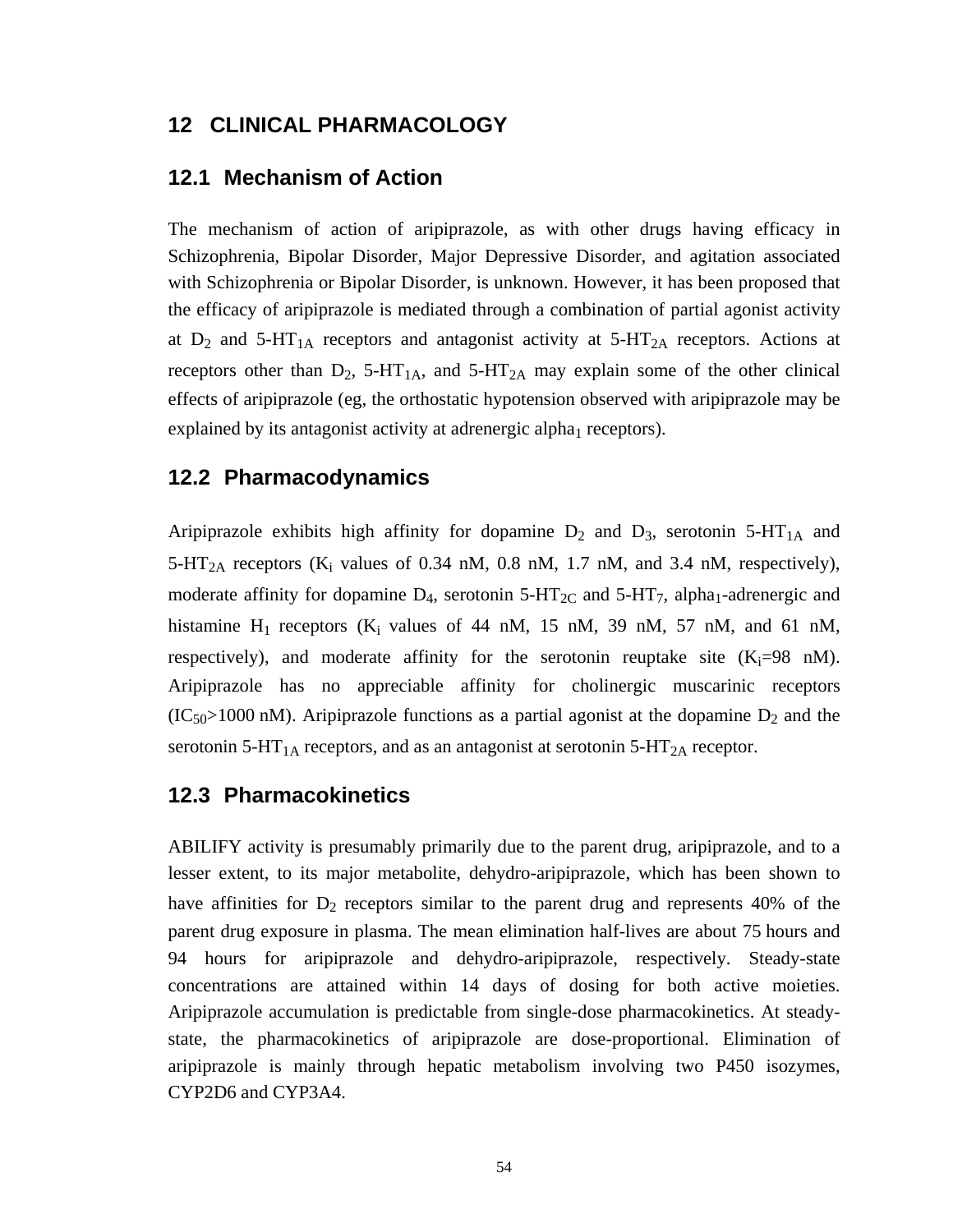Pharmacokinetic studies showed that ABILIFY DISCMELT Orally Disintegrating Tablets are bioequivalent to ABILIFY Tablets.

### **ORAL ADMINISTRATION**

### **Absorption**

*Tablet:* Aripiprazole is well absorbed after administration of the tablet, with peak plasma concentrations occurring within 3 hours to 5 hours; the absolute oral bioavailability of the tablet formulation is 87%. ABILIFY can be administered with or without food. Administration of a 15 mg ABILIFY Tablet with a standard high-fat meal did not significantly affect the Cmax or AUC of aripiprazole or its active metabolite, dehydroaripiprazole, but delayed Tmax by 3 hours for aripiprazole and 12 hours for dehydroaripiprazole.

*Oral Solution:* Aripiprazole is well absorbed when administered orally as the solution. At equivalent doses, the plasma concentrations of aripiprazole from the solution were higher than that from the tablet formulation. In a relative bioavailability study comparing the pharmacokinetics of 30 mg aripiprazole as the oral solution to 30 mg aripiprazole tablets in healthy subjects, the solution to tablet ratios of geometric mean Cmax and AUC values were 122% and 114%, respectively *[see DOSAGE AND ADMINISTRATION (2.6)]*. The single-dose pharmacokinetics of aripiprazole were linear and dose-proportional between the doses of 5 mg to 30 mg.

### **Distribution**

The steady-state volume of distribution of aripiprazole following intravenous administration is high (404 L or 4.9 L/kg), indicating extensive extravascular distribution. At therapeutic concentrations, aripiprazole and its major metabolite are greater than 99% bound to serum proteins, primarily to albumin. In healthy human volunteers administered 0.5 mg/day to 30 mg/day aripiprazole for 14 days, there was dose-dependent  $D_2$  receptor occupancy indicating brain penetration of aripiprazole in humans.

### **Metabolism and Elimination**

Aripiprazole is metabolized primarily by three biotransformation pathways: dehydrogenation, hydroxylation, and N-dealkylation. Based on *in vitro* studies, CYP3A4 and CYP2D6 enzymes are responsible for dehydrogenation and hydroxylation of aripiprazole, and N-dealkylation is catalyzed by CYP3A4. Aripiprazole is the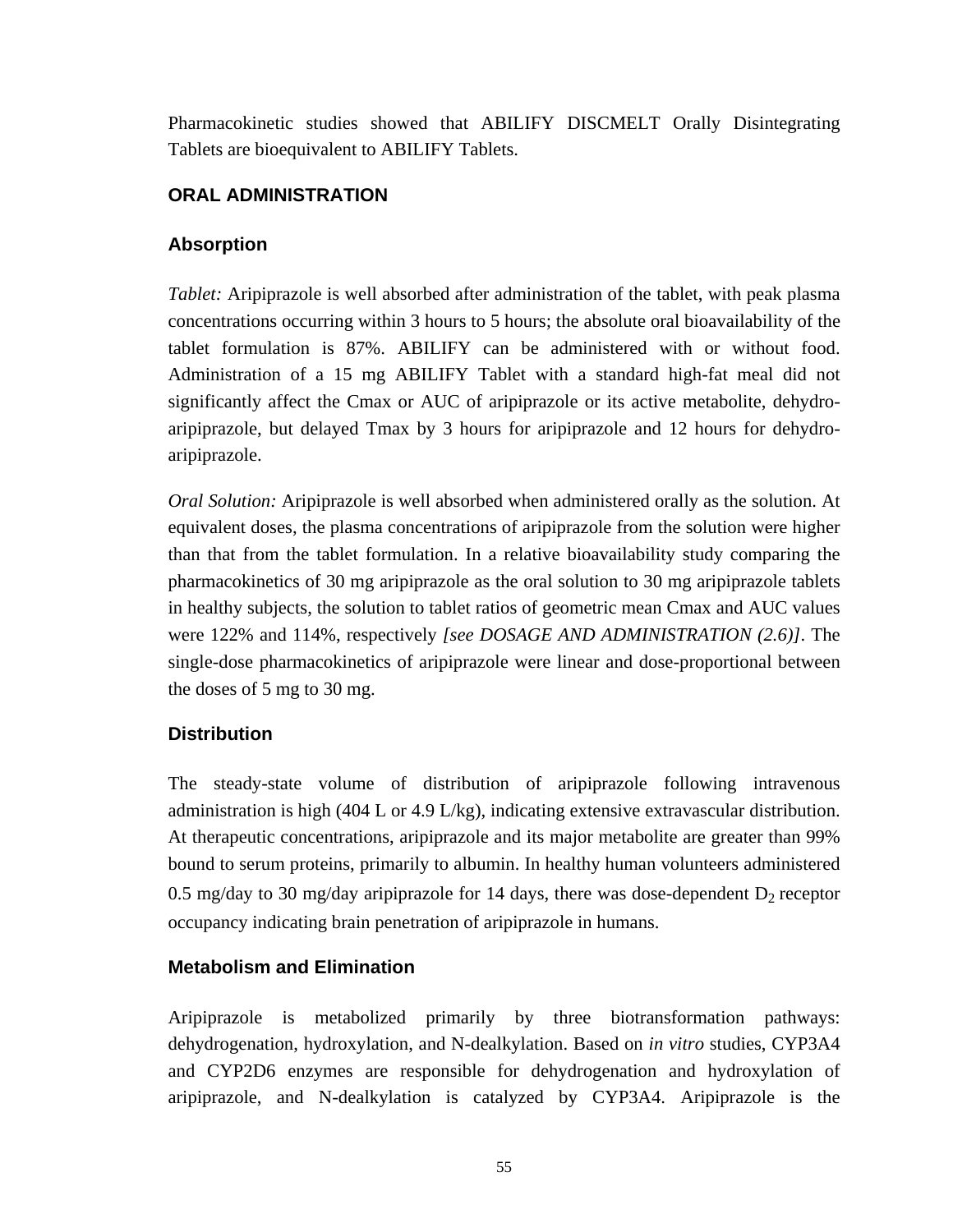predominant drug moiety in the systemic circulation. At steady-state, dehydroaripiprazole, the active metabolite, represents about 40% of aripiprazole AUC in plasma.

Approximately 8% of Caucasians lack the capacity to metabolize CYP2D6 substrates and are classified as poor metabolizers (PM), whereas the rest are extensive metabolizers (EM). PMs have about an 80% increase in aripiprazole exposure and about a 30% decrease in exposure to the active metabolite compared to EMs, resulting in about a 60% higher exposure to the total active moieties from a given dose of aripiprazole compared to EMs. Coadministration of ABILIFY with known inhibitors of CYP2D6, such as quinidine or fluoxetine in EMs, approximately doubles aripiprazole plasma exposure, and dose adjustment is needed *[see DRUG INTERACTIONS (7.1)]*. The mean elimination half-lives are about 75 hours and 146 hours for aripiprazole in EMs and PMs, respectively. Aripiprazole does not inhibit or induce the CYP2D6 pathway.

Following a single oral dose of  $\int_0^{14}$ C]-labeled aripiprazole, approximately 25% and 55% of the administered radioactivity was recovered in the urine and feces, respectively. Less than 1% of unchanged aripiprazole was excreted in the urine and approximately 18% of the oral dose was recovered unchanged in the feces.

#### **INTRAMUSCULAR ADMINISTRATION**

In two pharmacokinetic studies of aripiprazole injection administered intramuscularly to healthy subjects, the median times to the peak plasma concentrations were at 1 hour and 3 hours. A 5 mg intramuscular injection of aripiprazole had an absolute bioavailability of 100%. The geometric mean maximum concentration achieved after an intramuscular dose was on average 19% higher than the Cmax of the oral tablet. While the systemic exposure over 24 hours was generally similar between aripiprazole injection given intramuscularly and after oral tablet administration, the aripiprazole AUC in the first 2 hours after an intramuscular injection was 90% greater than the AUC after the same dose as a tablet. In stable patients with Schizophrenia or Schizoaffective Disorder, the pharmacokinetics of aripiprazole after intramuscular administration were linear over a dose range of 1 mg to 45 mg. Although the metabolism of aripiprazole injection was not systematically evaluated, the intramuscular route of administration would not be expected to alter the metabolic pathways.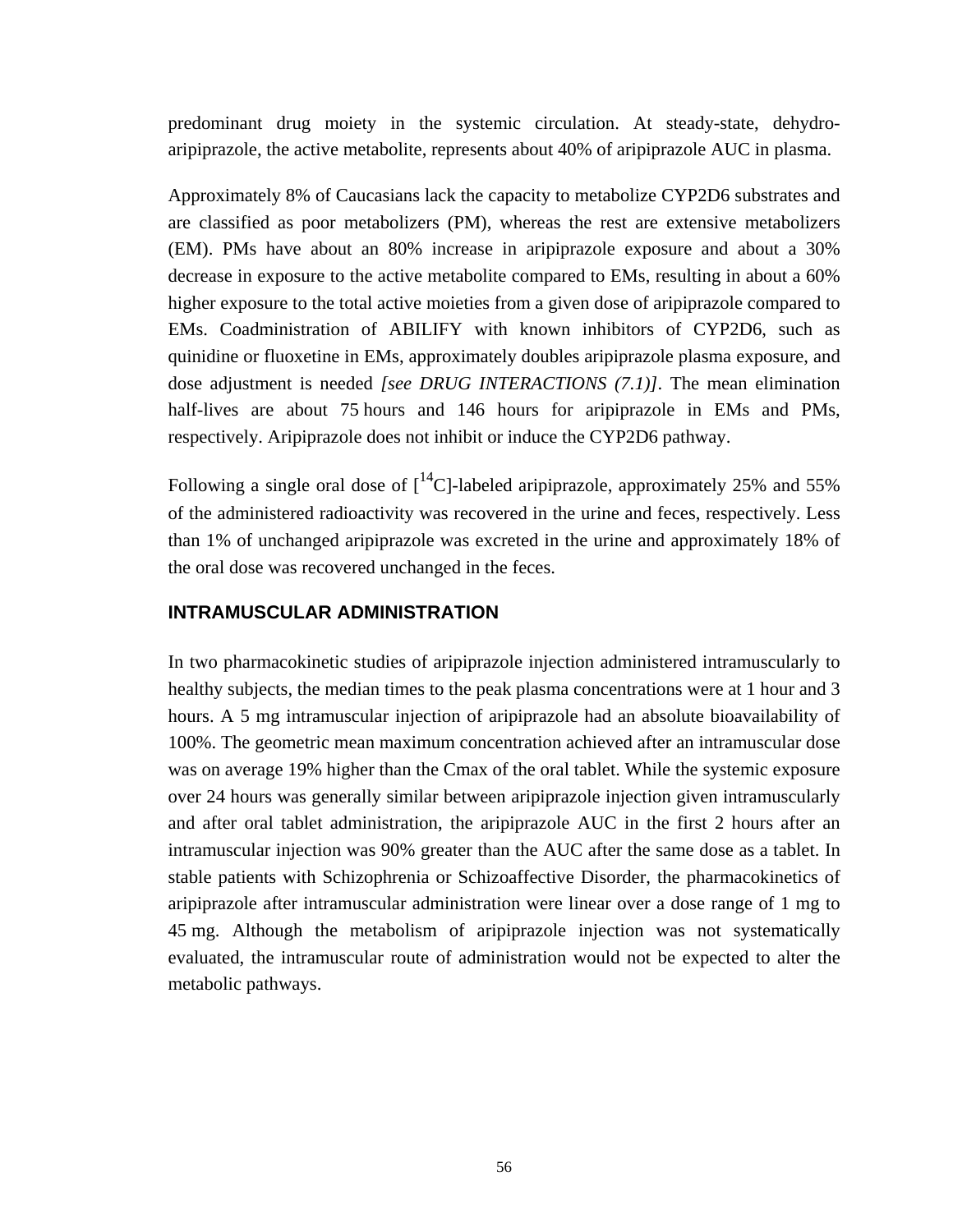### **13 NONCLINICAL TOXICOLOGY**

### **13.1 Carcinogenesis, Mutagenesis, Impairment of Fertility**

#### **Carcinogenesis**

Lifetime carcinogenicity studies were conducted in ICR mice and in Sprague-Dawley (SD) and F344 rats. Aripiprazole was administered for 2 years in the diet at doses of 1 mg/kg/day, 3 mg/kg/day, 10 mg/kg/day, and 30 mg/kg/day to ICR mice and 1 mg/kg/day, 3 mg/kg/day, and 10 mg/kg/day to F344 rats (0.2 times to 5 times and 0.3 times to 3 times the maximum recommended human dose [MRHD] based on mg/m<sup>2</sup>, respectively). In addition, SD rats were dosed orally for 2 years at 10 mg/kg/day, 20 mg/kg/day, 40 mg/kg/day, and 60 mg/kg/day (3 times to 19 times the MRHD based on  $mg/m<sup>2</sup>$ ). Aripiprazole did not induce tumors in male mice or rats. In female mice, the incidences of pituitary gland adenomas and mammary gland adenocarcinomas and adenoacanthomas were increased at dietary doses of 3 mg/kg/day to 30 mg/kg/day (0.1 times to 0.9 times human exposure at MRHD based on AUC and 0.5 times to 5 times the MRHD based on mg/m<sup>2</sup>). In female rats, the incidence of mammary gland fibroadenomas was increased at a dietary dose of 10 mg/kg/day (0.1 times human exposure at MRHD based on AUC and 3 times the MRHD based on mg/m<sup>2</sup>); and the incidences of adrenocortical carcinomas and combined adrenocortical adenomas/carcinomas were increased at an oral dose of 60 mg/kg/day (14 times human exposure at MRHD based on AUC and 19 times the MRHD based on mg/m<sup>2</sup>).

Proliferative changes in the pituitary and mammary gland of rodents have been observed following chronic administration of other antipsychotic agents and are considered prolactin-mediated. Serum prolactin was not measured in the aripiprazole carcinogenicity studies. However, increases in serum prolactin levels were observed in female mice in a 13-week dietary study at the doses associated with mammary gland and pituitary tumors. Serum prolactin was not increased in female rats in 4-week and 13-week dietary studies at the dose associated with mammary gland tumors. The relevance for human risk of the findings of prolactin-mediated endocrine tumors in rodents is unknown.

#### **Mutagenesis**

The mutagenic potential of aripiprazole was tested in the *in vitro* bacterial reversemutation assay, the *in vitro* bacterial DNA repair assay, the *in vitro* forward gene mutation assay in mouse lymphoma cells, the *in vitro* chromosomal aberration assay in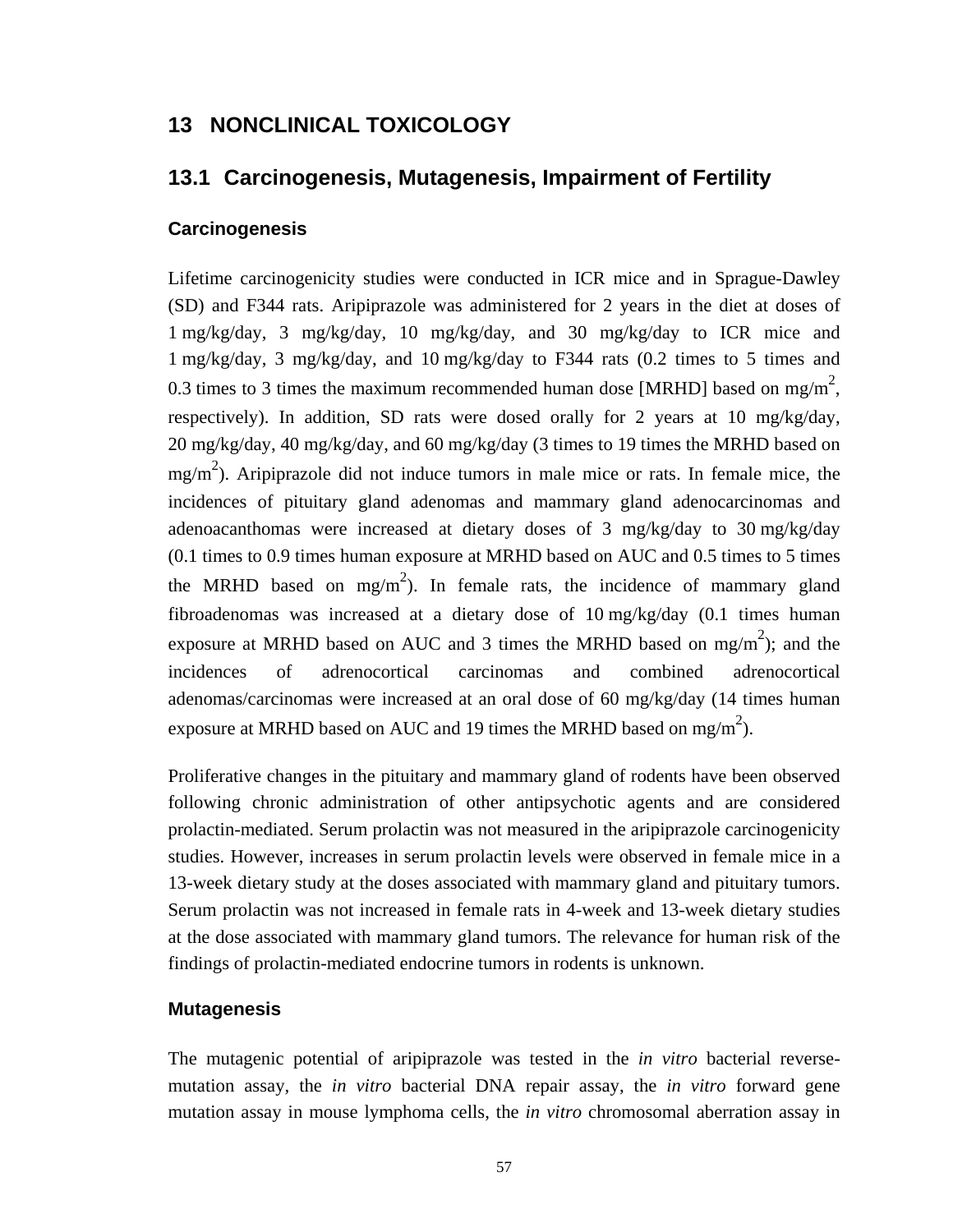Chinese hamster lung (CHL) cells, the *in vivo* micronucleus assay in mice, and the unscheduled DNA synthesis assay in rats. Aripiprazole and a metabolite (2,3-DCPP) were clastogenic in the *in vitro* chromosomal aberration assay in CHL cells with and without metabolic activation. The metabolite, 2,3-DCPP, produced increases in numerical aberrations in the *in vitro* assay in CHL cells in the absence of metabolic activation. A positive response was obtained in the *in vivo* micronucleus assay in mice; however, the response was due to a mechanism not considered relevant to humans.

### **Impairment of Fertility**

Female rats were treated with oral doses of 2 mg/kg/day, 6 mg/kg/day, and 20 mg/kg/day (0.6 times, 2 times, and 6 times the maximum recommended human dose [MRHD] on a  $mg/m<sup>2</sup>$  basis) of aripiprazole from 2 weeks prior to mating through day 7 of gestation. Estrus cycle irregularities and increased corpora lutea were seen at all doses, but no impairment of fertility was seen. Increased pre-implantation loss was seen at 6 mg/kg and 20 mg/kg and decreased fetal weight was seen at 20 mg/kg.

Male rats were treated with oral doses of 20 mg/kg/day, 40 mg/kg/day, and 60 mg/kg/day (6 times, 13 times, and 19 times the MRHD on a mg/m<sup>2</sup> basis) of aripiprazole from 9 weeks prior to mating through mating. Disturbances in spermatogenesis were seen at 60 mg/kg and prostate atrophy was seen at 40 mg/kg and 60 mg/kg, but no impairment of fertility was seen.

## **13.2 Animal Toxicology and/or Pharmacology**

Aripiprazole produced retinal degeneration in albino rats in a 26-week chronic toxicity study at a dose of 60 mg/kg and in a 2-year carcinogenicity study at doses of 40 mg/kg and 60 mg/kg. The 40 mg/kg and 60 mg/kg doses are 13 times and 19 times the maximum recommended human dose (MRHD) based on mg/m<sup>2</sup> and 7 times to 14 times human exposure at MRHD based on AUC. Evaluation of the retinas of albino mice and of monkeys did not reveal evidence of retinal degeneration. Additional studies to further evaluate the mechanism have not been performed. The relevance of this finding to human risk is unknown.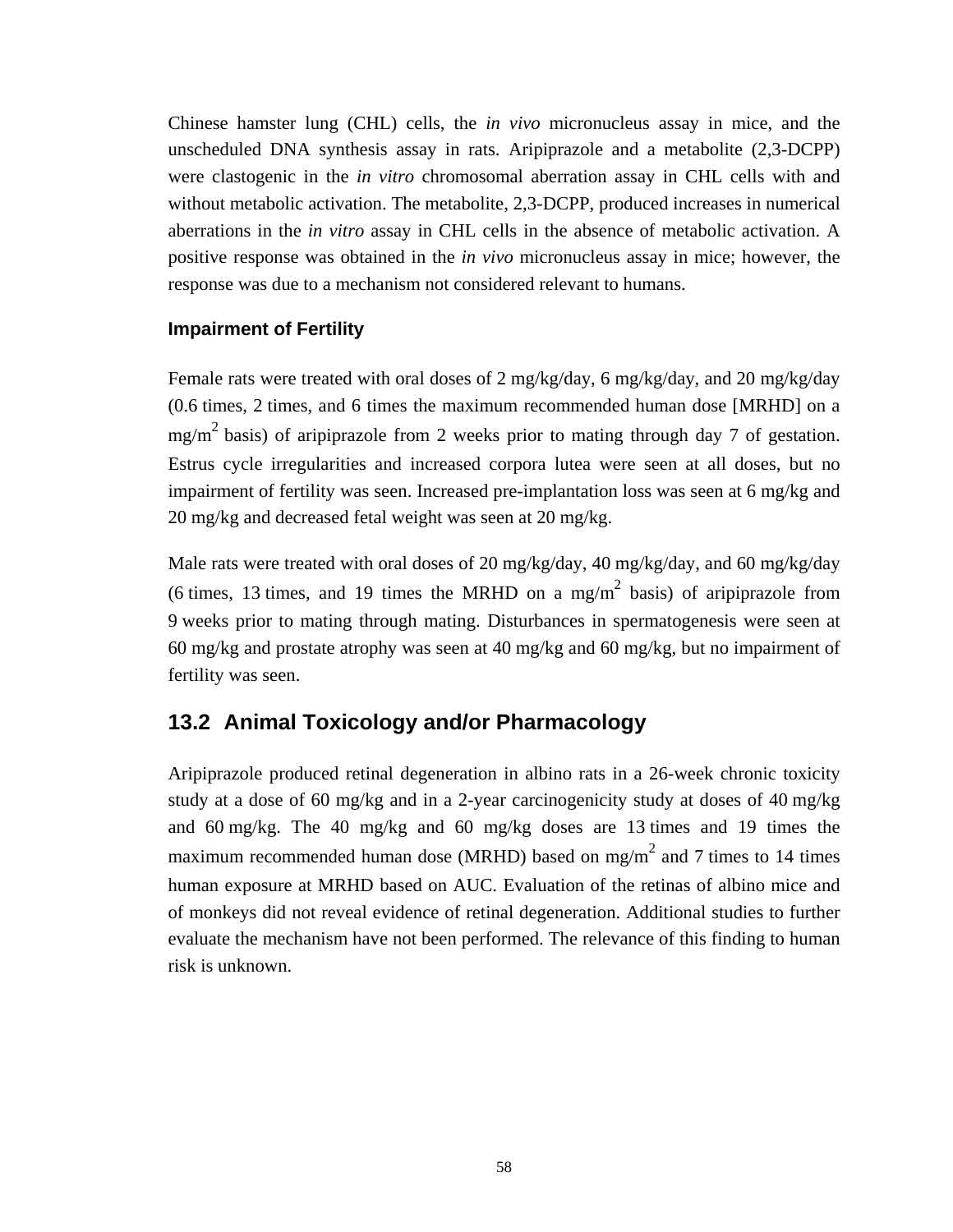## **14 CLINICAL STUDIES**

## **14.1 Schizophrenia**

### **Adults**

The efficacy of ABILIFY in the treatment of Schizophrenia was evaluated in five shortterm (4-week and 6-week), placebo-controlled trials of acutely relapsed inpatients who predominantly met DSM-III/IV criteria for Schizophrenia. Four of the five trials were able to distinguish aripiprazole from placebo, but one study, the smallest, did not. Three of these studies also included an active control group consisting of either risperidone (one trial) or haloperidol (two trials), but they were not designed to allow for a comparison of ABILIFY and the active comparators.

In the four positive trials for ABILIFY, four primary measures were used for assessing psychiatric signs and symptoms. The Positive and Negative Syndrome Scale (PANSS) is a multi-item inventory of general psychopathology used to evaluate the effects of drug treatment in Schizophrenia. The PANSS positive subscale is a subset of items in the PANSS that rates seven positive symptoms of Schizophrenia (delusions, conceptual disorganization, hallucinatory behavior, excitement, grandiosity, suspiciousness/persecution, and hostility). The PANSS negative subscale is a subset of items in the PANSS that rates seven negative symptoms of Schizophrenia (blunted affect, emotional withdrawal, poor rapport, passive apathetic withdrawal, difficulty in abstract thinking, lack of spontaneity/flow of conversation, stereotyped thinking). The Clinical Global Impression (CGI) assessment reflects the impression of a skilled observer, fully familiar with the manifestations of Schizophrenia, about the overall clinical state of the patient.

In a 4-week trial (n=414) comparing two fixed doses of ABILIFY (15 mg/day or 30 mg/day) to placebo, both doses of ABILIFY were superior to placebo in the PANSS total score, PANSS positive subscale, and CGI-severity score. In addition, the 15 mg dose was superior to placebo in the PANSS negative subscale.

In a 4-week trial (n=404) comparing two fixed doses of ABILIFY (20 mg/day or 30 mg/day) to placebo, both doses of ABILIFY were superior to placebo in the PANSS total score, PANSS positive subscale, PANSS negative subscale, and CGI-severity score.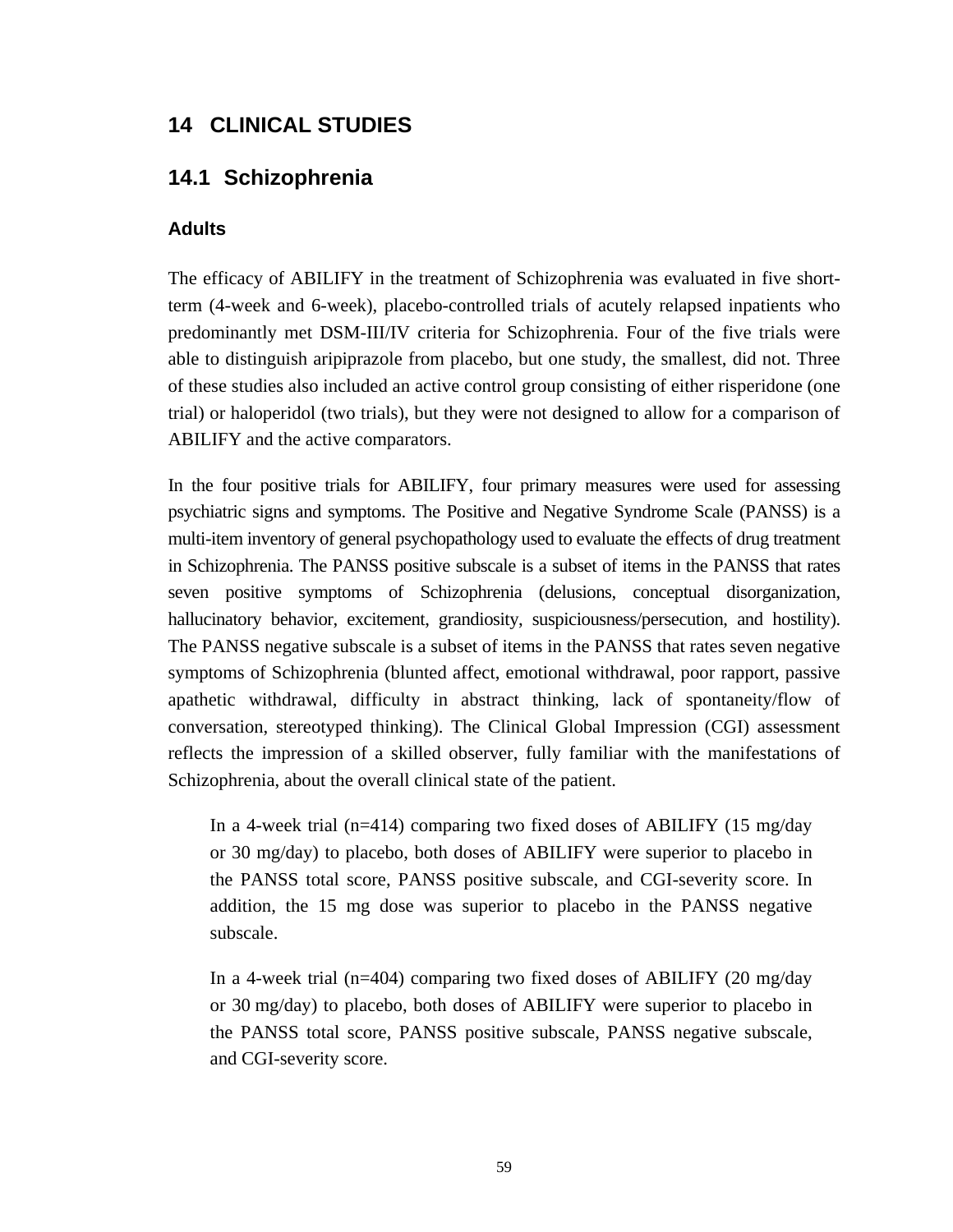In a 6-week trial (n=420) comparing three fixed doses of ABILIFY (10 mg/day, 15 mg/day, or 20 mg/day) to placebo, all three doses of ABILIFY were superior to placebo in the PANSS total score, PANSS positive subscale, and the PANSS negative subscale.

In a 6-week trial ( $n=367$ ) comparing three fixed doses of ABILIFY (2 mg/day, 5 mg/day, or 10 mg/day) to placebo, the 10 mg dose of ABILIFY was superior to placebo in the PANSS total score, the primary outcome measure of the study. The 2 mg and 5 mg doses did not demonstrate superiority to placebo on the primary outcome measure.

In a fifth study, a 4-week trial  $(n=103)$  comparing ABILIFY in a range of 5 mg/day to 30 mg/day to placebo, ABILIFY was only significantly different compared to placebo in a responder analysis based on the CGI-severity score, a primary outcome for that trial.

Thus, the efficacy of 10 mg, 15 mg, 20 mg, and 30 mg daily doses was established in two studies for each dose. Among these doses, there was no evidence that the higher dose groups offered any advantage over the lowest dose group of these studies.

An examination of population subgroups did not reveal any clear evidence of differential responsiveness on the basis of age, gender, or race.

A longer-term trial enrolled 310 inpatients or outpatients meeting DSM-IV criteria for Schizophrenia who were, by history, symptomatically stable on other antipsychotic medications for periods of 3 months or longer. These patients were discontinued from their antipsychotic medications and randomized to ABILIFY 15 mg/day or placebo for up to 26 weeks of observation for relapse. Relapse during the double-blind phase was defined as CGI-Improvement score of  $\geq$ 5 (minimally worse), scores  $\geq$ 5 (moderately severe) on the hostility or uncooperativeness items of the PANSS, or  $\geq 20\%$  increase in the PANSS total score. Patients receiving ABILIFY 15 mg/day experienced a significantly longer time to relapse over the subsequent 26 weeks compared to those receiving placebo.

#### **Pediatric Patients**

The efficacy of ABILIFY (aripiprazole) in the treatment of Schizophrenia in pediatric patients (13 to 17 years of age) was evaluated in one 6-week, placebo-controlled trial of outpatients who met DSM-IV criteria for Schizophrenia and had a PANSS score ≥70 at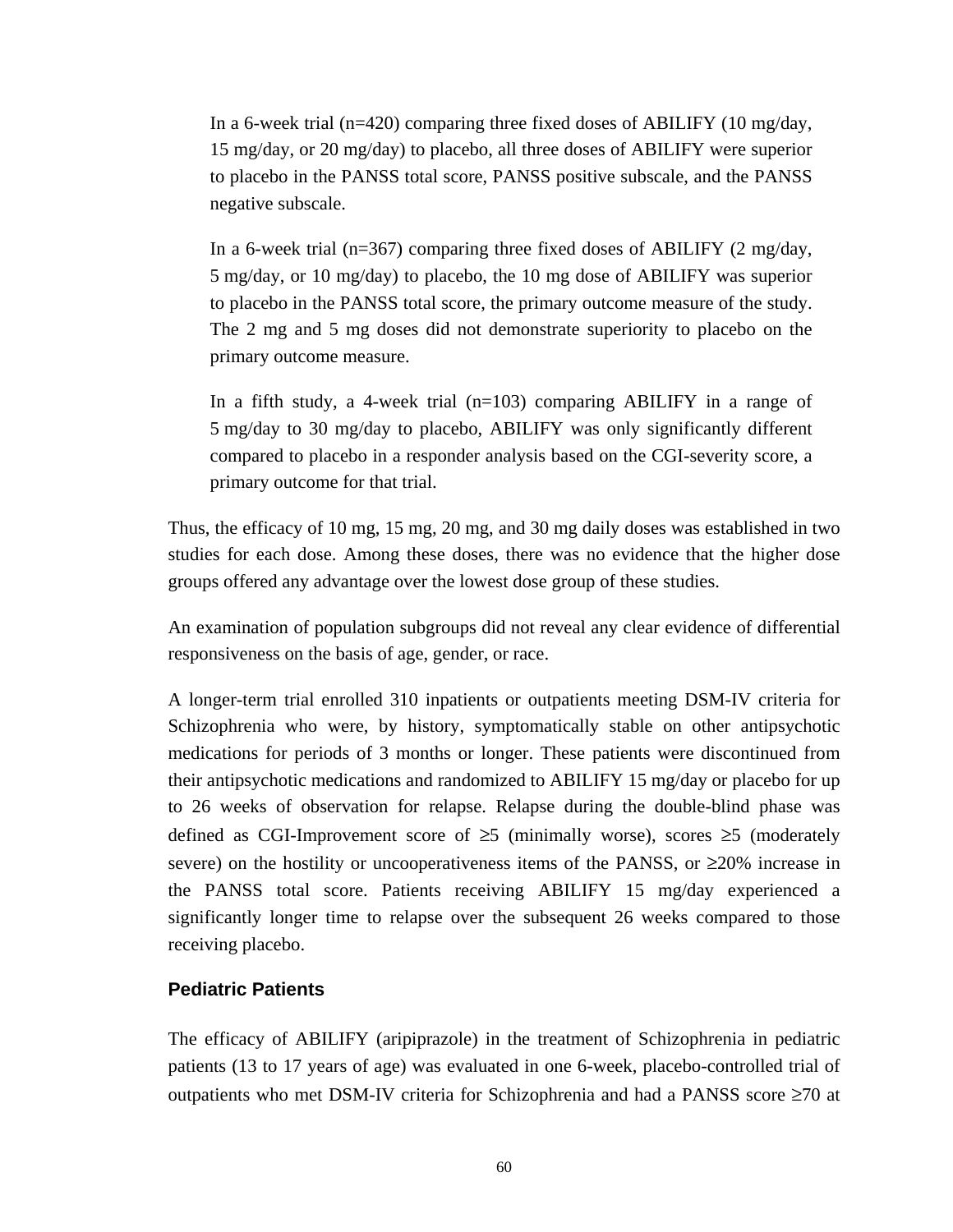5 days in the 10 mg/day treatment arm and in 11 days in the 30 mg/day treatment arm. baseline. In this trial (n=302) comparing two fixed doses of ABILIFY (10 mg/day or 30 mg/day) to placebo, ABILIFY was titrated starting from 2 mg/day to the target dose in Both doses of ABILIFY were superior to placebo in the PANSS total score, the primary outcome measure of the study. The 30 mg/day dosage was not shown to be more efficacious than the 10 mg/day dose. Although maintenance efficacy in pediatric patients has not been systematically evaluated, maintenance efficacy can be extrapolated from adult data along with comparisons of aripiprazole pharmacokinetic parameters in adult and pediatric patients.

## **14.2 Bipolar Disorder**

### **Monotherapy**

### *Adults*

The efficacy of ABILIFY in the treatment of acute manic episodes was established in four 3-week, placebo-controlled trials in hospitalized patients who met the DSM-IV criteria for Bipolar I Disorder with manic or mixed episodes. These studies included patients with or without psychotic features and two of the studies also included patients with or without a rapid-cycling course.

The primary instrument used for assessing manic symptoms was the Young Mania Rating Scale (Y-MRS), an 11-item clinician-rated scale traditionally used to assess the degree of manic symptomatology (irritability, disruptive/aggressive behavior, sleep, elevated mood, speech, increased activity, sexual interest, language/thought disorder, thought content, appearance, and insight) in a range from 0 (no manic features) to 60 (maximum score). A key secondary instrument included the Clinical Global Impression - Bipolar (CGI-BP) Scale.

In the four positive, 3-week, placebo-controlled trials  $(n=268; n=248; n=480; n=485)$ which evaluated ABILIFY in a range of 15 mg to 30 mg, once daily (with a starting dose of 15 mg/day in two studies and 30 mg/day in two studies), ABILIFY was superior to placebo in the reduction of Y-MRS total score and CGI-BP Severity of Illness score (mania). In the two studies with a starting dose of 15 mg/day, 48% and 44% of patients were on 15 mg/day at endpoint. In the two studies with a starting dose of 30 mg/day, 86% and 85% of patients were on 30 mg/day at endpoint.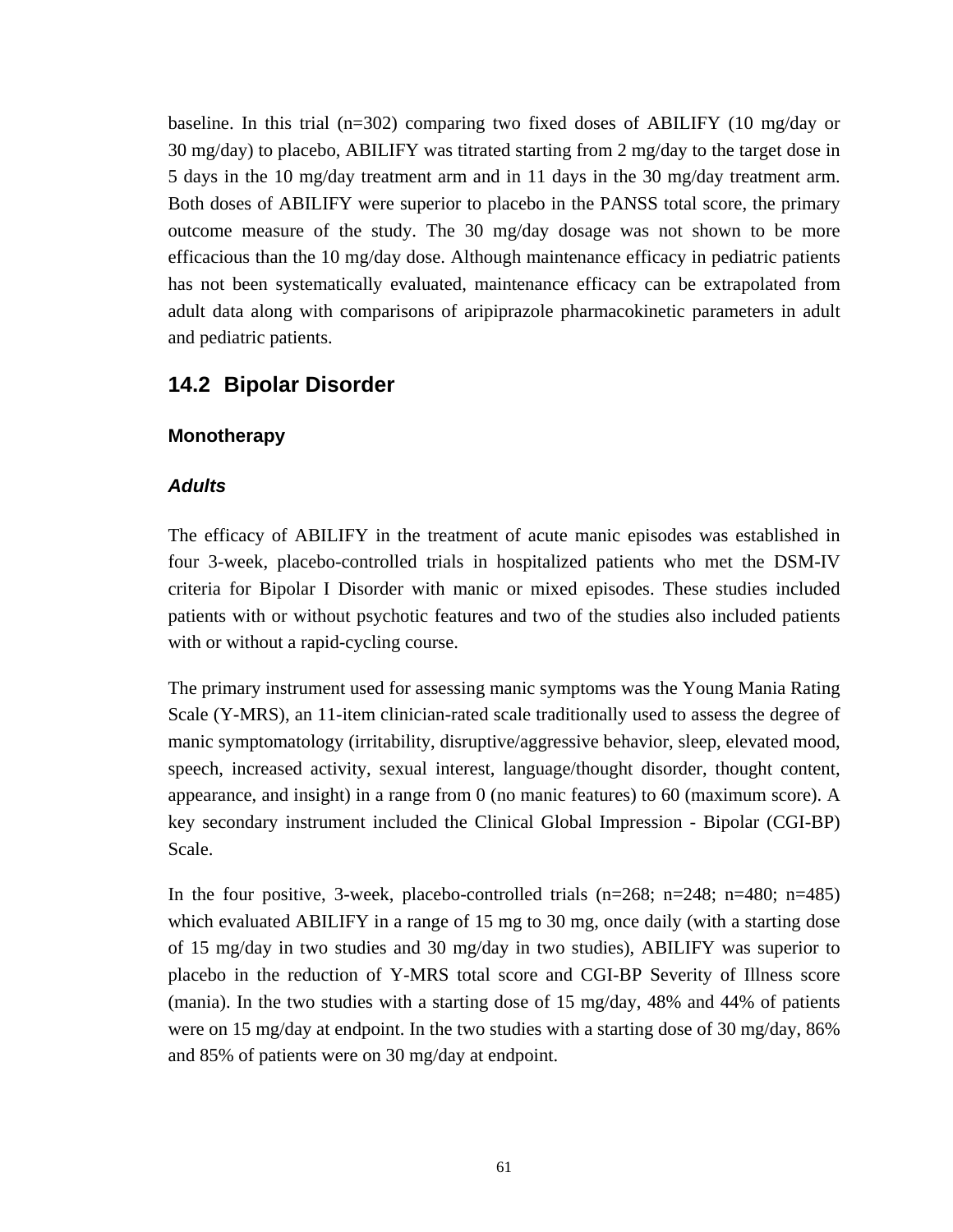A trial was conducted in patients meeting DSM-IV criteria for Bipolar I Disorder with a recent manic or mixed episode who had been stabilized on open-label ABILIFY and who had maintained a clinical response for at least 6 weeks. The first phase of this trial was an open-label stabilization period in which inpatients and outpatients were clinically stabilized and then maintained on open-label ABILIFY (15 mg/day or 30 mg/day, with a starting dose of 30 mg/day) for at least 6 consecutive weeks. One hundred sixty-one outpatients were then randomized in a double-blind fashion, to either the same dose of ABILIFY they were on at the end of the stabilization and maintenance period or placebo and were then monitored for manic or depressive relapse. During the randomization phase, ABILIFY was superior to placebo on time to the number of combined affective relapses (manic plus depressive), the primary outcome measure for this study. The majority of these relapses were due to manic rather than depressive symptoms. There is insufficient data to know whether ABILIFY is effective in delaying the time to occurrence of depression in patients with Bipolar I Disorder.

An examination of population subgroups did not reveal any clear evidence of differential responsiveness on the basis of age and gender; however, there were insufficient numbers of patients in each of the ethnic groups to adequately assess inter-group differences.

#### **Pediatric Patients**

The efficacy of ABILIFY in the treatment of Bipolar I Disorder in pediatric patients (10 to 17 years of age) was evaluated in one four-week placebo-controlled trial (n=296) of outpatients who met DSM-IV criteria for Bipolar I Disorder manic or mixed episodes with or without psychotic features and had a Y-MRS score ≥20 at baseline. This doubleblind, placebo-controlled trial compared two fixed doses of ABILIFY (10 mg/day or 30 mg/day) to placebo. The ABILIFY dose was started at 2 mg/day, which was titrated to 5 mg/day after 2 days, and to the target dose in 5 days in the 10 mg/day treatment arm and in 13 days in the 30 mg/day treatment arm. Both doses of ABILIFY were superior to placebo in change from baseline to week 4 on the Y-MRS total score. Although maintenance efficacy in pediatric patients has not been systematically evaluated, maintenance efficacy can be extrapolated from adult data along with comparisons of aripiprazole pharmacokinetic parameters in adult and pediatric patients.

#### **Adjunctive Therapy**

The efficacy of adjunctive ABILIFY with concomitant lithium or valproate in the treatment of manic or mixed episodes was established in a 6-week, placebo-controlled study (n=384) with a 2-week lead-in mood stabilizer monotherapy phase in adult patients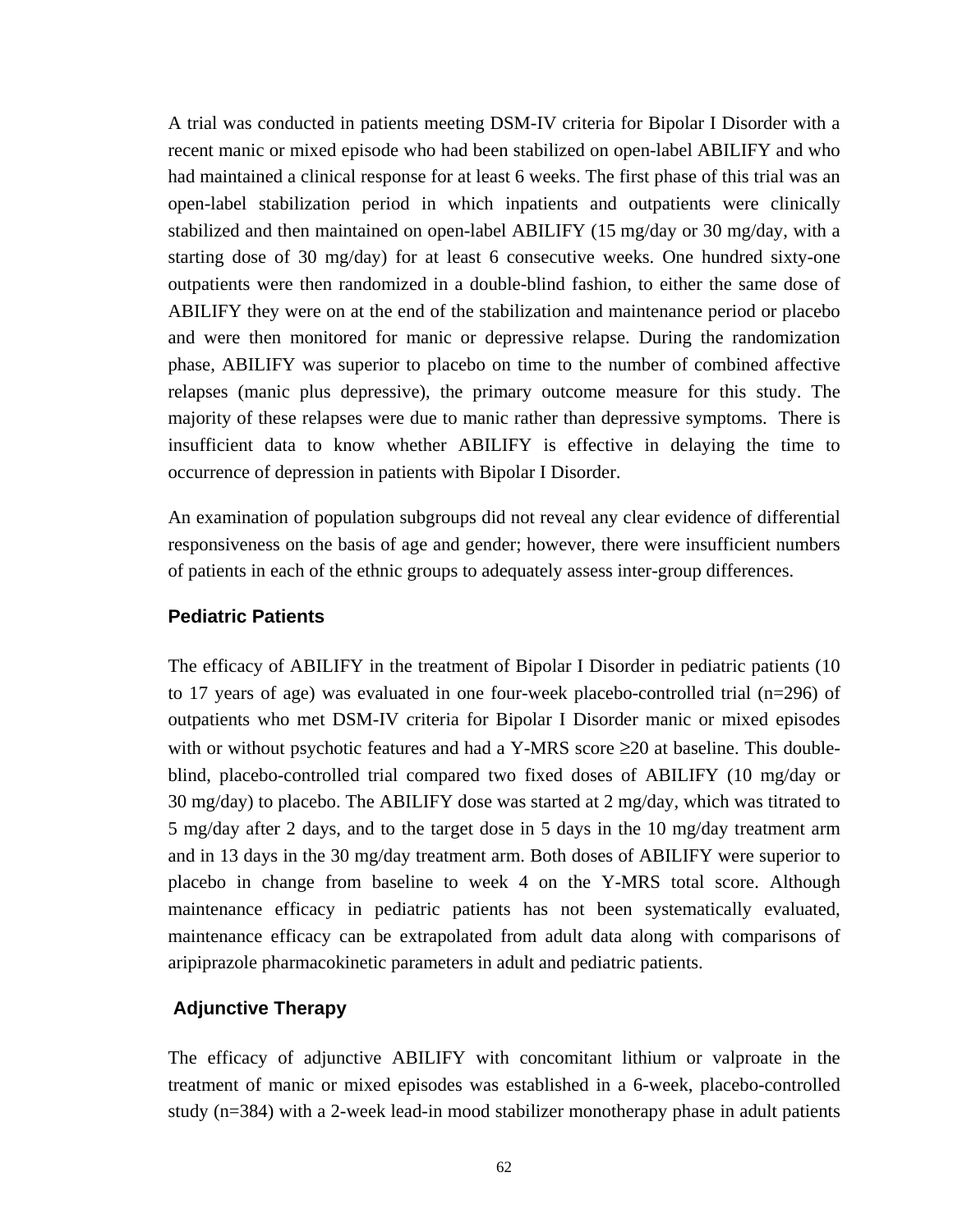who met DSM-IV criteria for Bipolar I Disorder. This study included patients with manic or mixed episodes and with or without psychotic features.

Patients were initiated on open-label lithium  $(0.6 \text{ mEq/L})$  to 1.0 mEq/L) or valproate (50 μg/mL to 125 μg/mL) at therapeutic serum levels, and remained on stable doses for 2 weeks. At the end of 2 weeks, patients demonstrating inadequate response (Y-MRS total score  $\geq$ 16 and  $\leq$ 25% improvement on the Y-MRS total score) to lithium or valproate were randomized to receive either aripiprazole (15 mg/day or an increase to 30 mg/day as early as day 7) or placebo as adjunctive therapy with open-label lithium or valproate. In the 6-week placebo-controlled phase, adjunctive ABILIFY starting at 15 mg/day with concomitant lithium or valproate (in a therapeutic range of 0.6 mEq/L to 1.0 mEq/L or 50 μg/mL to 125 μg/mL, respectively) was superior to lithium or valproate with adjunctive placebo in the reduction of the Y-MRS total score and CGI-BP Severity of Illness score (mania). Seventy-one percent of the patients coadministered valproate and 62% of the patients coadministered lithium were on 15 mg/day at 6-week endpoint.

Although the efficacy of adjunctive ABILIFY with concomitant lithium or valproate in the treatment of manic or mixed episodes in pediatric patients has not been systematically evaluated, such efficacy can be extrapolated from adult data along with comparisons of aripiprazole pharmacokinetic parameters in adult and pediatric patients.

## **14.3 Adjunctive Treatment of Major Depressive Disorder**

The efficacy of ABILIFY in the adjunctive treatment of Major Depressive Disorder was demonstrated in two short-term (6-week), placebo-controlled trials of adult patients meeting DSM-IV criteria for Major Depressive Disorder who had had an inadequate response to prior antidepressant therapy (1 to 3 courses) in the current episode and who had also demonstrated an inadequate response to 8 weeks of prospective antidepressant therapy (paroxetine controlled-release, venlafaxine extended-release, fluoxetine, escitalopram, or sertraline). Inadequate response for prospective treatment was defined as less than 50% improvement on the 17-item version of the Hamilton Depression Rating Scale (HAMD17), minimal HAMD17 score of 14, and a Clinical Global Impressions Improvement rating of no better than minimal improvement. Inadequate response to prior treatment was defined as less than 50% improvement as perceived by the patient after a minimum of 6 weeks of antidepressant therapy at or above the minimal effective dose.

The primary instrument used for assessing depressive symptoms was the Montgomery-Asberg Depression Rating Scale (MADRS), a 10-item clinician-rated scale used to assess the degree of depressive symptomatology (apparent sadness, reported sadness, inner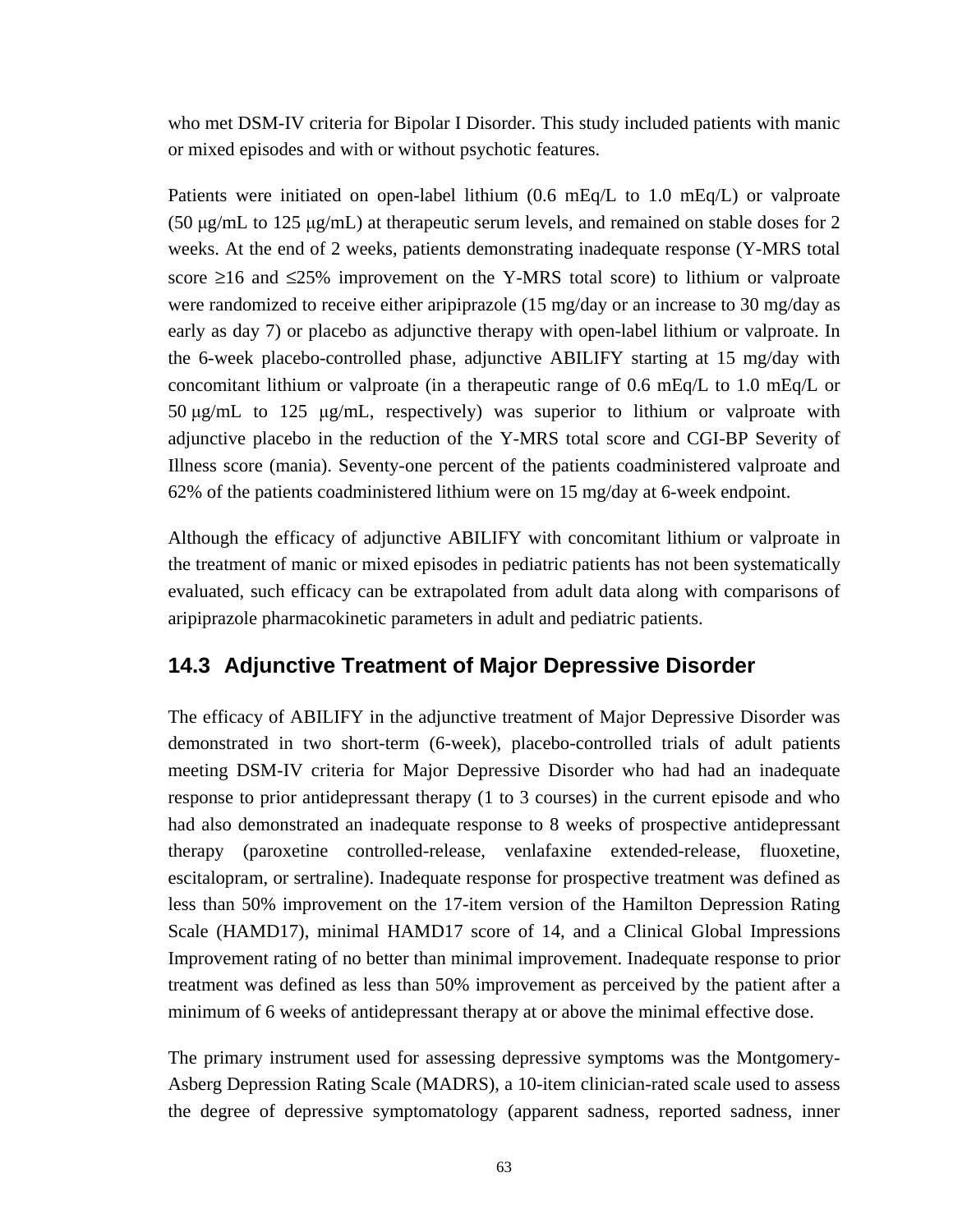tension, reduced sleep, reduced appetite, concentration difficulties, lassitude, inability to feel, pessimistic thoughts, and suicidal thoughts). The key secondary instrument was the Sheehan Disability Scale (SDS), a 3-item self-rated instrument used to assess the impact of depression on three domains of functioning (work/school, social life, and family life) with each item scored from 0 (not at all) to 10 (extreme).

In the two trials  $(n=381, n=362)$ , ABILIFY was superior to placebo in reducing mean MADRS total scores. In one study, ABILIFY was also superior to placebo in reducing the mean SDS score.

In both trials, patients received ABILIFY adjunctive to antidepressants at a dose of 5 mg/day. Based on tolerability and efficacy, doses could be adjusted by 5 mg increments, one week apart. Allowable doses were: 2 mg/day, 5 mg/day, 10 mg/day, 15 mg/day, and for patients who were not on potent CYP2D6 inhibitors fluoxetine and paroxetine, 20 mg/day. The mean final dose at the end point for the two trials was 10.7 mg/day and 11.4 mg/day.

An examination of population subgroups did not reveal evidence of differential response based on age, choice of prospective antidepressant, or race. With regard to gender, a smaller mean reduction on the MADRS total score was seen in males than in females.

### **14.4 Agitation Associated with Schizophrenia or Bipolar Mania**

The efficacy of intramuscular aripiprazole for injection for the treatment of agitation was established in three short-term (24-hour), placebo-controlled trials in agitated inpatients from two diagnostic groups: Schizophrenia and Bipolar I Disorder (manic or mixed episodes, with or without psychotic features). Each of the trials included a single active comparator treatment arm of either haloperidol injection (Schizophrenia studies) or lorazepam injection (Bipolar Mania study). Patients could receive up to three injections during the 24-hour treatment periods; however, patients could not receive the second injection until after the initial 2-hour period when the primary efficacy measure was assessed. Patients enrolled in the trials needed to be: (1) judged by the clinical investigators as clinically agitated and clinically appropriate candidates for treatment with intramuscular medication, and (2) exhibiting a level of agitation that met or exceeded a threshold score of ≥15 on the five items comprising the Positive and Negative Syndrome Scale (PANSS) Excited Component (ie, poor impulse control, tension, hostility, uncooperativeness, and excitement items) with at least two individual item scores  $\geq 4$ using a 1-7 scoring system (1 = absent, 4 = moderate, 7 = extreme). In the studies, the mean baseline PANSS Excited Component score was 19, with scores ranging from 15 to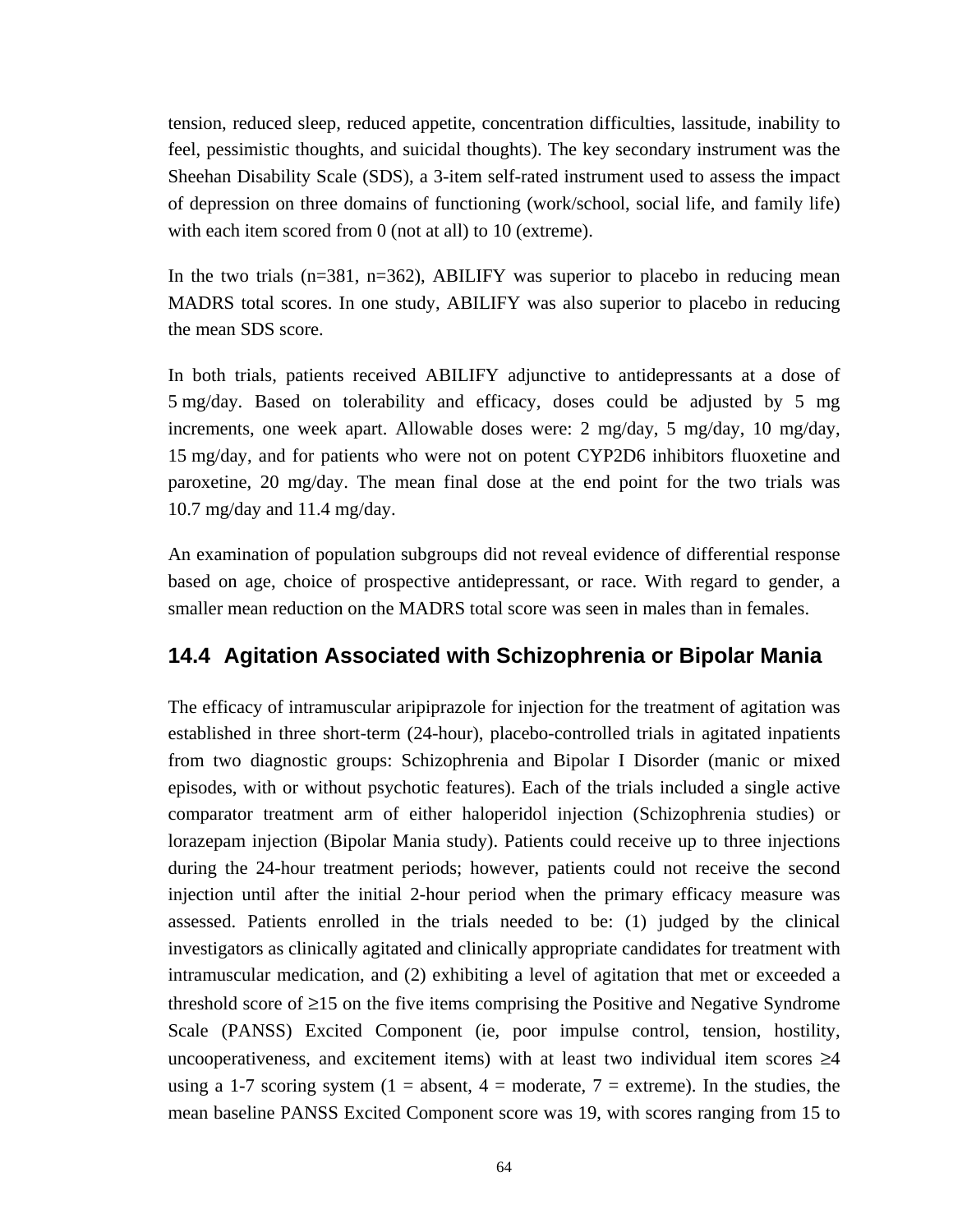34 (out of a maximum score of 35), thus suggesting predominantly moderate levels of agitation with some patients experiencing mild or severe levels of agitation. The primary efficacy measure used for assessing agitation signs and symptoms in these trials was the change from baseline in the PANSS Excited Component at 2 hours post-injection. A key secondary measure was the Clinical Global Impression of Improvement (CGI-I) Scale. The results of the trials follow:

In a placebo-controlled trial in agitated inpatients predominantly meeting DSM-IV criteria for Schizophrenia (n=350), four fixed aripiprazole injection doses of 1 mg, 5.25 mg, 9.75 mg, and 15 mg were evaluated. At 2 hours post-injection, the 5.25 mg, 9.75 mg, and 15 mg doses were statistically superior to placebo in the PANSS Excited Component and on the CGI-I Scale.

In a second placebo-controlled trial in agitated inpatients predominantly meeting DSM-IV criteria for Schizophrenia (n=445), one fixed aripiprazole injection dose of 9.75 mg was evaluated. At 2 hours postinjection, aripiprazole for injection was statistically superior to placebo in the PANSS Excited Component and on the CGI-I Scale.

In a placebo-controlled trial in agitated inpatients meeting DSM-IV criteria for Bipolar I Disorder (manic or mixed) (n=291), two fixed aripiprazole injection doses of 9.75 mg and 15 mg were evaluated. At 2 hours post-injection, both doses were statistically superior to placebo in the PANSS Excited Component.

Examination of population subsets (age, race, and gender) did not reveal any differential responsiveness on the basis of these subgroupings.

## **16 HOW SUPPLIED/STORAGE AND HANDLING**

## **16.1 How Supplied**

ABILIFY<sup>®</sup> (aripiprazole) Tablets have markings on one side and are available in the strengths and packages listed in Table 14.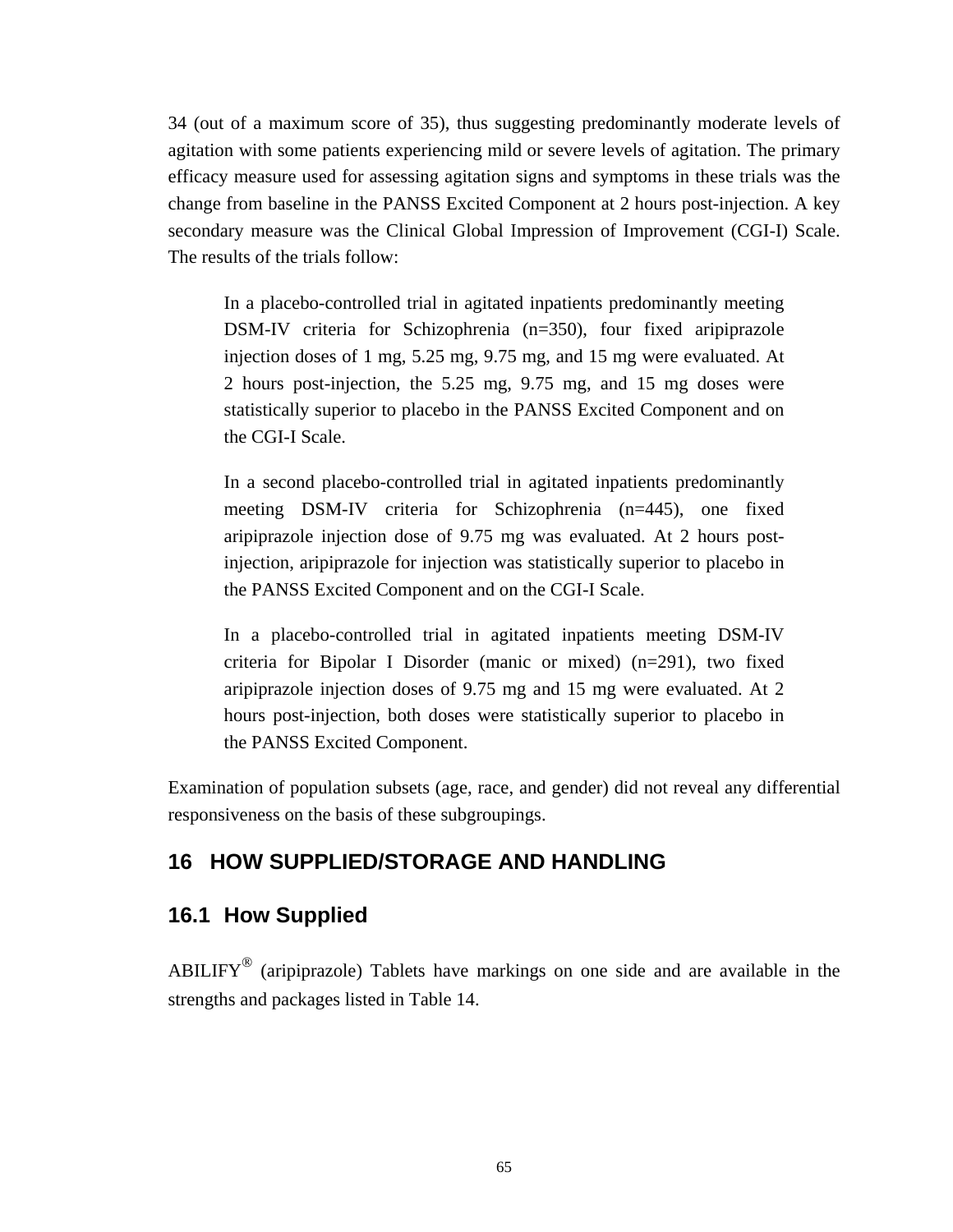| <b>Tablet</b><br><b>Strength</b> | <b>Tablet</b><br>Color/Shape | <b>Tablet</b><br><b>Markings</b> | Pack<br><b>Size</b> | <b>NDC</b><br>Code |
|----------------------------------|------------------------------|----------------------------------|---------------------|--------------------|
| 2 <sub>mg</sub>                  | green<br>modified rectangle  | "A-006"<br>and $"2"$             | Bottle of 30        | 59148-006-13       |
| 5 <sub>mg</sub>                  | blue                         | "A-007"<br>and $"5"$             | Bottle of 30        | 59148-007-13       |
|                                  | modified rectangle           |                                  | Blister of 100      | 59148-007-35       |
|                                  | pink                         | "A-008"<br>and $"10"$            | Bottle of 30        | 59148-008-13       |
| $10 \text{ mg}$                  | modified rectangle           |                                  | Blister of 100      | 59148-008-35       |
|                                  | yellow                       | "A-009"                          | Bottle of 30        | 59148-009-13       |
| $15 \text{ mg}$                  | round                        | and "15"                         | Blister of 100      | 59148-009-35       |
|                                  | white                        | "A-010"<br>and $"20"$            | Bottle of 30        | 59148-010-13       |
| $20 \text{ mg}$                  | round                        |                                  | Blister of 100      | 59148-010-35       |
|                                  | pink                         | "A-011"                          | Bottle of 30        | 59148-011-13       |
| $30$ mg                          | round                        | and "30"                         | Blister of 100      | 59148-011-35       |

**Table 14: ABILIFY Tablet Presentations** 

ABILIFY DISCMELT<sup>®</sup> (aripiprazole) Orally Disintegrating Tablets are round tablets with markings on either side. ABILIFY DISCMELT is available in the strengths and packages listed in Table 15.

| <b>Tablet</b><br><b>Strength</b> | <b>Tablet</b><br>Color            | <b>Tablet</b><br><b>Markings</b> | Pack<br><b>Size</b> | NDC<br>Code  |
|----------------------------------|-----------------------------------|----------------------------------|---------------------|--------------|
| $10 \text{ mg}$                  | pink (with<br>scattered specks)   | "A" and "640"<br>"10"            | Blister of 30       | 59148-640-23 |
| $15 \text{ mg}$                  | yellow (with<br>scattered specks) | "A" and "641"<br>"15"            | Blister of 30       | 59148-641-23 |

**Table 15: ABILIFY DISCMELT Orally Disintegrating Tablet Presentations** 

ABILIFY<sup>®</sup> (aripiprazole) Oral Solution (1 mg/mL) is supplied in child-resistant bottles along with a calibrated oral dosing cup. ABILIFY Oral Solution is available as follows:

150 mL bottle NDC 59148-013-15

ABILIFY<sup>®</sup> (aripiprazole) Injection for intramuscular use is available as a ready-to-use, 9.75 mg/1.3 mL (7.5 mg/mL) solution in clear, Type 1 glass vials as follows:

9.75 mg/1.3 mL single-dose vial NDC 59148-016-65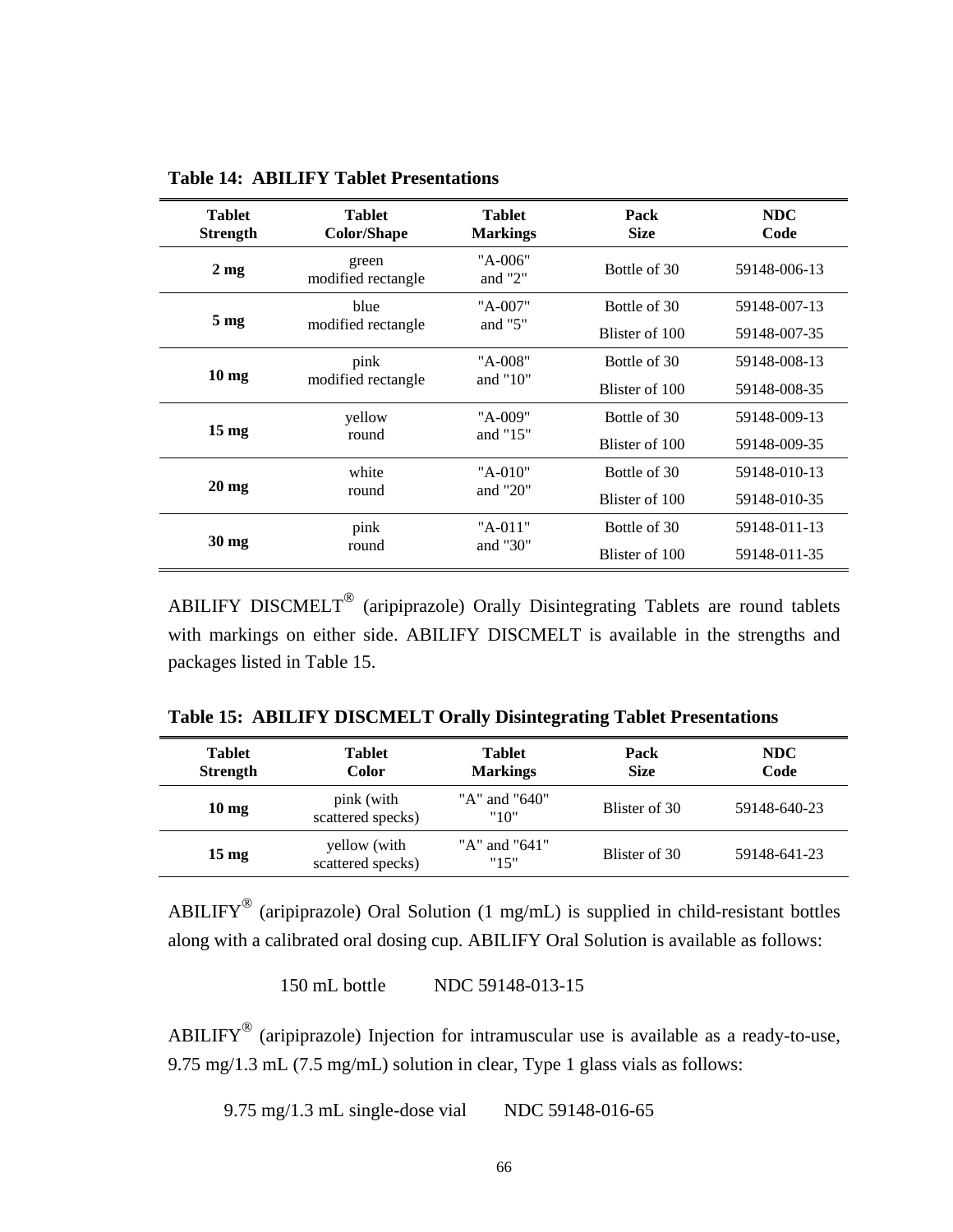## **16.2 Storage**

### **Tablets**

Store at 25 $\degree$  C (77 $\degree$  F); excursions permitted between 15 $\degree$  C to 30 $\degree$  C (59 $\degree$  F to 86 $\degree$  F) [see USP Controlled Room Temperature].

### **Oral Solution**

Store at 25 $\degree$  C (77 $\degree$  F); excursions permitted between 15 $\degree$  C to 30 $\degree$  C (59 $\degree$  F to 86 $\degree$  F) [see USP Controlled Room Temperature]. Opened bottles of ABILIFY Oral Solution can be used for up to 6 months after opening, but not beyond the expiration date on the bottle. The bottle and its contents should be discarded after the expiration date.

### **Injection**

Store at 25 $\degree$  C (77 $\degree$  F); excursions permitted between 15 $\degree$  C to 30 $\degree$  C (59 $\degree$  F to 86 $\degree$  F) [see USP Controlled Room Temperature]. Protect from light by storing in the original container. Retain in carton until time of use.

## **17 PATIENT COUNSELING INFORMATION**

*See Medication Guide (17.2)* 

## **17.1 Information for Patients**

**Physicians are advised to discuss the following issues with patients for whom they prescribe ABILIFY:** 

### **Increased Mortality in Elderly Patients with Dementia-Related Psychosis**

Patients and caregivers should be advised that elderly patients with dementia-related psychoses treated with antipsychotic drugs are at increased risk of death. ABILIFY is not approved for elderly patients with dementia-related psychosis *[see WARNINGS AND PRECAUTIONS (5.1)]*.

### **Clinical Worsening of Depression and Suicide Risk**

Patients, their families, and their caregivers should be encouraged to be alert to the emergence of anxiety, agitation, panic attacks, insomnia, irritability, hostility, aggressiveness, impulsivity, akathisia (psychomotor restlessness), hypomania, mania,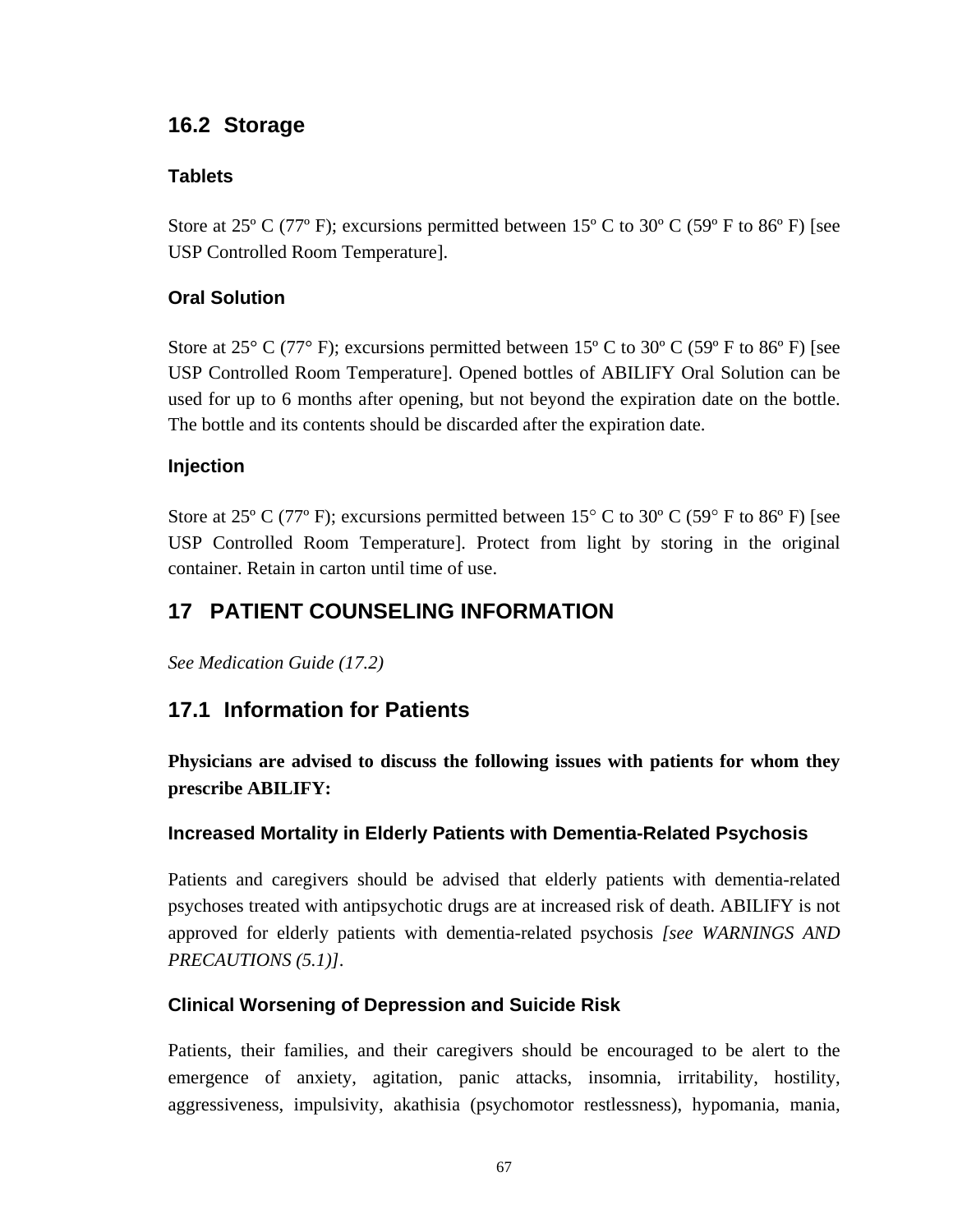other unusual changes in behavior, worsening of depression, and suicidal ideation, especially early during antidepressant treatment and when the dose is adjusted up or down. Families and caregivers of patients should be advised to look for the emergence of such symptoms on a day-to-day basis, since changes may be abrupt. Such symptoms should be reported to the patient's prescriber or health professional, especially if they are severe, abrupt in onset, or were not part of the patient's presenting symptoms. Symptoms such as these may be associated with an increased risk for suicidal thinking and behavior and indicate a need for very close monitoring and possibly changes in the medication *[see WARNINGS AND PRECAUTIONS (5.2)].* 

Prescribers or other health professionals should inform patients, their families, and their caregivers about the benefits and risks associated with treatment with ABILIFY and should counsel them in its appropriate use. A patient Medication Guide about "Antidepressant Medicines, Depression and other Serious Mental Illness, and Suicidal Thoughts or Actions" is available for ABILIFY. The prescriber or health professional should instruct patients, their families, and their caregivers to read the Medication Guide and should assist them in understanding its contents. Patients should be given the opportunity to discuss the contents of the Medication Guide and to obtain answers to any questions they may have. It should be noted that ABILIFY is not approved as a single agent for treatment of depression and has not been evaluated in pediatric Major Depressive Disorder.

### **Use of Orally Disintegrating Tablet**

Do not open the blister until ready to administer. For single tablet removal, open the package and peel back the foil on the blister to expose the tablet. Do not push the tablet through the foil because this could damage the tablet. Immediately upon opening the blister, using dry hands, remove the tablet and place the entire ABILIFY DISCMELT Orally Disintegrating Tablet on the tongue. Tablet disintegration occurs rapidly in saliva. It is recommended that ABILIFY DISCMELT be taken without liquid. However, if needed, it can be taken with liquid. Do not attempt to split the tablet.

#### **Interference with Cognitive and Motor Performance**

Because aripiprazole may have the potential to impair judgment, thinking, or motor skills, patients should be cautioned about operating hazardous machinery, including automobiles, until they are reasonably certain that aripiprazole therapy does not affect them adversely *[see WARNINGS AND PRECAUTIONS (5.9)]*.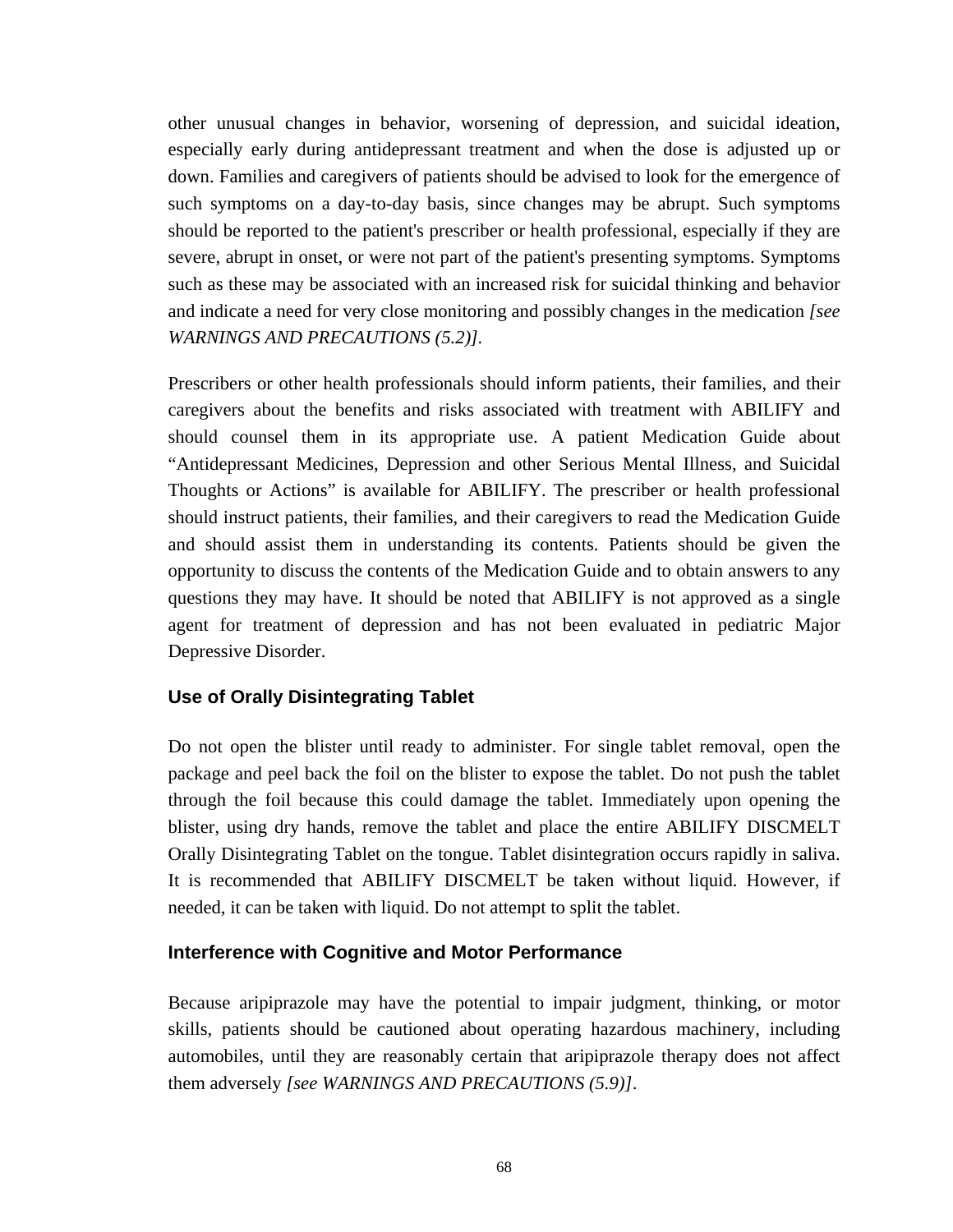### **Pregnancy**

Patients should be advised to notify their physician if they become pregnant or intend to become pregnant during therapy with ABILIFY *[see USE IN SPECIFIC POPULATIONS (8.1)]*.

### **Nursing**

Patients should be advised not to breast-feed an infant if they are taking ABILIFY *[see USE IN SPECIFIC POPULATIONS (8.3)]*.

### **Concomitant Medication**

Patients should be advised to inform their physicians if they are taking, or plan to take, any prescription or over-the-counter drugs, since there is a potential for interactions *[see DRUG INTERACTIONS (7)]*.

### **Alcohol**

Patients should be advised to avoid alcohol while taking ABILIFY *[see DRUG INTERACTIONS (7.2)]*.

### **Heat Exposure and Dehydration**

Patients should be advised regarding appropriate care in avoiding overheating and dehydration *[see WARNINGS AND PRECAUTIONS (5.10)]*.

### **Sugar Content**

Patients should be advised that each mL of ABILIFY Oral Solution contains 400 mg of sucrose and 200 mg of fructose.

### **Phenylketonurics**

Phenylalanine is a component of aspartame. Each ABILIFY DISCMELT Orally Disintegrating Tablet contains the following amounts: 10 mg - 1.12 mg phenylalanine and 15 mg - 1.68 mg phenylalanine.

Tablets manufactured by Otsuka Pharmaceutical Co, Ltd, Tokyo, 101-8535 Japan or Bristol-Myers Squibb Company, Princeton, NJ 08543 USA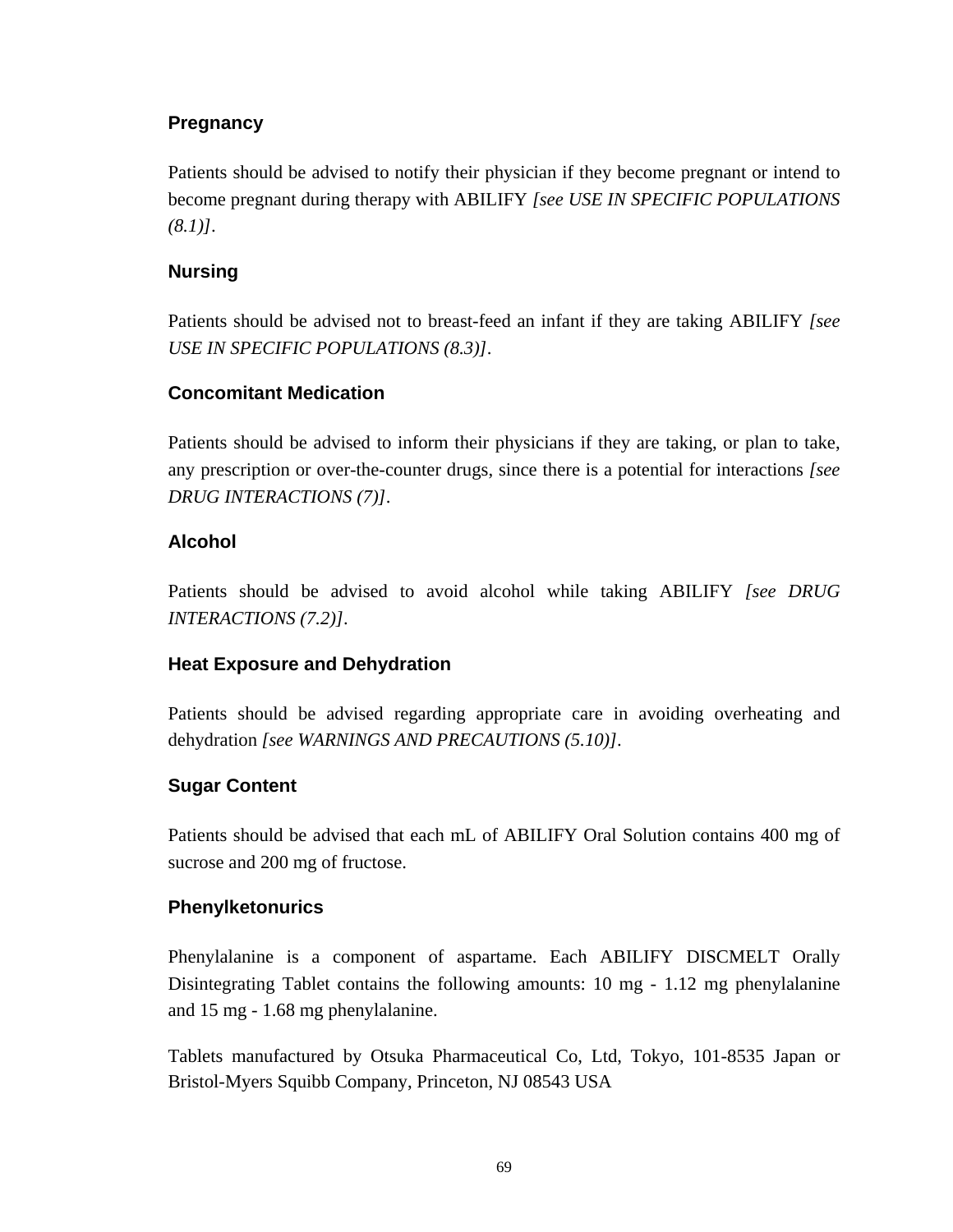Orally Disintegrating Tablets, Oral Solution, and Injection manufactured by Bristol-Myers Squibb Company, Princeton, NJ 08543 USA

Distributed and marketed by Otsuka America Pharmaceutical, Inc, Rockville, MD 20850 USA

Marketed by Bristol-Myers Squibb Company, Princeton, NJ 08543 USA

US Patent Nos: 5,006,528; 6,977,257; and 7,115,587

ABILIFY is a trademark of Otsuka Pharmaceutical Company.



Otsuka America Pharmaceutical, Inc.

1239550A5 XXXXX-XXXX Rev Month/Year

© 2008, Otsuka Pharmaceutical Co, Ltd, Tokyo, 101-8535 Japan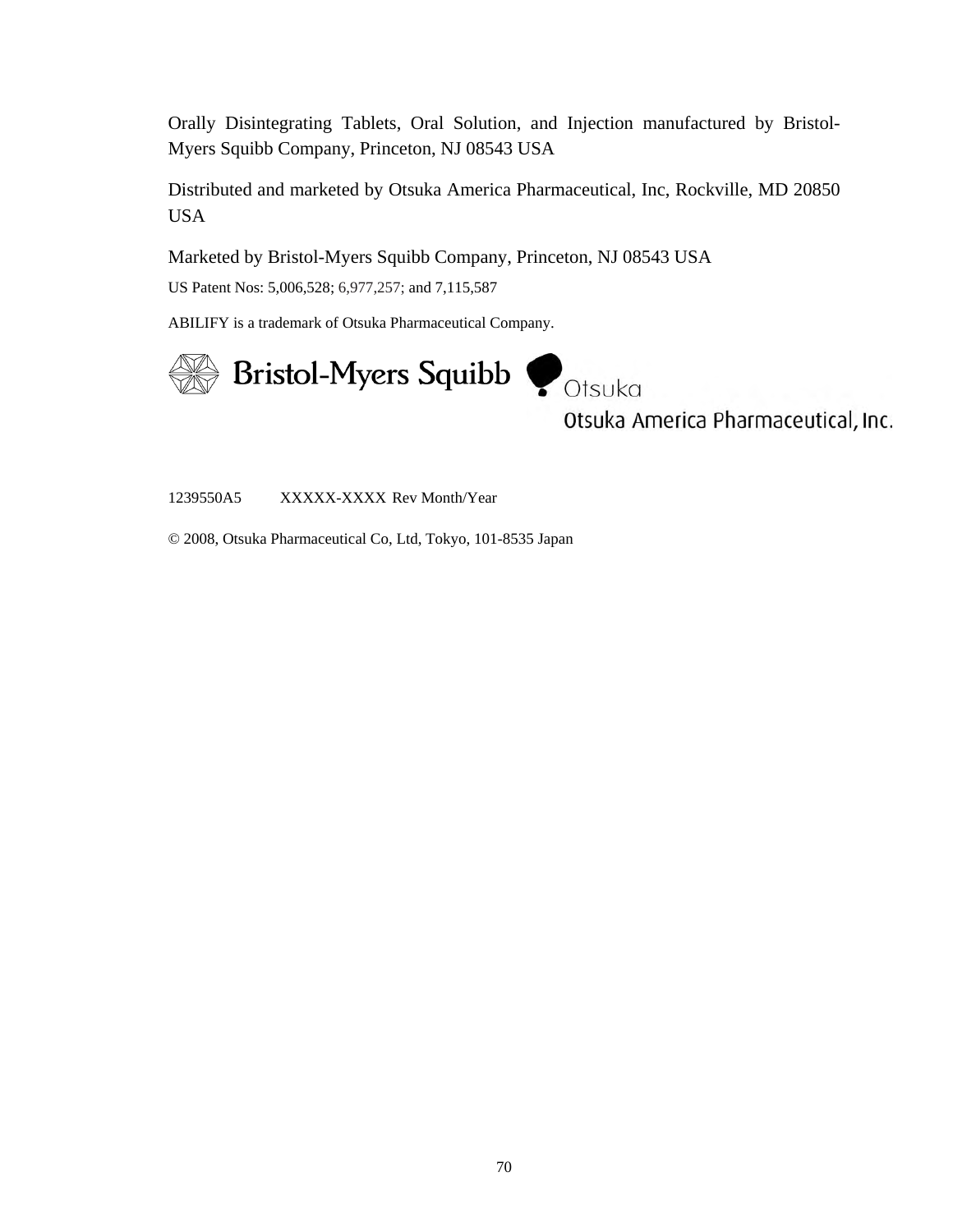## **17.2 Medication Guide**

## **MEDICATION GUIDE**

## **ABILIFY**® **(a BIL ĭ fī)**

### **Generic name: aripiprazole**

## **Antidepressant Medicines, Depression and other Serious Mental Illnesses, and Suicidal Thoughts or Actions**

 **provider about:** Read the Medication Guide that comes with your or your family member's antidepressant medicine. This Medication Guide is only about the risk of suicidal thoughts and actions with antidepressant medicines. **Talk to your, or your family member's, healthcare** 

• all risks and benefits of treatment with antidepressant medicines

• all treatment choices for depression or other serious mental illness

**What is the most important information I should know about antidepressant medicines, depression and other serious mental illnesses, and suicidal thoughts or actions?** 

**1. Antidepressant medicines may increase suicidal thoughts or actions in some children, teenagers, and young adults within the first few months of treatment.** 

**2. Depression and other serious mental illnesses are the most important causes of suicidal thoughts and actions. Some people may have a particularly high risk of having suicidal thoughts or actions.** These include people who have (or have a family history of) bipolar illness (also called manic-depressive illness) or suicidal thoughts or actions.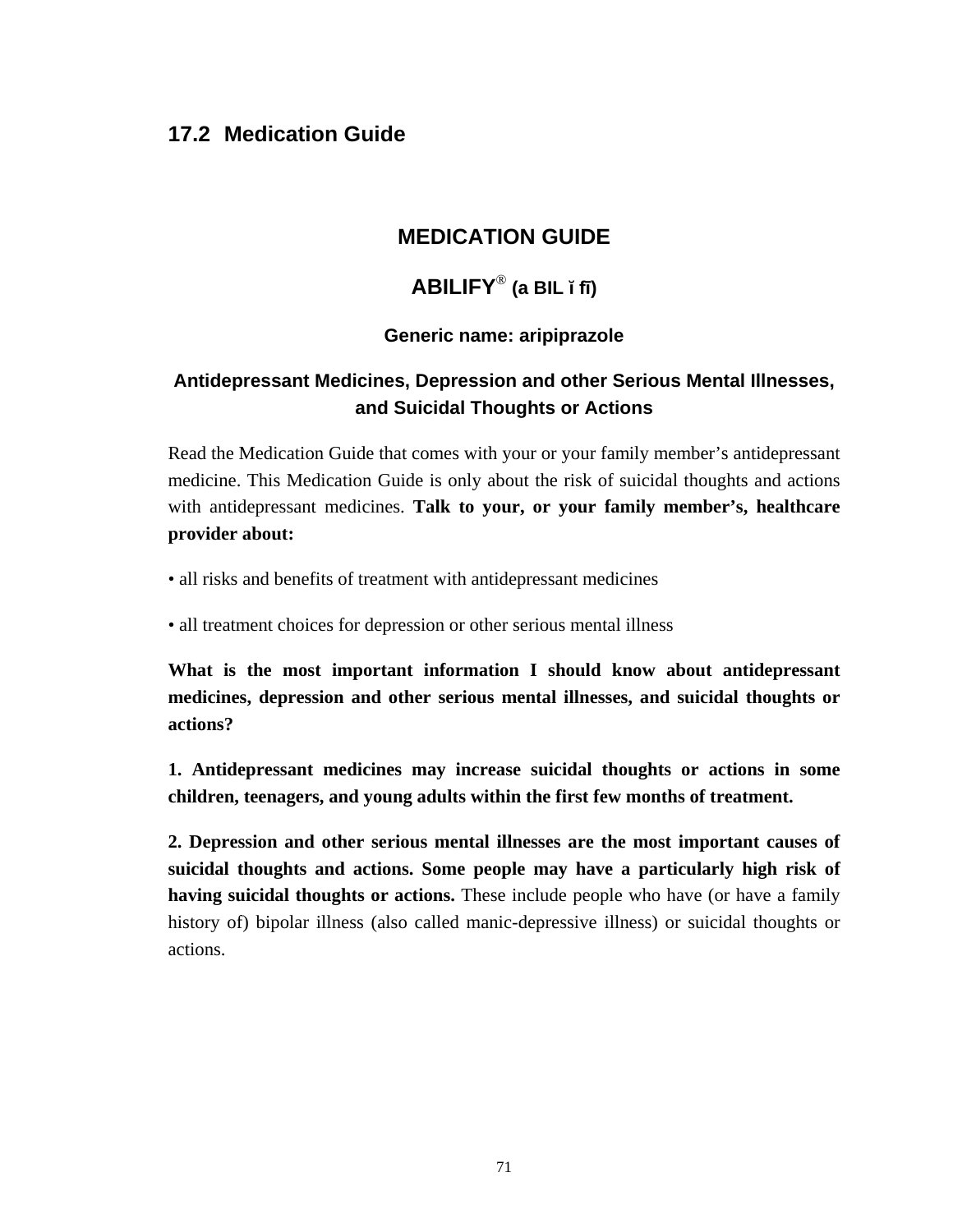## **3. How can I watch for and try to prevent suicidal thoughts and actions in myself or a family member?**

• Pay close attention to any changes, especially sudden changes, in mood, behaviors, thoughts, or feelings. This is very important when an antidepressant medicine is started or when the dose is changed.

• Call the healthcare provider right away to report new or sudden changes in mood, behavior, thoughts, or feelings.

• Keep all follow-up visits with the healthcare provider as scheduled. Call the healthcare provider between visits as needed, especially if you have concerns about symptoms.

## **Call a healthcare provider right away if you or your family member has any of the following symptoms, especially if they are new, worse, or worry you:**

- thoughts about suicide or dying
- attempts to commit suicide
- new or worse depression
- new or worse anxiety
- feeling very agitated or restless
- panic attacks
- trouble sleeping (insomnia)
- new or worse irritability
- acting aggressive, being angry, or violent
- acting on dangerous impulses
- an extreme increase in activity and talking (mania)
- other unusual changes in behavior or mood

#### **What else do I need to know about antidepressant medicines?**

• **Never stop an antidepressant medicine without first talking to a healthcare provider.** Stopping an antidepressant medicine suddenly can cause other symptoms.

• **Antidepressants are medicines used to treat depression and other illnesses.** It is important to discuss all the risks of treating depression and also the risks of not treating it.

Patients and their families or other caregivers should discuss all treatment choices with the healthcare provider, not just the use of antidepressants.